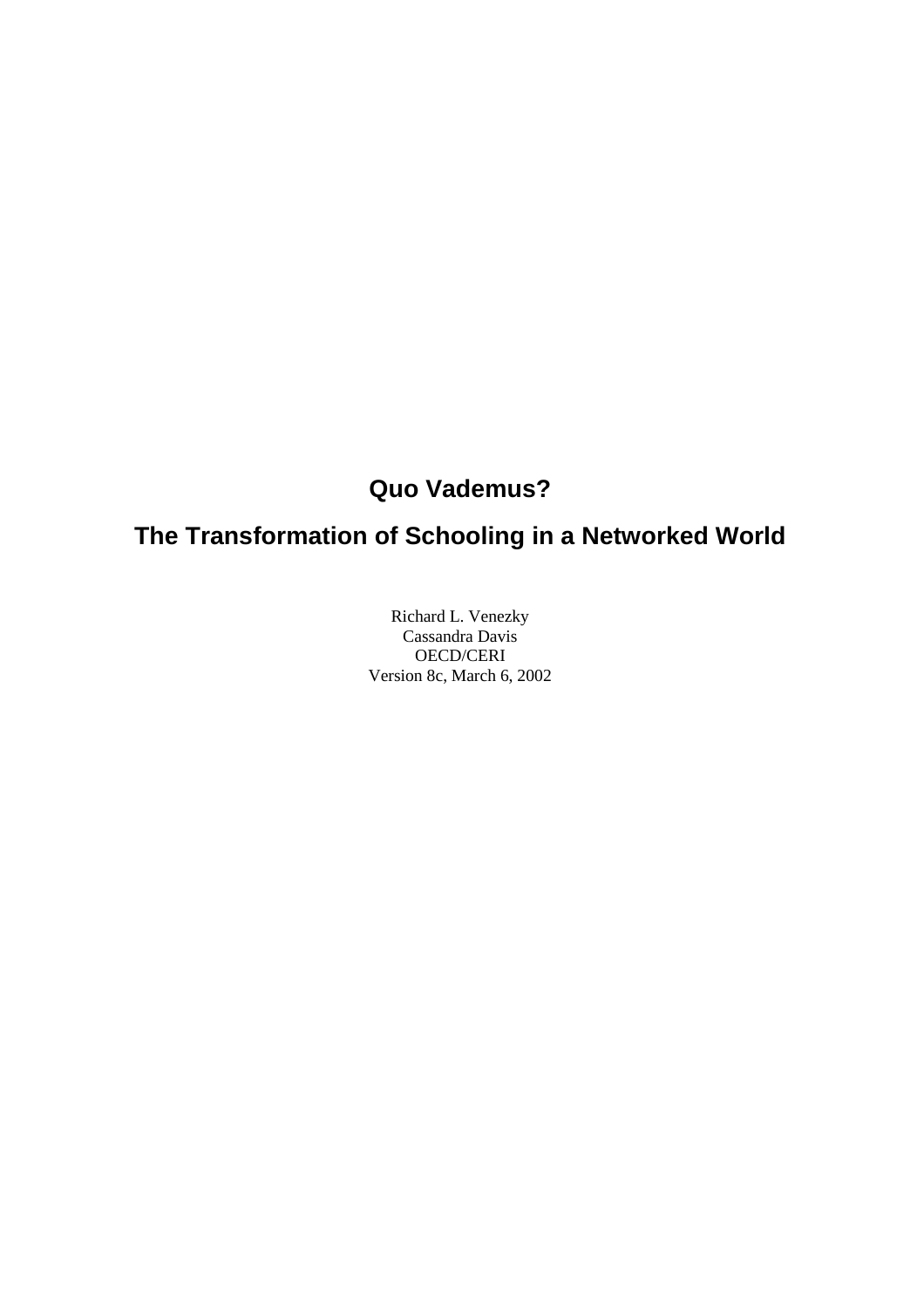## TABLE OF CONTENTS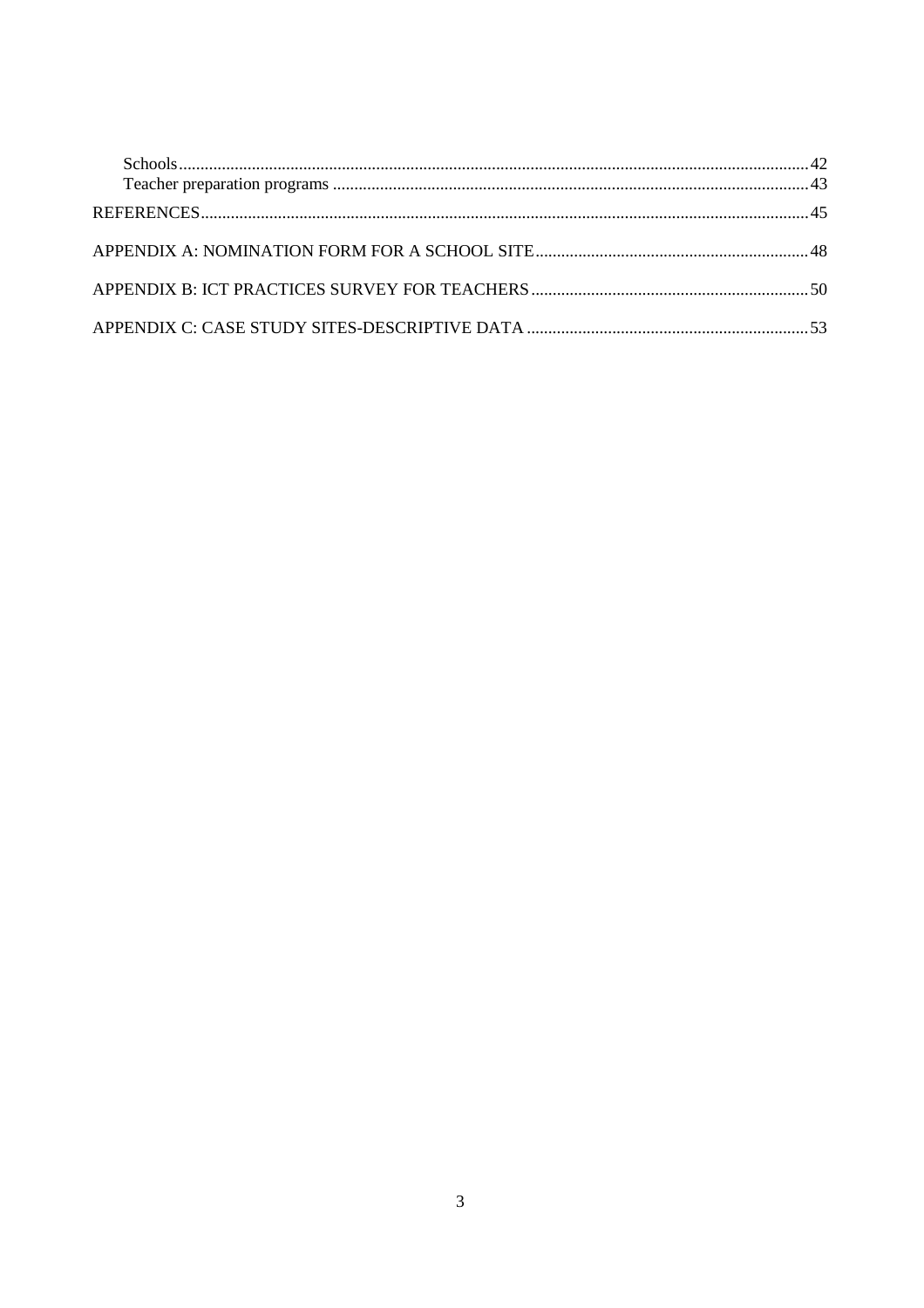## **Quo Vademus?**

## **The Transformation of Schooling in a Networked World**

"Every student needs a grandparent to link them to the past and a PC to take them into the future." (UK01-Greenfield)

1. In early 1998, at an informal meeting of the OECD Ministers of Education, the Centre for Educational Research and Innovation (CERI) was directed to develop plans for a programme on ICT and the quality of schooling. The resulting programme that was approved and subsequently funded by the majority of OECD countries had three areas, Markets and Partnerships, Quality Assurance, and Impact Studies. Areas 1 and 2 have completed their work, which can be found in three OECD publications that are available via the OECD Web site, <www.oecd.org>. Area 3 embarked on two major impact studies: cases studies of ICT and organisational change, which are reported here, and quasi-experimental studies of the factors that affect the learning of ICT and information handling skills, which will be reported in a forthcoming document. An OECD publication containing the combined reports of the two studies is due to appear in June 2002. The current report summarises the findings from 94 case studies done by the 23 countries participating in the study<sup>1</sup>.

2. We are deeply appreciative of the work done by the research teams from the participating countries, first in working with us to refine and focus the methodology for this study and then in executing their separate studies and documenting them so richly. No summary can do full justice to the many descriptions, issues, and conjectures presented in these reports and we make no claims for offering any more here than a plate or two from the findings in the sumptuous banquet of case study reports that we received. We hope that the reader will be tempted sufficiently by these samples to feast on the reports themselves, which are publicly available on the OECD Web site identified in the paragraph above.

-

<sup>&</sup>lt;sup>1</sup> The participating countries are listed in Appendix B. Twenty-one of these were OECD members; the other two were Israel, which has observer status with OECD, and Singapore, which has participated in other OECD activities.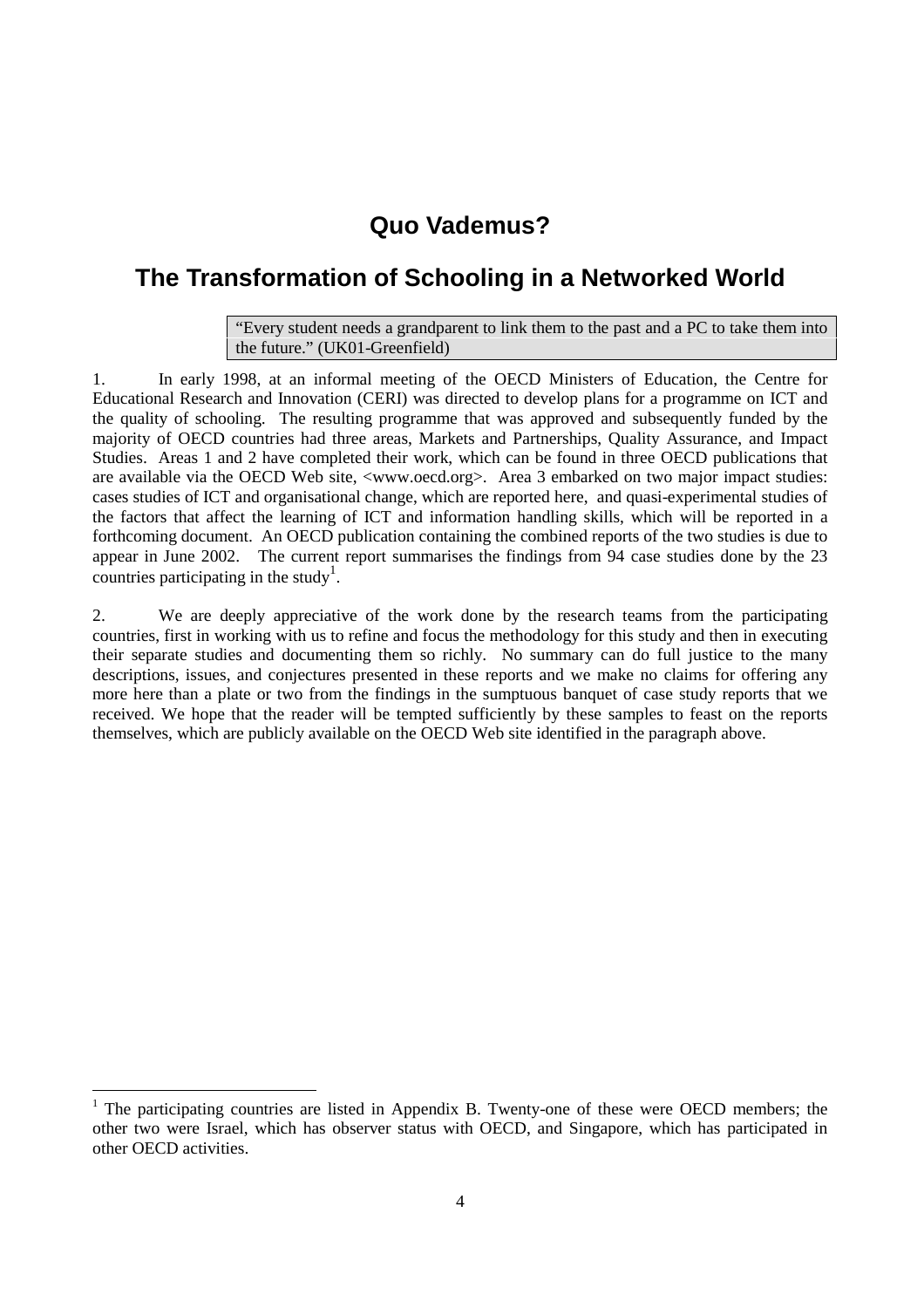### **BACKGROUND**

"The binary digital system-Brother One and Sister Zero-that makes computers possible is a kind of light/dark relationship to begin with, and when you start to factor in the electron rather than the word as the primary information link between the brain and the external world…" Tom Robbins, Fierce Invalids Home From Hot Climates. New York: Bantam Books, 2000, p.180.

3. Two of the priority issues expressed by the OECD Ministers in the 1998 meeting mentioned above concerned the impact of ICT on schooling in general and on skills acquired by students in particular. Case studies were designed to address the former issue while quasi-experimental studies were designed for the latter. The background and methodology for the case studies is defined in two working papers that were circulated to member countries: Methodology for Case Studies of Organisational Change. (Version 12 -21 June 2000) and A Workbook for Case Studies Of Organisational Change (Version 9b—8 August 2000).

4. The primary goal of the case studies is to understand how ICT relates to educational innovation. Within the OECD countries two far-reaching changes are occurring in K-12 schooling. First, a variety of instructional reforms are under way, driven by a perceived need to reorient schooling from rote learning, shallow but wide coverage, and individualistic learning processes to higher level skills, problem solving, in depth study, and collaborative learning. These reforms take different forms in different countries. Some are using curriculum standards and performance assessments to drive teachers and administrators to account for the success of all learners, including especially those traditionally marginalised. Other countries are depending more on improved staff development and revised curricula, emphasising learning to learn ability as well as interactive, collaborative skills. Life-long learning is also a major concern of the OECD countries, although policies and programs to stimulate and improve this area are not often visible at the K-12 levels.

5. In parallel with educational reform, and sometimes indistinguishable from it, is the educational ICT revolution. Every OECD country is working to install networks in schools, connect them to the Internet, and ensure a workable configuration of multimedia computers, educational software, technical support, and ICT-savvy teachers. Building initially on the foundation of educational computing created in the 1980s, which centred on computer-assisted instruction, this movement took a dramatic turn away from this tradition in the 1990s by stressing professional development in ICT for teachers and focusing on integration of ICT into a modern, teacher-taught curriculum. Computers moved to the classrooms as well as to the hallways, libraries, and laboratories and became productivity tools for students and teachers as well as communication hubs. This approach contrasted dramatically with the test-and-drill, learning games, and teacher-proof individual instructional programs and integrated learning systems that dominated ICT use in many countries in the past decades.

6. The case studies reported here probe the link between successful implementation of educational innovation and successful installation and use of ICT: does one tend to drive the other? Can one be used as a leverage for the other? Of particular interest is the school as a social organisation: its operational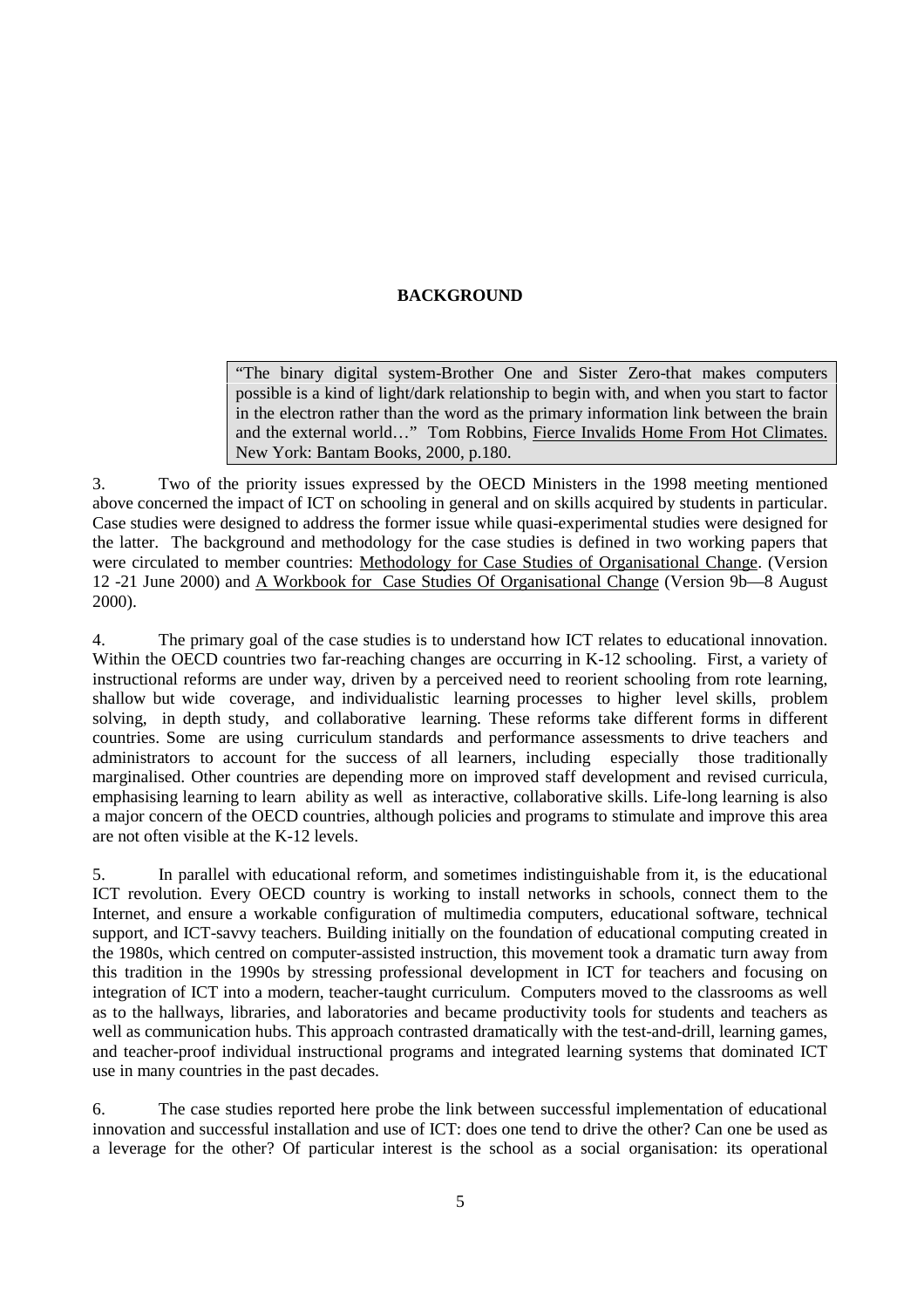dynamics and the conditions and processes through which it changes. These studies have identified sites where major innovations have occurred and been accompanied by major investments in ICT, and studied specific issues related to ICT and innovation as outlined below.

7. We use throughout the remainder of this report the term *innovation* as a general designation for substantive, positive change in a school system, regardless of whether the change involved instituting a novel procedure or a traditional one. In some countries *reform* is a synonym for *innovation* but in others it implies a deliberate policy from a central body that may or may not precipitate change or innovation within any specific school*. Change* conveys some of the sense of *innovation*, as the latter is used here, but *change* could be negative or positive and of any magnitude. *Change* can also occur without alteration of beliefs and values and although we cannot verify that all of the innovations reported here penetrated deeply into their school cultures, the concern in this report with innovation is, in the ideal, a concern with such deep change. For this study, the innovations of interest are those that occur at a school level, regardless of whether they relate to students, teachers, school organisation, or administration. For the most part, this restriction ruled out cases where the only innovation was a program or project initiated within a single classroom or small group of classrooms. It did allow school wide curriculum change as well as administrative improvements and enhanced connections between schools, parents, and local communities<sup>2</sup>.

-

 $2$  The IEA study, SITES-2, is examining innovative classroom practices through case study methods. The OECD/CERI case study was planned in co-operation with SITES-2 and a combined protocol was developed for those countries doing both studies.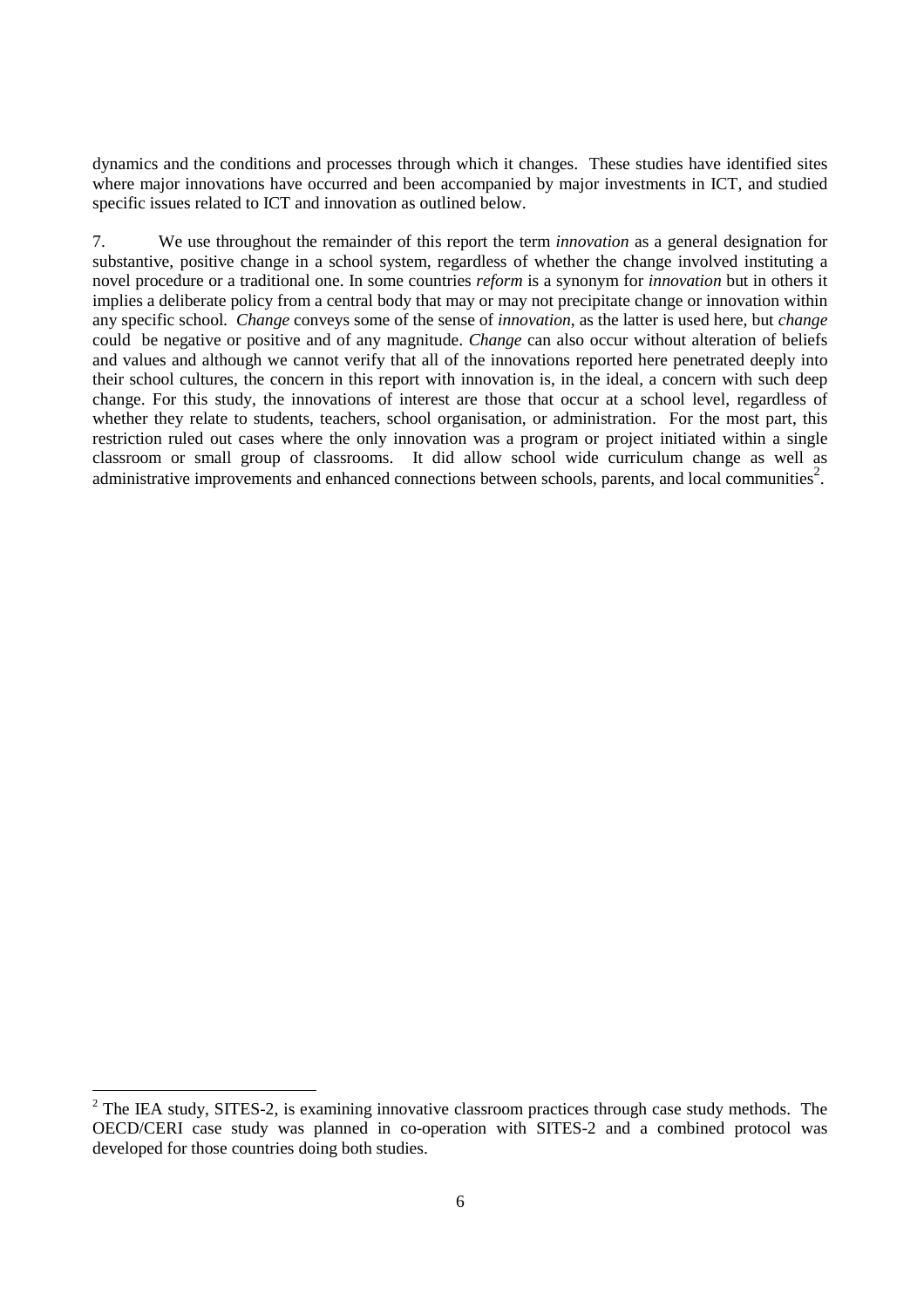## **METHODOLOGY**

"And so I was decided to consecrate myself to this study of the essence of things, to establish its true nature, but how should I do this, by what means?"

Marcel Proust, A la Recherche du Temps Perdu: Le Temps Retrouvé [Remembrance of Things Past: The Past Recaptured] Vol. II. Trans. from the French by Frederick A. Blossom. New York: Random House, 1932, p. 999.

#### **Case study approach**

8. The methodology used was explanatory case studies as defined by Yin (1993, 1994). Such a methodology is preferred for evaluation when the program to be studied is not easily distinguished from its context and there are more variables of interest than projected data points. Stated differently, an explanatory case study is an appropriate design for an evaluation when the context of a project or program is assumed to contain important explanatory variables, the boundary between program and context is not easily distinguished, and the number of variables of interest potentially exceeds the number of data points obtainable. An explanatory case study differs in important ways from an ethnographic study. The former requires that (a) data collection is theory driven, with specific issues or questions, stated as hypotheses, defined ahead of time, (b) rival hypotheses are also defined ahead of time, and (c) data collection is focused on what is relevant for resolving the key hypotheses stated in (a) and (b) (cf. Chen, 1990; Fetterman, 1989; Stake, 1995). It is generally true, also, that case studies are more time-limited than ethnographic studies, but this may not always be so.

9. With the exception of a Teacher ICT Practices Survey that was intended for all teachers at a site, almost all of the data collected for these studies is qualitative. (A few reports do contain test scores from student assessments, however.) We do not claim, therefore, to be able to deliver experimental results or to develop theories on the basis of the results obtained. We do draw conclusions, however, so we do need to attend to what these outcomes represent and on what basis they were created. As a general background to the methodology adopted here, we subscribe to the tradition of scientific discovery advanced by Popper (1968/1935) and augmented by Lakatos (1978). Falsification is the critical foundation of this tradition but according to Lakatos (1978, p. 35), "No experiment, experimental report, observation statement or wellcorroborated low-level falsifying hypothesis alone can lead to falsification. There is no falsification before the emergence of a better theory." The scheme advocated by Lakatos, sophisticated methodological falsificationism, requires series of related theories, where each is an improvement on the one before according to strict methodological criteria.

10. Our concern, therefore, is not in detecting counter-examples and exceptions, but in producing better general explanations. But doing this within the social sciences is especially complicated because, unlike the physical and biological sciences, the social sciences suffer from extraordinary sources of uncertainty. Most variables studied in the social sciences are elastic, that is, they can shrink or stretch under what might appear to be identical conditions. Motivation is one such variable. The amount of motivation that an individual demonstrates is as much a product of complex emotional factors as it is of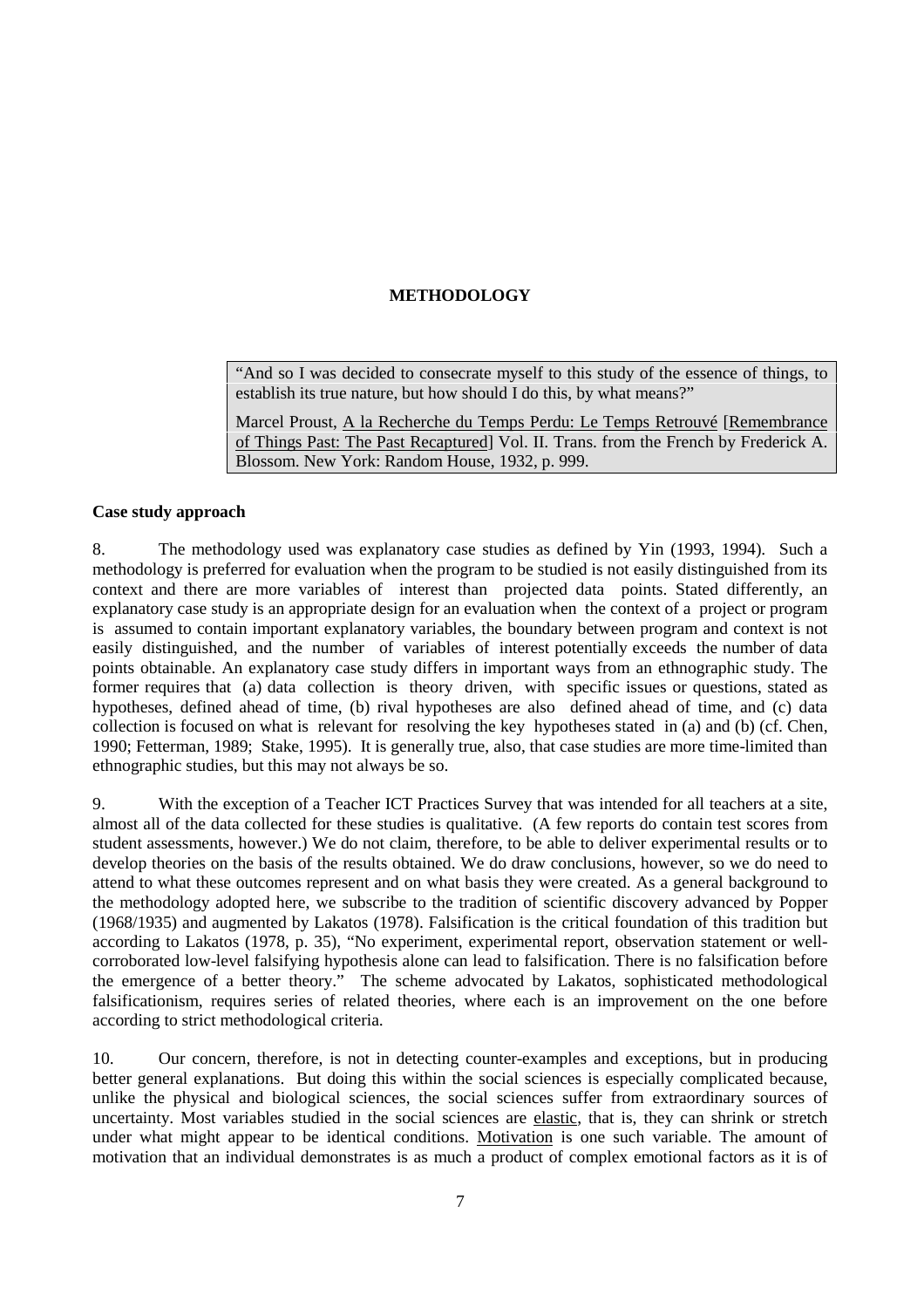externally controlled factors. A second source of uncertainty is alterability. Teacher expectations for student performance, for example, probably had one level of potency or explanatory power before the Pygmalion in the Classroom studies (Rosenthal & Jacobson, 1992/1968), and a different power after the results of these studies were incorporated into pre-service courses. That is, an effect that some people felt had great potency for predicting student changes lost its potency once teachers became aware of it. A third source of uncertainty is fuzziness. Variables such as motivation, self-image, engagement, and independence (as in independent study) lack precision and therefore are difficult to define and to measure precisely. Even fuzzy logic may demand more precision than can be mustered for many educational constructs<sup>3</sup>. These extraordinary factors, coupled with the intrinsic complexity of social systems, as measured either in numbers of variables involved or in difficulty of measuring these variables, make theory building in the social sciences hazardous.

11. Nevertheless, researchers in the social sciences do build theories, beginning with observations and proceeding through ever more rigorous cycles of hypothesis building, data collection, and analysis. The present study fits somewhere in the middle zone of such a progression, well beyond exploratory studies but short of strict experimental methods. Its goal is to inform policy formulation through the pursuit of central tendencies, propensities, and relationships that hold with high probability. Our immediate concern is with what most likely will happen under given conditions or, viewed in reverse, what conditions will most likely result in a desired outcome. All of the conclusions we draw will have an assumed background component, a caveat, worded roughly as "Except in unusual circumstances". Exactly how these conclusions are drawn cannot be delineate in algorithmic terms. Weight of evidence is the primary driving force, where evidence is derived through interpretation of the case study reports against a background of national and regional policies and traditions, plus a wider research literature on schooling.

12. At the lowest level of interpretation, results can be reported as simple counts: So many reported success, so many reported failure, and so many were somewhere in between these categories. At a higher level, patterns can be found that account for most of the category memberships: When conditions X, Y, and Z hold, schools report success; when only X and Y hold, schools are between success and failure; otherwise, they report failure. When the conditions X, Y and Z are identical to those that in other situations were associated with educationally important outcomes, the conclusions have external consistency. However, equally valid results could be inconsistent with findings from other studies, leading to a rethinking of both sets of results and perhaps to a more general explanation for both. The challenge of interpretation is to find potentially explanatory conditions without stretching the evidence beyond recognised limits.

13. The 94 reports have been read by the authors of this report, discussed, and in many cases, clarifications and further information sought from the national research teams. Assertions, in the sense of Erickson (1986), were generated and then tested against the evidence available. A draft of this report was then made and circulated among the national teams, a two-day meeting held to discuss reactions, and further drafts generated and circulated. At a minimum, we have agreement with the national research teams on the interpretations drawn from their reports. Even with this procedure, however, the outcomes here represent interpretations of interpretations, where the original interpretations were derived from relatively brief samplings of classrooms, teachers, and other personnel, augmented with a survey and in some cases additional school based materials.

-

<sup>&</sup>lt;sup>3</sup> Fuzzy logic originated as a subset of conventional (i.e., Boolean) logic to handle partial truths. More recently it has been applied in expert systems and character recognition programs (Kosko, 1993).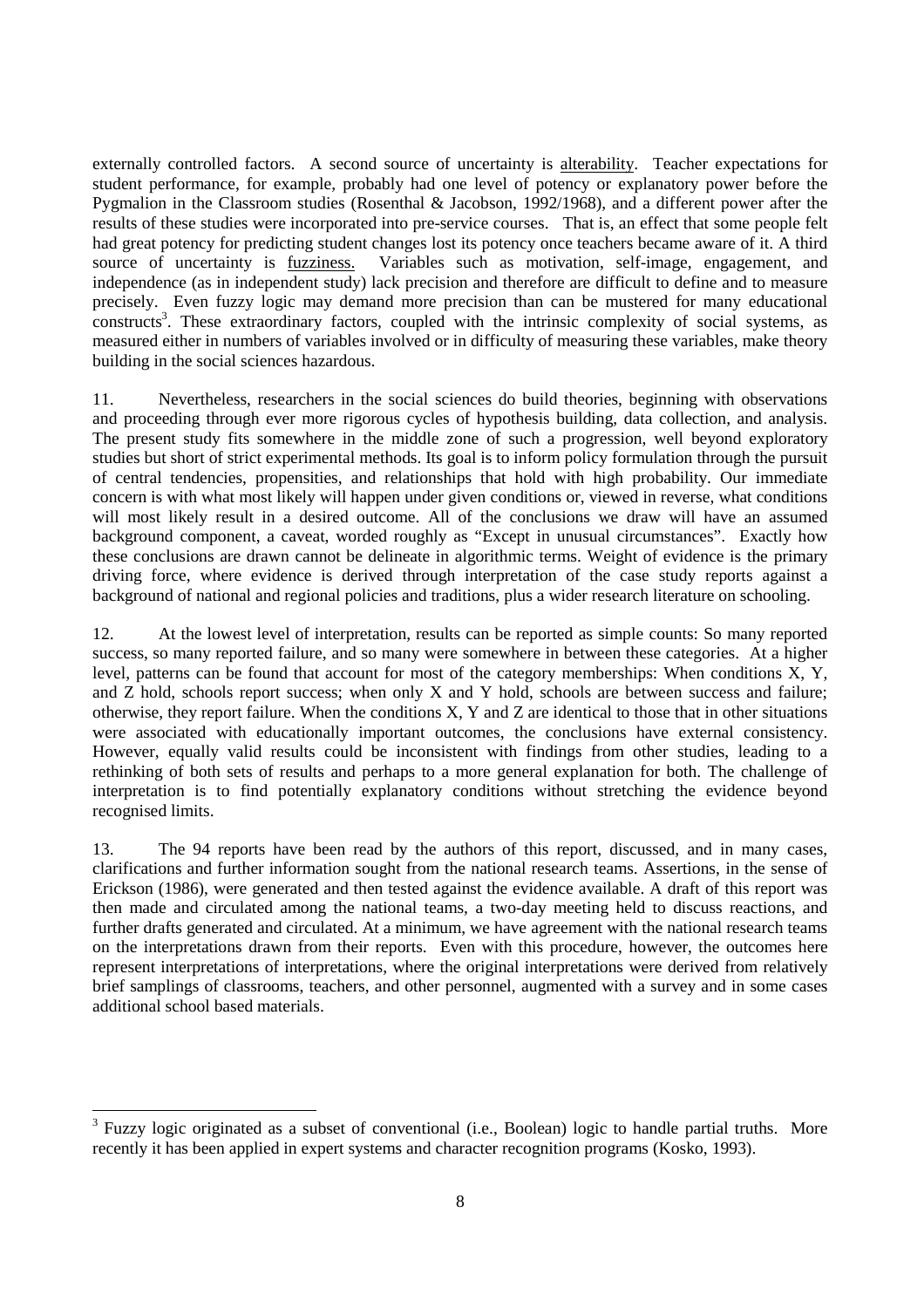#### **Site selection**

-

14. Each country was encouraged to select 3-6 sites that had successfully implemented an important schooling innovation or had made steady and significant improvements over a relatively short period of time and had also incorporated or were moving strongly toward school wide use of ICT for support of a learning organisation. The highest priority was to be given to sites where ICT and the improvements had been in place for at least two years. By "innovation/improvement" was intended a deliberate plan for school improvement that had a clear starting point and an identifiable set of changes that moved the school forward as a learning organisation. The changes may have been innovative or not and may have been applied gradually over time or concentrated in a shorter time period.

15. A further criterion was that innovations must be school wide, but could relate to curriculum, teaching, staff development, administration, home and community involvement, resources, continuity of learning, or the spatial and temporal components of teaching and learning. Innovations should lead, or have the potential to lead to significant improvements in the quality of education, its costs, or in equity of access. A Site Nomination Form was provided, to be filled out for each nominated site (see Appendix A). Selection of sites required, in some cases, a one-day visit to a short list of sites to determine which were most qualified. It was also suggested, but not required, that a Teacher ICT Practices Survey that was developed for the OECD quasi-experimental study (see Appendix B) be filled out by all teachers at a nominated site as part of the site selection process.

16. We speak here in a rather loose sense of schools as learning organisations, knowing that in almost all countries this is more a vision or desire than a reality. By a learning organisation we mean a structure that can improve itself, learn from its mistakes, and embody in its own structure and its services new knowledge that it acquires (Elmore, 2000; Fullan 1999; Von Krogh, Ichijo, & Nonaka, 2000). For this to occur, leadership, usually by the principal, must foster collaboration so that teachers are as concerned with the progress of other teachers and the school as an organisation as they are with their own success. Continuous refinements, both communal and individual, are required, a modus operandi that contrasts with national reforms and other top-down changes that are more characterised by sporadic impulse functions than by ongoing, systematic monitoring and improvement. In a concluding section we return to the issue of schools as learning organisations and in particular to how ICT can facilitate this concept.

17. Although the reports and follow up information obtained indicate compliance in most cases with the formal site selection criteria, not all countries followed them exactly. In Germany the process was strongly driven by the agreed criteria. Starting with a national list of all schools connected to the Internet, priority listings were made, reviewed, and eventually pruned through phone calls and site visits. A similar process was followed in the USA where additional criteria were applied to ensure that selected schools had high content standards in core subjects and innovative, technology-supported pedagogical practices. In a few other countries that were also participating in the SITES M2 case studies, a similar requirement for a technology-supported pedagogical innovation was added to the selection criteria<sup>4</sup>. However, in at least one country (Ireland) the list of sites was communicated to the research team by one of the state agencies represented on its steering committee. It appears that site selection here emphasised schools that were relatively rich in ICT resources and were perceived to be using these resources effectively. The research team in this case played no role in the site selection.

18. For policy considerations it is important to keep in mind that the schools reported here are, for the most part, the more successful schools in each country for educational innovation and ICT use. They are not a random sample nor are they just schools with innovative ICT applications or programs. A careful

<sup>&</sup>lt;sup>4</sup> However, a few countries participating in both the OECD and the SITES M2 studies selected different schools for each study.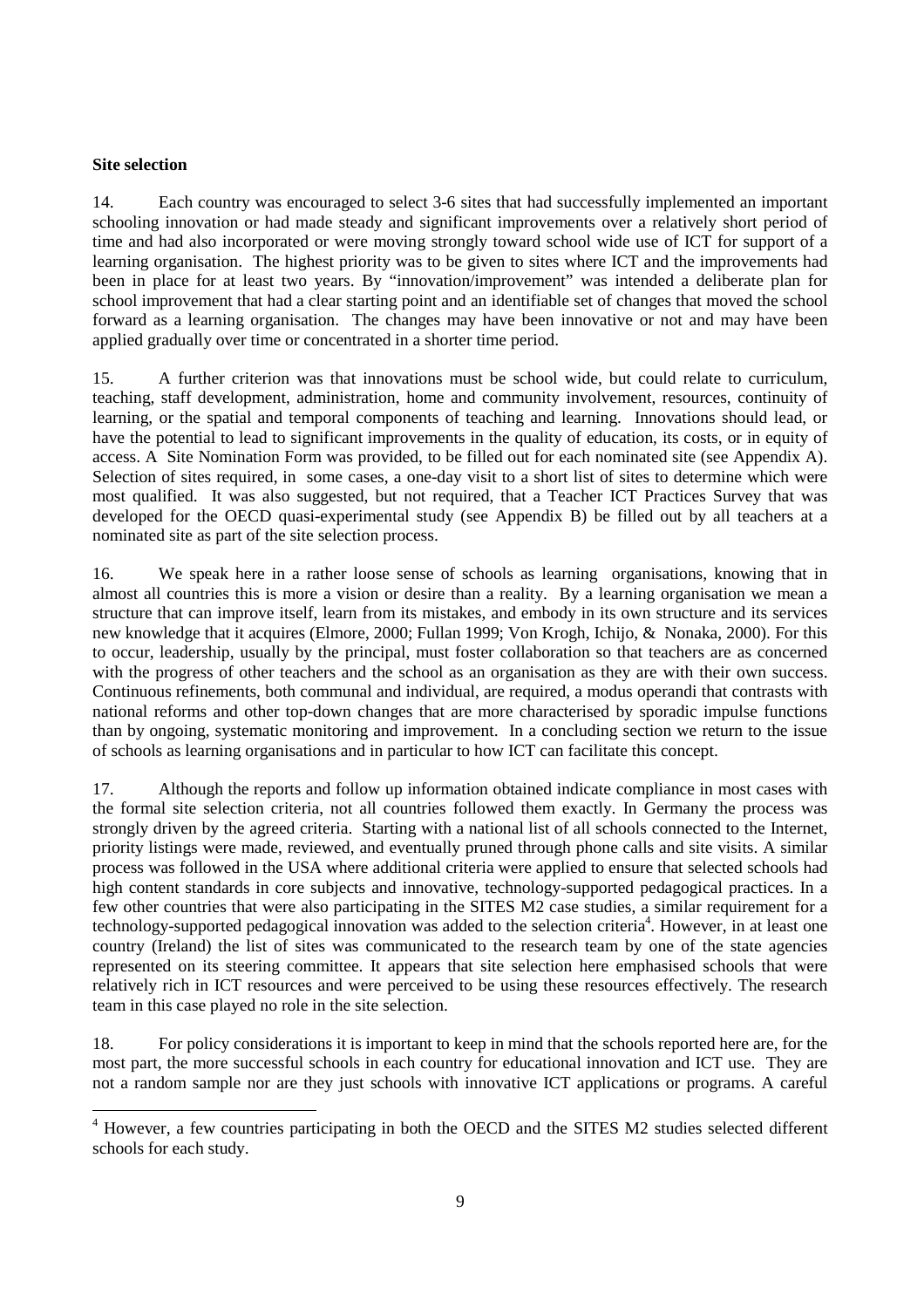reader of the original reports might not agree that all represent successful educational innovation or ICT application; nevertheless, as a group, they represent a remarkable range of schooling innovations and ICT practices. But these schools, on average, are not so privileged, so endowed with resources, and so reflective of upper class advantages that their experiences cannot be applied to the majority of the schools in OECD countries.

### **Data collection**

"The past is inaccurate because we cannot determine how it was in fact, no matter how hard we try. We must rely on people's memory, which is treacherous, because memory is constantly juggling and revising the data of experience."

Czeslaw Milosz, Milosz's ABC's. Trans. from the Polish by Madeline G. Levine. New York: Farrar, Straus and Groux, 2001, p. 147.

19. To gather a wide variety of data in a limited amount of time (generally one to two weeks of field work per case), data collection was focused on (1) interviews with teachers, administrators, students, parents, and technology specialists, along with (where feasible) knowledgeable people outside of the school; (2) observations of school functioning; (3) collection of student and teacher work and of school documents, including electronic materials; and (4) a survey of teacher ICT practices.

20. Selection of specific targets for data collection varied according to the type of site under study and its organisation but in all cases the collection of multiple perspectives was encouraged. For example, the guidelines for interviewing suggested selection of four teachers, along with at least two administrative staff members, four students, two parents (where relevant), and a technology specialist, if one existed. Among the teachers, half were to be selected from those who were close to or a part of the change process and half from those more distant from the process. (These numbers were based on an assumption of a single school site with a teaching staff of approximately 30 and a student enrolment of about 450. Adjustments were to be made for sites that were significantly larger but not for those that were smaller.)

21. A further consideration was that in examining schooling innovations, outside observers are often guided exclusively to the committed, enthusiastic supporters of the change. These are the people who most likely were closely involved with originating and shepherding the change and who now play special roles within the school, such as advisors, trainers, or the like. Similarly, if you ask teachers for students to interview, the teachers will most likely give you highly verbal students who support what the school is doing. Research teams were encouraged, therefore, to choose interviewees randomly, where appropriate, drawing from groups based on acceptance/rejection of the change, early/late adoption, novice/experienced, or other relevant dimensions. Similarly, teachers and school administrators, because of their exposure to public view and public opinion, are often careful to avoid stating opinions or reporting conditions that differ widely from what is mandated, required, or publicly desired. In examining issues that are potentially sensitive, such as the degree of support for a particular innovation, interviewers were to probe beneath the surface to the degree possible.

22. For all significant issues, triangulation was strongly recommended. That is, wherever possible, data were to be collected not only to give multiple perspectives but also to give multiple types of information that could provide convergent evidence on an issue. For example, in attempting to uncover how much actual use teachers make of e-mail, direct questions to teachers might be coupled with observation of the length of time required for teachers to respond to e-mail messages sent to them by interviewers and statements from parents and teachers on whether or not they communicate with teachers by e-mail, and if so, how effective this mode of communication is.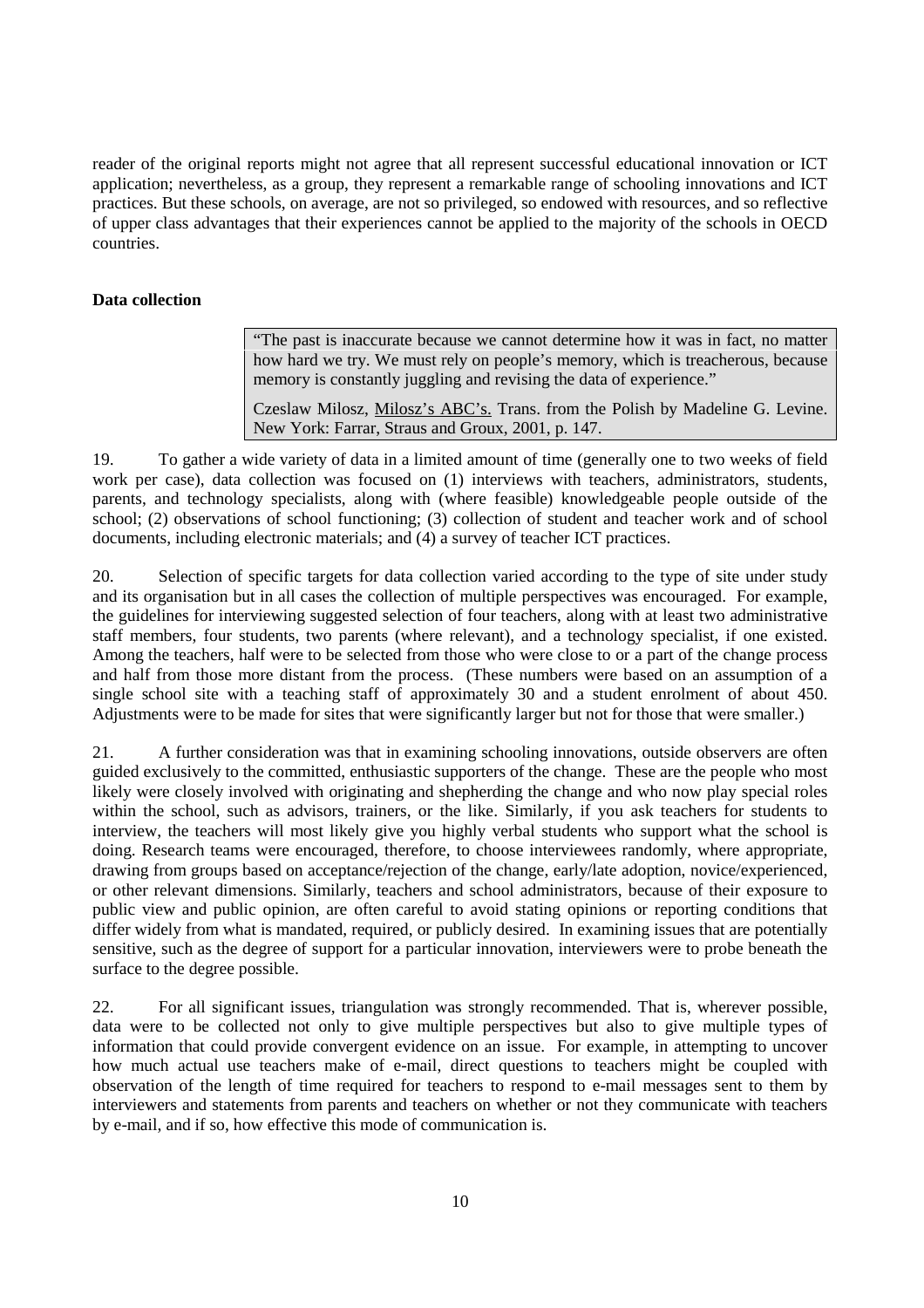#### **Main issues in the study**

23. The questions that drove data collection centred on uncovering the history and effectiveness of the innovation, establishing its relationship to ICT, determining what components of the school infrastructure were critical for ICT to succeed, and determining the history and consequences of ICT use and whether it was sustainable and scalable. Stated in hypothesis form, these issues were reduced to the following five conjectures, applied to a school or other educational organisation:

- a) Catalyst for reform. Technology is a strong catalyst for educational innovation and improvement, especially when the World Wide Web is involved. The rival hypothesis is that where true school-wide improvement is found, technology served only as an additional resource and not as a catalyst, that the forces that drove the improvements also drove the application of technology to specific educational problems.
- b) Diffusion of ICT. The diffusion of ICT followed the traditional diffusion pattern for innovations, as outlined by Rogers (1995). The rival hypothesis is that technology functions differently from traditional innovations and that therefore different diffusion patterns occur.
- c) Successful Implementation of ICT. Successful implementation of ICT depends mostly upon staff competence in the integration of ICT into instruction and learning. This hypothesis assumes that teachers mediate ICT applications when they are successful, and that ICT's academic value relates positively to teacher competence. The rival hypothesis is that the school technological infrastructure and student ICT competence rather than staff competence determine ICT implementation outcomes.
- d) Equity. Gaps in academic performance between high and low poverty students will not increase when all students have equal access to ICT. The rival hypothesis is that equal access to ICT will lead to more advantaged students increasing the performance gap with disadvantaged (high poverty) students.
- e) Academic standards. Successful implementation of ICT will lead to the same or higher academic standards in spite of the low quality of many ICT materials. Academic standards are a function of teacher and school expectations and not of the standards of textbooks, ICT materials, and the like. The alternative hypothesis is that ICT use will lead to a lowering of academic standards as students spend more time on marginally beneficial searches and on poor quality Web and courseware content.

24. In addition to these hypotheses or conjectures, we also asked research teams to report on other issues, including gender differences in student ICT attitudes and usage patterns, ICT applications in the school, professional development, and any undesirable outcomes of ICT use that might have been detected.

25. In the original design of the study we attempted to distinguish the school innovation, which is defined in terms of conventional schooling processes and outcomes: improving student achievement, creating a learning environment, involving parents more in their children's academic work, and so on, and the role that ICT plays in realising this innovation. ICT was not seen originally as an innovation, even though we assumed that most sites studied would be doing innovative work with ICT. The only exception we foresaw was when the innovation is concerned with the teaching of ICT skills. Just as schools in the past have attempted to improve their teaching of science or language skills, schools now might have similar ambitions for ICT skills.

26. This distinction appeared to be critical for determining whether an innovation has been successful. If, for example, a school set out to improve its teaching of science, using computers and the Internet to simulate certain laboratory exercises, successful implementation of science simulations by computer would not be an adequate indicator of success of the innovation. Instead we would expect objective measures of science performance by the students, through school or regional standards, or some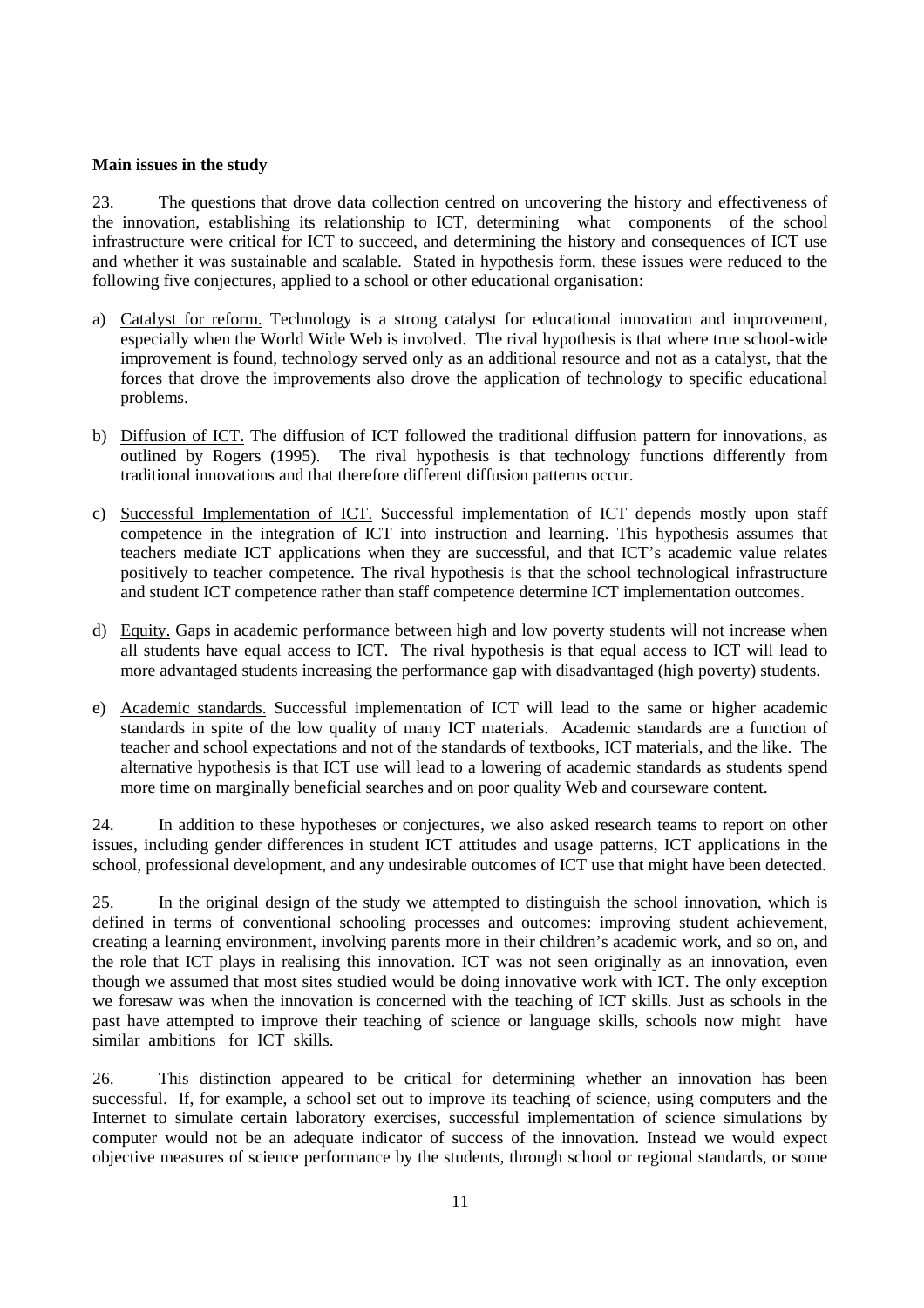other criterion for adequate outcomes. We assume, furthermore, that to achieve true improvement of science teaching, more than ICT must be involved. Staff development, for example, most likely is required, along with, in many cases, a revised curriculum and new assessment methods.

27. As solid as this reasoning might appear by Aristotelian standards, the reality from the field did not allow it to prevail. In a few cases, vocational or technical high schools set out to become ICT focused; in other cases, national or regional requirements specified the integration of ICT into the curriculum. And in one case, Web sites were used as an approach to bringing students and teachers together in collaborative enterprises. In some of these cases, a non-ICT schooling goal can be identified: more student-centred teaching, shifting the curriculum to meet the needs of high-tech employment, etc. but this was not always possible.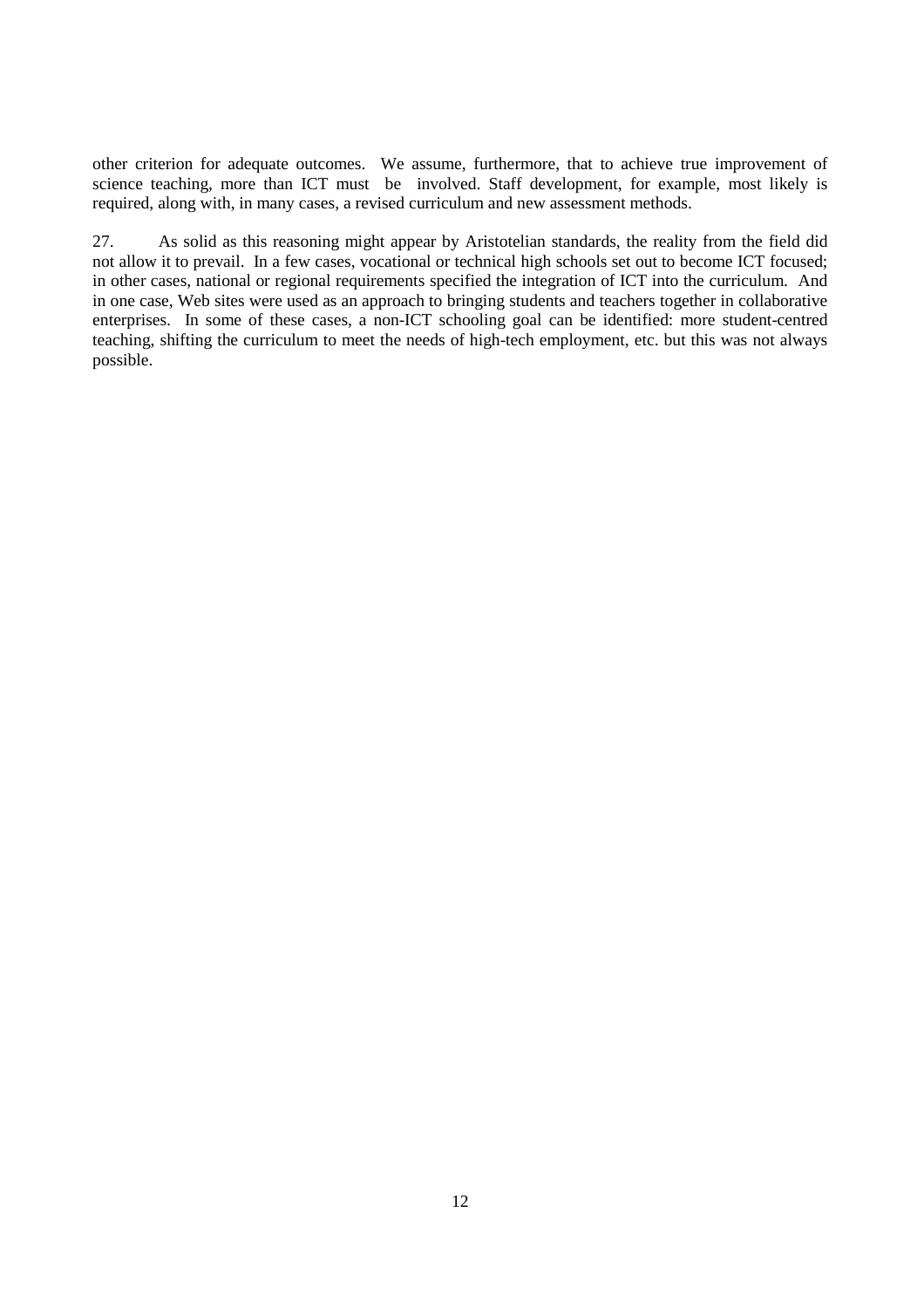## **MAJOR FINDINGS**

"The first sentence of every novel should be: 'Trust me. This will take time but there is order here, very faint, very human."

Michael Ondaatie. In the Skin of the Lion. Toronto: Penguin Books, 1987, p. 146.

### **Catalyst for reform**

<u>.</u>

28. The central finding of this study is that ICT rarely acts as a catalyst by itself for schooling change yet can be a powerful lever for realising planned educational innovations. Exactly what this conclusion means for policy and how it was derived will be developed over the following pages. To begin, we clarify what we mean by *catalyst* and by *lever*. GR01-School  $A^5$  is a medium size, private primary school (grades 1-6) on the northern outskirts of Athens, drawing its students from relatively affluent homes. Over 15 years ago it introduced ICT as part of an effort to improve student thinking skills. According to the current subheadmaster, ICT use led to collaborative work among students, which then led to the teachers deciding to change their way of teaching. Students, as result of ICT, now work more autonomously. If group work and student autonomy were not major objectives in the original introduction of ICT, but had resulted nevertheless, then we would view ICT as a catalyst for them. However, a university-based expert group that led and supported the ICT implementation explicitly built these objectives into its plans and guided the teachers toward these ends. Although an outside observer might conclude that group work and student autonomy happened by themselves as a result of the ICT implementation, closer examination reveals that ICT was used as a lever to bring about these changes.

29. More common were cases like PT02-Póvoa do Lanhoso, a large public high school (grades 7-12) in a small town in Portugal, drawing many of its students from poor and less educated homes. As a result of the opportunities offered by a Ministry of Education Internet program, the school management body set out to introduce a new curriculum and new teaching and learning methods based on ICT. That is, the management team recognised the potential that ICT had as a lever for curricular and instructional change, both of which were original goals. Similarly, in IL03-Neot David, a large religious elementary school (grades 3-6) in a metropolitan area near Tel Aviv, ICT was used as a lever by the principal and teachers to create learning communities for teachers and students. The long-term goal was to develop independent learners, with learning communities one of the organisational mechanisms adopted for this end. According to the report, "The principal … chose ICT as a lever for the development and growth of the school".

30. Similar to PT02- Póvoa do Lanhoso and IL03-Neot David is JP01-Utase, a new junior high school in a newly constructed city in Japan, Chiba City. Radical departures from traditional Japanese

<sup>&</sup>lt;sup>5</sup> In this summary the various reports are referenced by their report codes, which consist of a two-letter country code based on Internet country addresses, plus a sequence number (e.g., AT05-Graz-Webling). A complete list of such codes, along with the general characteristics of the indicated schools, is included in Appendices C.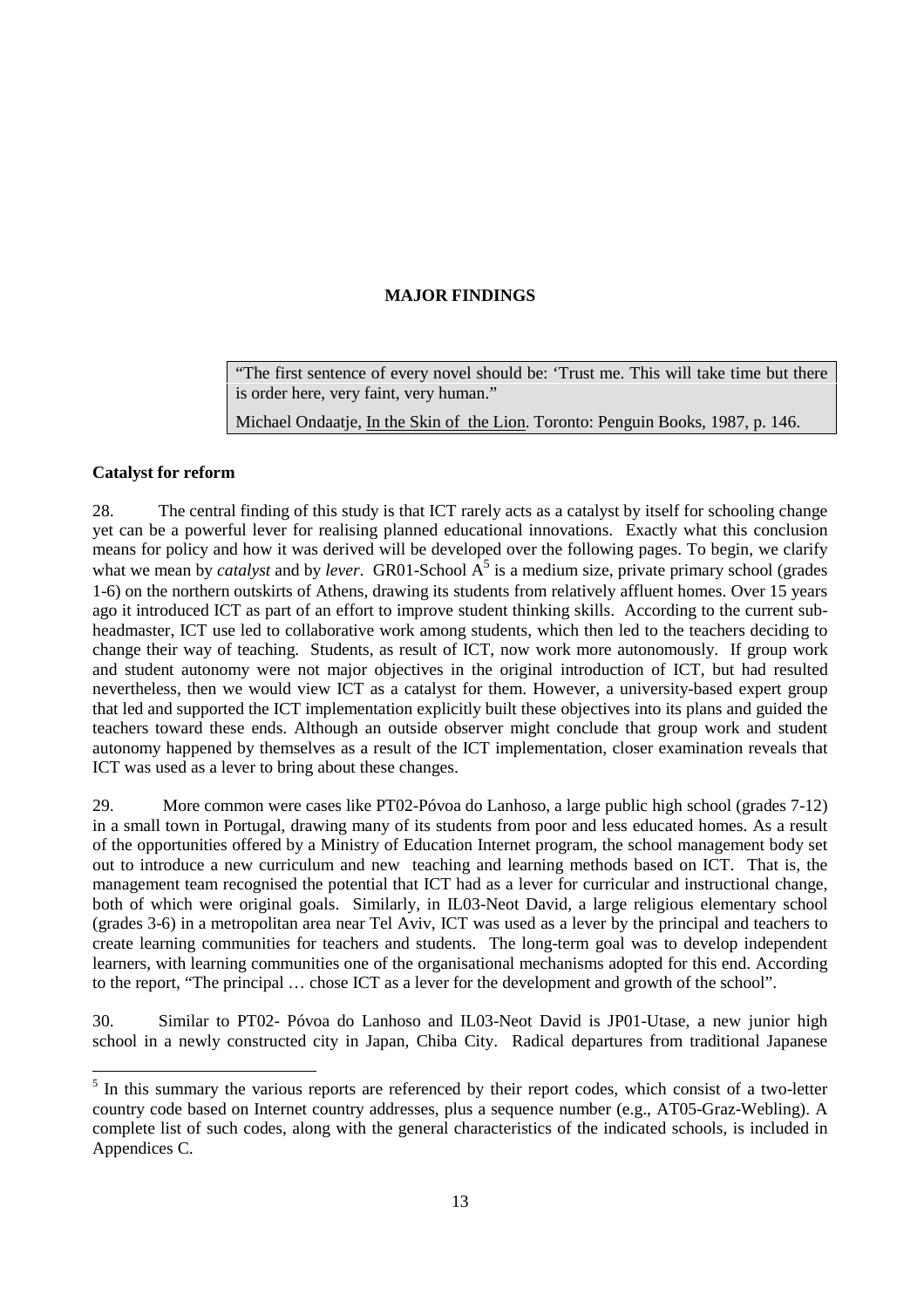educational procedures were instituted when the school was built in 1996 as steps toward encouraging students to be more creative and independent thinkers and learners. Instead of students remaining in their rooms for each class period they circulated, with teachers remaining in the classes. Uniforms for students were eliminated as were the bells announcing the beginning and end of each class period. Subject centres were created, with open work spaces and computers, printers, and projection equipment to facilitate information access and presentation. ICT was an integral part of the school planning but clear educational goals and strategies were evident from the beginning, with ICT playing a strong support role.

#### *Catalyst vs. lever*

-

31. A *catalyst*, as used here, is an agent that provokes or instigates change. An example familiar to almost all is the movable type printing press that was introduced in Western Europe in the middle of the 15<sup>th</sup> century and over a relatively short time spread across the Continent. Its invention was a response to an overwhelming demand for the copying of books, yet in time its use led to major alterations in the ways in which data were collected, stored and retrieved, how communications were carried out among the learned, and to other changes that altered scholarship, administration, commerce, and everyday life. One of the major works that explores this revolution in detail is titled *The Printing Press as Agent of Change* (Eisenstein, 1979)<sup>6</sup>. Another familiar example is the automobile, developed to speed transportation, yet acting as an agent for revolutionary changes in urban design, family relationships, commerce, and even sexual behaviour (Bell, 1976; Lynd & Lynd, 1929).

32. A lever, in contrast, is not an agent but a tool. It must be applied purposefully to a task to be of value and cannot, except in exceptional chain reactions, have far-reaching consequences. An agent, once introduced, can act beyond its immediate goal, causing significant change; a lever can only be applied to achieve an intended goal. (It can, of course, slip and do unexpected damage or be used recklessly but these are not defining characteristics. )

33. The distinction we make is critical for policy. If the mere application of ICT within a school generally led to more student centred teaching, then countries that desired changes in that direction could focus resources solely on bringing a strong ICT infrastructure into schools and assuring that teachers used it in their teaching. The opposite finding, which is what we are reporting, leads to a different strategy wherein both the ICT infrastructure and the planning and professional development for pedagogical change are required to achieve more student centred teaching. However, ICT can act as a lever for change, providing a strong push toward innovative practices, but the direction of change must be carefully mapped in advance and the staff prepared for it. All of this was summed up concisely in GR03-School C: "One of the teachers mentioned that computer use encouraged new ways of learning, that is, open learning approaches. However, she argued that it was not the computer use per se that encouraged these new learning situations. It was the teacher who aimed to such approaches, facilitated though by the computer use."

34. In a number of cases where on first reading ICT appeared to be a catalyst for change, we found on more careful examination that it acted not as a catalyst but as a lever. This was true of GR01-School A and of several Austrian cases where schools were facing declining enrolments and in at least one case, declining achievement. In each of the Austrian cases, plans were made for changes in the teaching methods and in the curriculum, using ICT as a curriculum option. In one of the cases (AT05-Graz-Webling), a vocational school modified its programs to emphasise information technology, shifting away

<sup>&</sup>lt;sup>6</sup> An earlier and equally important work on the impact of printing, Lucien Febvre and Henri-Jean Martin's L'Apparition du Livre [The Coming of the Book], speaks of the printed book as "one of the most potent agents at the disposal of western civilisation" (Febvre & Martin, 1976/1958, p. 10).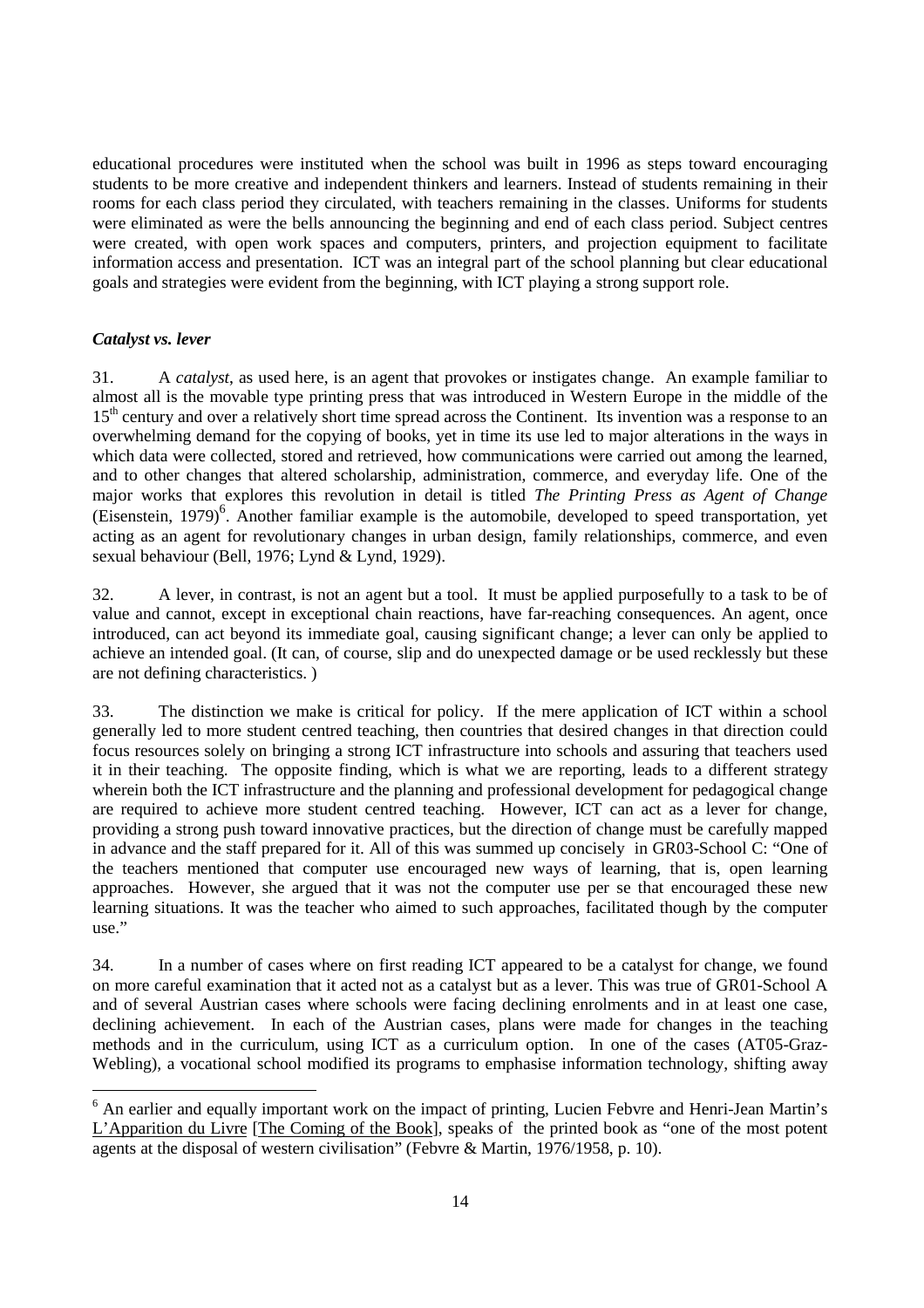from wood and needle work. Similarly, in a number of the Hungarian cases, ICT courses were required by the National Curriculum and therefore ICT was introduced into the schools, leading to students and teachers becoming ICT literate. For some of these cases, ICT had a symbolic value that helped to change parental attitudes about the schools or that made the school more attractive to staff and students.

35. In other cases, it was difficult to attribute educational changes to the introduction of ICT because the schools were co-operating with research programs or pre-service teacher education institutes that provided professional development and support for specific applications of ICT, along with new approaches to teaching and learning. These include FI02-Oulu, which " supports and complements research activities of the faculty of education [University of Oulu]", FI04-Länsimäki, which is collaborating with the University of Turku on a computer-supported collaborative learning project, MX01- ESANS, which is a pedagogic laboratory for the Superior Normal School (Escuela Normal Superior-ENS) to which it is annexed, JP04-Gifu, which is annexed to the Gifu Normal School, and GR02-School B which is collaborating with the University of Athens on a Logo project.

36. In the rest of the cases, ICT was a support for school improvements that were planned by the school staffs or by a higher administrative body (e.g., national ministry of education). Typical of such cases is IL01-Ohel Shem, a public high school with 1,250 pupils in grades 9-12, where innovative technology was adopted as a "means to create innovative pedagogy". At IE03-Peadar & Pol, ICT was adopted because of its potential to support a new curriculum. In the most typical cases, a school wide improvement or innovation was planned and ICT used as one of several supports for it. In a few of these cases, ICT, once implemented, served as a catalyst for further changes. Two clear examples are AU01- Bendigo and AU02-Glen Waverley, both public high schools in the state of Victoria in Australia. Both schools, in reaction to state educational objectives, decided over the past 3-5 years to shift their curricula to be project based, to emphasise student autonomy in learning, and to shift teaching from teacher centred to teacher guided.

37. Both schools developed intranets for staff communications, for submission of student work, and for student learning, and both staffs have contributed subject area lessons and support materials to their online systems. In both cases school management and teacher planning teams set teaching and learning goals for their schools, considering changes needed for administrators, teachers, and students. The potential of ICT was probably a factor in some decisions but the primary emphasis on student autonomy was an academic decision, not one driven or catalysed by ICT. But ICT, once integrated into the lives of these schools, opened further opportunities for innovation and change. A staff member at AU01-Bendigo recalled that "I also think the way I experimented with the technology in those early days actually influenced my teaching. I learned the value of discovering things for yourself through that experience and I encourage the students to behave like that now". Similar findings were reported from DK03-Kerby and DK04-Rugkobbel, where the process of implementing ICT became a catalyst for other school changes.

38. At MX03-Santa Maria, a high school computer network was developed as part of a communitybased program that included high school education, community development, and craftsmen training. The community, located in a remote rural area, created a global view of knowledge that was congruent with local cultural values, including cosmogony, language, and dress. Once installed, the network, even with limited weekly use by each student, led to students accessing a wider selection of knowledge resources than ever before and pursuing knowledge more independently. The computer network, although essential for promoting a global view of knowledge, was a support tool for the broader project.

39. Another representative case of ICT as a support for innovation is IT03-Rodari, a primary school (ages 6-10) in northern Italy (Udine). The school has for many years emphasised communication in its curriculum and searched for innovative ways to involve students more in communicative processes. One teacher, quite by accident, began encouraging students to write their comments on specific topics on little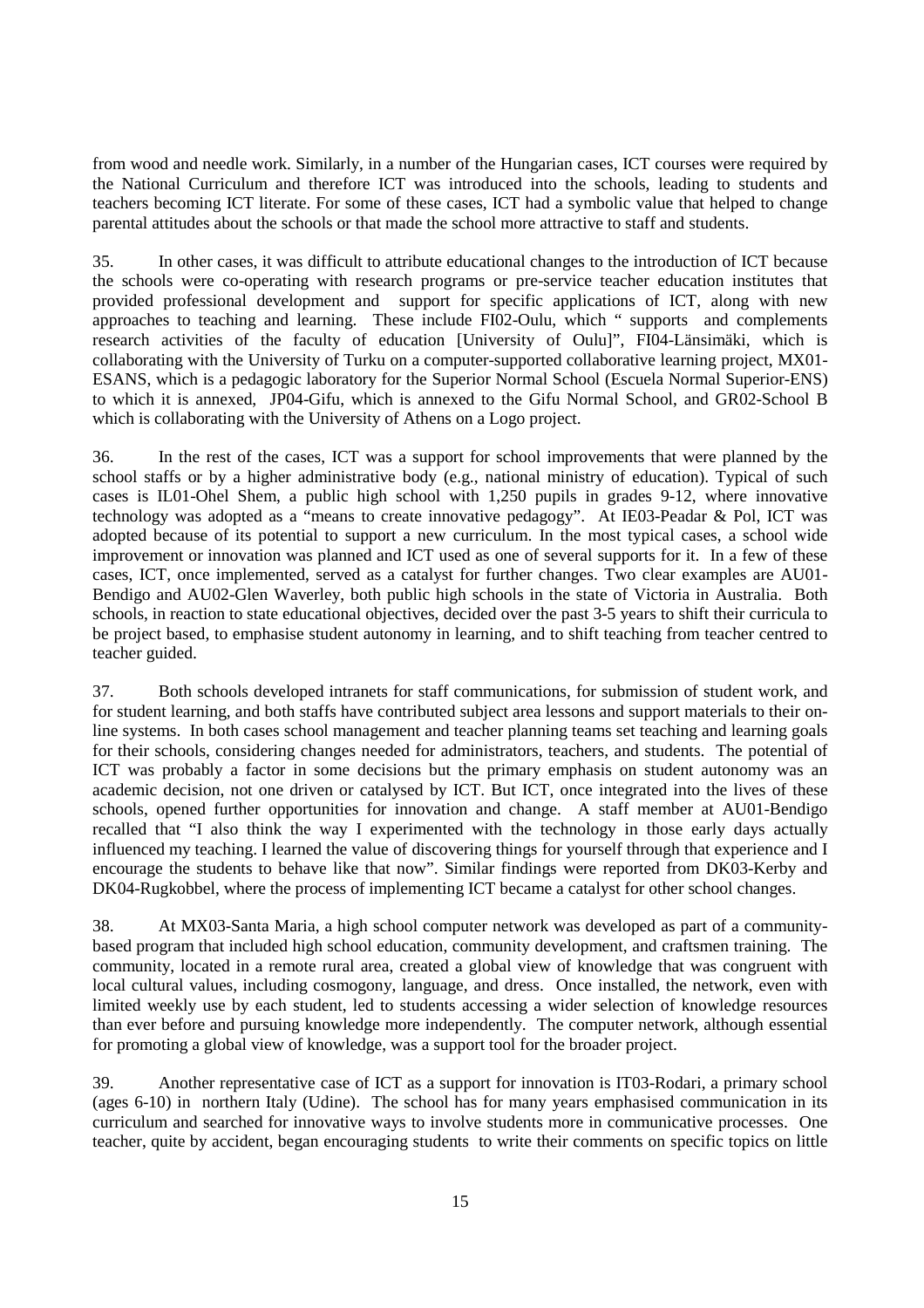slips of paper and to pin these to a notice board for others to read and respond to. Soon the comments were being done by computer and shared with other schools via an early computer interconnection system (Fidonet). In time this led to a school Web site, to participation in various international communications projects (e.g., KidsLink), and to regular use by students of computer communications. The research team sees ICT as a support for making learning more fun, with communication still a major school focus. Over time teaching has become more student centred and the classroom has become connected to the rest of the world.

40. One might ask, in spite of the evidence cited here, "Shouldn't ICT prompt new ways of teaching? Isn't ICT such an innovation itself that the very act of using it for teaching causes new and different approaches to instruction?" What is forgotten in such an argument is that the very power of ICT is its flexibility, its adaptability to any set of sequential procedures, which means that it can be adapted as easily to support teacher centred instruction as it can for student centred. The summary to the Norwegian reports made this point succinctly. "Further, we can state that ICT can support traditional academic didactics as well as a project- and problem-based perspective. ICT does not have any structural properties that does not make sequence-oriented academic teaching not suited for this media--the fact is quite on the contrary" (NO00-Summary). To supplement this point and to complete the discussion of ICT and its relation to innovation, we review in the following sections the ICT applications and the innovations reported by the schools involved.

#### *ICT applications*

41. Even with limitations due to equipment and technical support, an impressive array of ICT applications were reported. The most fully developed systems, almost always found at the secondary level or above, had functioning intranets where teachers displayed course syllabi, problem sets, and the like and students stored and submitted home work, accessed the World Wide Web, e-mail, and other resources, and displayed their own home pages.<sup>7</sup> Among the schools that described such projects were AU01-Bendigo and AU02-Glen Waverley, DK03-Kerby and DK04-Rugkobbel, LU01-Athenee and LU02-Biever, FI02- Aurora, IT03-Rodari and IT04-Tosi, NL01-De Verrekijker, SG01-School 1, SG02-School 2, and SG03- School 3, and US04-Pine City. SG01-School 1 has, perhaps, the largest array of resources available on such a system, including, besides the items described above, recorded lectures and lecture notes, past examinations, and group discussions. NL01-De Verrekijker and US04-Pine City, among a few others, provide information for parents on their Web sites; other schools have connected their local communities, including businesses, libraries, and civic organisations.

42. Universal across the schools was the use of tools (often called "open tools"): word processors, spread sheets, graphing and drawing programs, search engines, and presentation programs such as Powerpoint. Web design tools and other hypertext generators were occasionally mentioned (e.g., AT02- Grein, IT02-Lepido). Surprisingly absent from most lists were database programs (e.g., FileMaker Pro, mySQL). Either the limited database capabilities of spread sheets are used or teachers (and ICT curricula) are not including the study or use of one of the most fundamental tools for information handling<sup>8</sup>. E-mail

<sup>—&</sup>lt;br>7 An intranet is a network that allows shared access within an organisation to databases and communications through WWW protocols and software (along with access out to the Internet) but blocks access from the outside. Some of what were reported as intranets were, technically, extranets because they allowed access from the outside through password control.

<sup>&</sup>lt;sup>8</sup> One exception to this vacuum was KO01-Banghwa where a student records database was developed online for counselling. However, this was not available to students and was not used in instruction. In addition, two technical schools in Italy (IT01-Einstein, IT04-Tosi) listed databases in their curricula for ICT courses.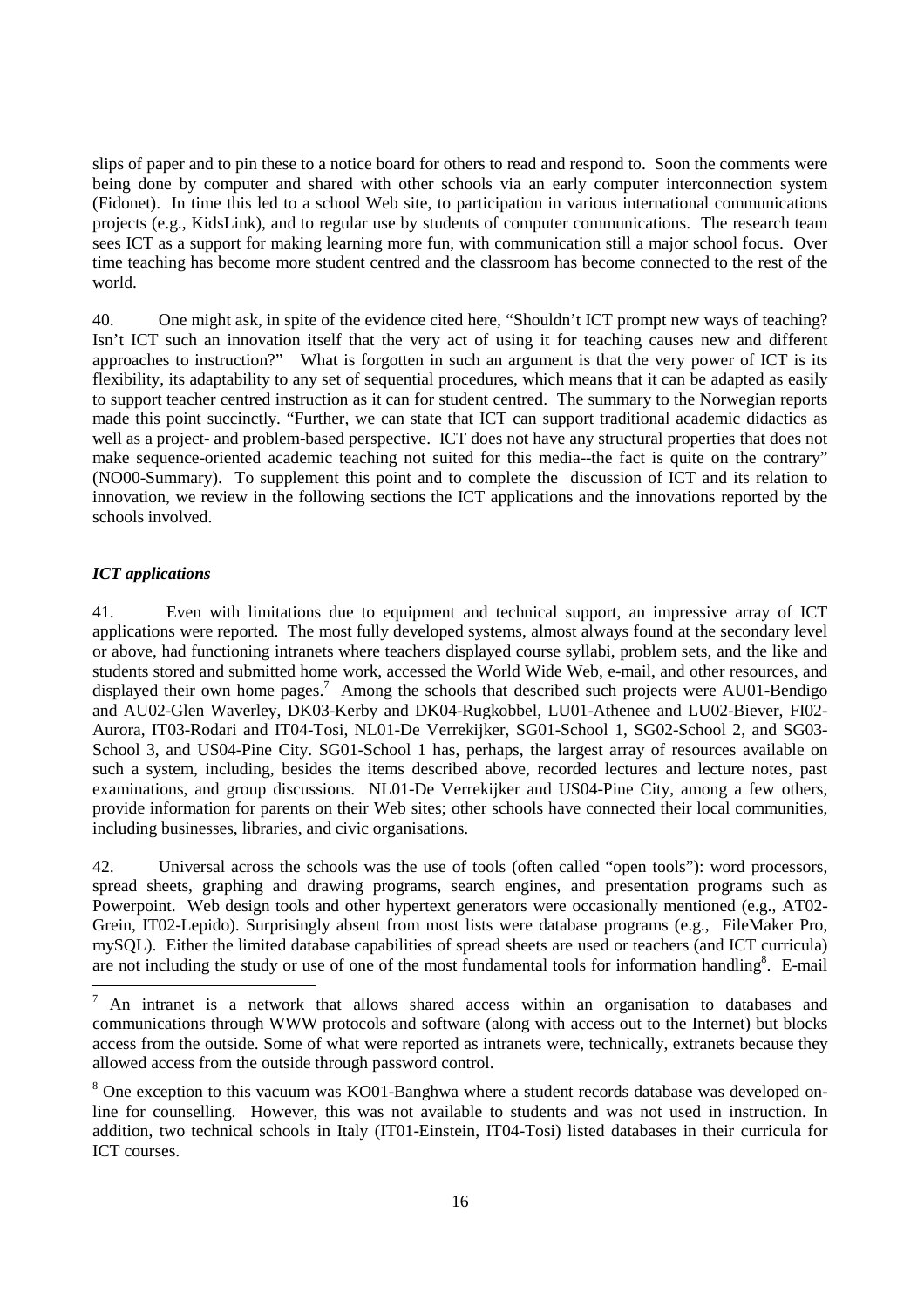was widely mentioned although a few schools still have no e-mail accounts for students or teachers (e.g., AT01-Steinbau). Other applications included forums, chats, simulations, videoconferencing, Logo, and traditional CAI. Usage patterns varied considerably, however. US03-Mountain reported that about 75% of all software used by students and teachers was tools, while UK01-Greenfield reported more extensive use of educational software across all of the national curriculum subjects, as did NL02-Marke.

43. The ICT applications that transformed schooling the most involved advanced communications, bringing together different partners in the delivery of instruction, creating communities centred around the schools, and delivering materials and instruction on an anytime/anywhere basis. Few schools reported cutting edge applications of ICT to instruction such as intelligent tutors, expert diagnostic systems, or simulations. One reason for the absence of these latter applications is the lack of enough high power computers within a class or school to allow all students to have on-going access to courseware or the Internet at the same time. A second is that few such applications are available to schools, especially in languages other than English. A further problem, which we can only speculate on here, is that the cutting edge tutoring systems, simulations, and the like were not designed adequately for teachers to use them as a resource in their teaching.

#### *Innovations and their origins.*

"What a novel idea, Don't you believe it, Sir, King Solomon, who lived such a long time ago, affirmed even then, that there is nothing new under the sun ..."

José Saramago, História do Cerco de Lisboa [The History of the Siege of Lisbon]. Trans. From the Portuguese by Giovanni Pontiero. San Diego, CA (USA): Harcourt Brace, 1996, p. 7.

44. Innovations rarely exist on their own. Except in those few cases where innovation is the mother of necessity, that is, where a process, a method, an object is invented and then leads to the discovery of uses for it, innovations arise in response to human needs. In schooling, in particular, problems emerge that require solutions. Where systematic problem solving procedures are applied, goals are established, along with strategies for reaching these goals, and then tactics for implementing the strategies are selected or generated, sometimes guided by general school principles or philosophies. US06-Joshua Junior High School in the USA presents a clear case of this sequence. "In the district, including at Joshua Junior High, their stated purpose for technology integration is to raise student achievement; their pedagogical approach for doing so is to focus on technology as a support to Inquiry-based instruction."

45. In this case, the problem to be solved was lower than desired student achievement. The pedagogical strategy selected for raising student achievement was Inquiry-based instruction, and one of the tactics was to use technology to support this strategy. Within the report further information is given on the implementation of this tactic- creating an ICT infrastructure, including staff development for ICT, planning for integrating ICT in the curriculum, reallocation of a portion of the district budget for wiring and other technological needs, and so on. Technology is neither the innovation here nor is it the primary strategy for solving the school's problems. As the report states, it is a "support to Inquiry-based instruction".

46. AT02-Grein, a junior high school in Austria, represents a slightly different situation because enrolment as well as academic performance had been declining at the school. To deal with these problems, both of which threatened the existence of the school, the school management decided that the school needed a new academic profile. The strategy for creating this new profile was to make ICT instruction a major focus of the school's academic program. A special ICT track was created, including typing at the  $6<sup>th</sup>$  grade to prepare students for heavy computer use, and even an optional computer sciences course. At AT02-Grein, ICT was a central component of the strategy for problem solving. The assumption was that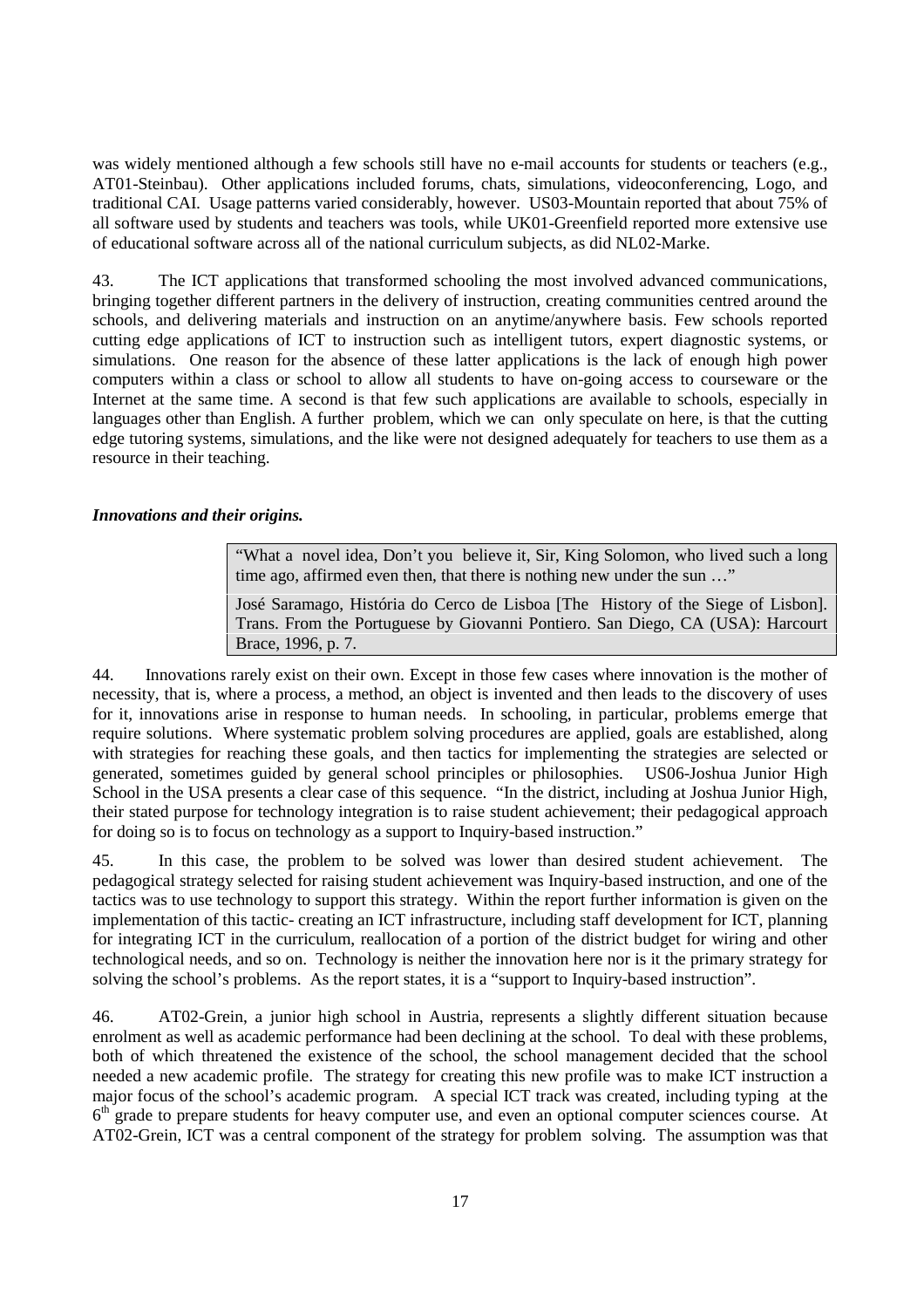parents would want to ensure that their children were prepared for a digital world and would, therefore, want to enrol them in a school that had a highly visible (and academically sound) ICT program.

47. In NO01-Ringstabekk, the school goals derived from an accepted ideology that valued constant staff experimentation and creativity and strove for helping students to learn and work co-operatively. When faced with student learning problems that appeared to derive from a lack of context for learning, the staff shifted instruction and learning to a problem-based approach, with team learning and close involvement of businesses, local trades, and community. Learning was organised around contextualised, ill-structured problems, with ICT as a major tool for problem definition, solution, and presentation.

48. At DE03-Albani, a decision to become a 100% Half-day School (Volle Halbtagsschule) required staff agreement on an educational focus for the school. Discussions initially favoured Montessori methods but disagreements among some of the staff and a general feeling of dissatisfaction with existing school structures forced a re-evaluation of the school's problems, from which emerged a plan for inter-cultural education. Shortly thereafter, an opportunity to become an EXPO school at the World Exhibition 2000 in Hanover led to the addition of ICT as an enabling element for this emphasis.

49. As a final example, we turn to a case where multiple strategies were adopted to solve a more general problem. The case is FR01-Marie Curie, a new (est. 1990), large high school south of Grenoble in France. The strategies for improvement, that is the innovations, derived from a desire by the school management and teachers there to adapt instruction and the school environment to the needs of higher education and the working world. Although the school was established as an experiment in ICT and pedagogy, with a computer network in place on opening, the five themes in the improvement strategy all relate to non-ICT goals: quality of school life, tutoring, group work, diversified training, and connecting to the community. Once again, ICT was a support for the implementation of some of these themes, playing a large role in connecting the school to the community but a lesser role in the work of the two tutors assigned to each class.

#### *Problems schools face*

50. All of the innovations in the case studies arose as components of strategies for solving schooling problems. Across all of the cases the problems can be classed in a small number of categories. (The ordering here is not by magnitude or importance but roughly from the most general to the most specific.)

- a) School survival. It is probably the case that this is, as with all other organisations, the long-term, ultimate goal that drives the day by day existence of schools. Where enrolments are based on defined catchment areas, the threat to a school's existence is relatively weak. However, even under such conditions, low birth rates without replacement through immigration, new housing developments, or other means can lead to declining school enrolments and to school closings. Where parents have wide options for where to enrol their children, the threat is more visible and pressing.
- b) Student achievement. Low student achievement, surprisingly, is not mentioned often as a major schooling problem, but it does occur in a few European and in most of the USA cases.
- c) Independent learning. Student ability to learn independently—to recognise learning needs, select learning goals, schedule time, monitor one's understanding, etc.-- is often mentioned, particularly by secondary schools.
- d) Preparation for work. Preparation for or transition to work occurs mostly at the secondary level and for both vocational/technical schools and for comprehensive high schools.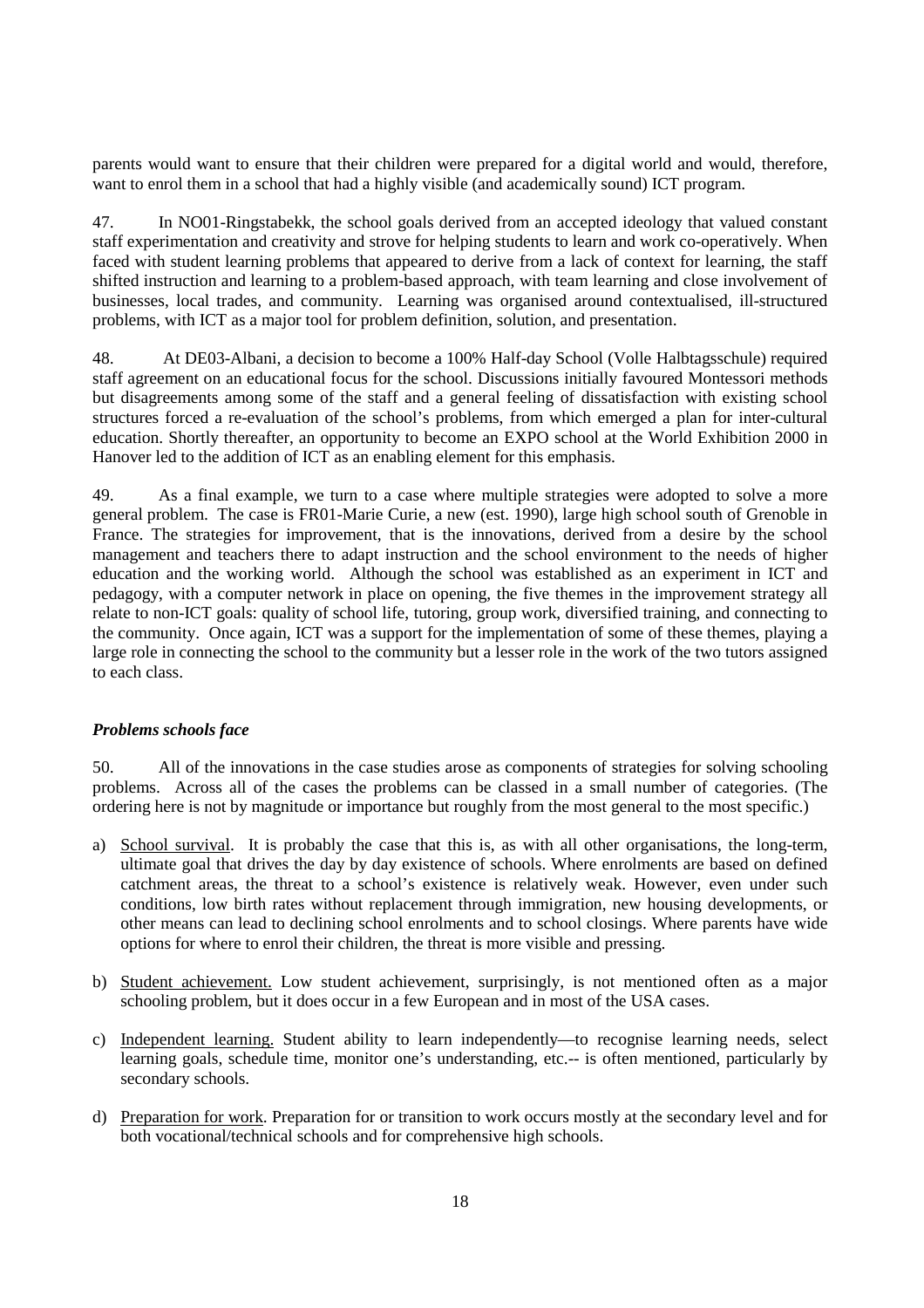e) ICT abilities. Student ICT skills are mentioned in a number of reports as the primary problem that drives the need for change. In many of these cases, the need is created at a central level (e.g., at a Ministry of Education). More often, ICT skill instruction is a strategy for ensuring that students are prepared for a digital world, including work.

#### *Strategies for solving problems*

51. The issues just mentioned relate to the primary goals of schooling, that is, the reasons for having schools in the first place. Later we will present tactical problems that schools need to solve to implement specific solutions for these problems: budget, staff development, rigid national curricula or examinations, space, etc. These are all operational issues as opposed to essential goals of schooling. The means or strategies employed to solve the set of problems just presented also cluster in a small number of categories where improvements or innovations could be made.

- a) Curriculum change or enhancement. This might appear as alternative tracks for learners (e.g., a bilingual program), revision of a specific academic subject such as science, the addition of an ICT track or concentration or inter-disciplinary projects.
- b) Improved access to learning. Distance education, web-based learning, and other approaches for achieving anytime, anywhere learning are the primary examples of this category. We include here, also, other extensions of the classroom such as connecting it to wider communities of interest: homes, local community, schools in other regions and countries, tutors and mentors, and other support services.
- c) New teaching/learning methods. Constructivist approaches (student-centred learning, teacher facilitated learning, etc.), theme or project based teaching, collaborative learning, tutoring and mentoring, and improved instructional management, including Flexible Curriculum Management and student monitoring.
- d) Reform of school organisation. Among the innovations in this category are micro schools and other forms of schools within schools, looping, flexible scheduling, shifts from hierarchical to more horizontal structures, and study houses and centres.
- e) Improved staff support. The creation of a school intranet to promote a professional community for a school staff, the provision of instructional tools and materials electronically, and the use of distance learning for staff development all are staff support strategies.

52. In many cases the innovations originated at the school level; in other cases the innovations derived from programs or directives from a regional or national level, or in the case of European Union programs such as Comenius, from a cross-national level. In some cases there are multiple innovations or the innovations merge with goals and strategies.

#### *Summary*

53. As Pasteur noted long ago, "In the fields of observation, chance favours only the prepared mind." So does ICT favour the prepared organisation. No miracles derive from the mere presence of ICT in a school; it does not, except in unusual circumstances, act as a catalyst for wide scale improvements. Instead, ICT can be a powerful lever for change when new directions are carefully planned, staff and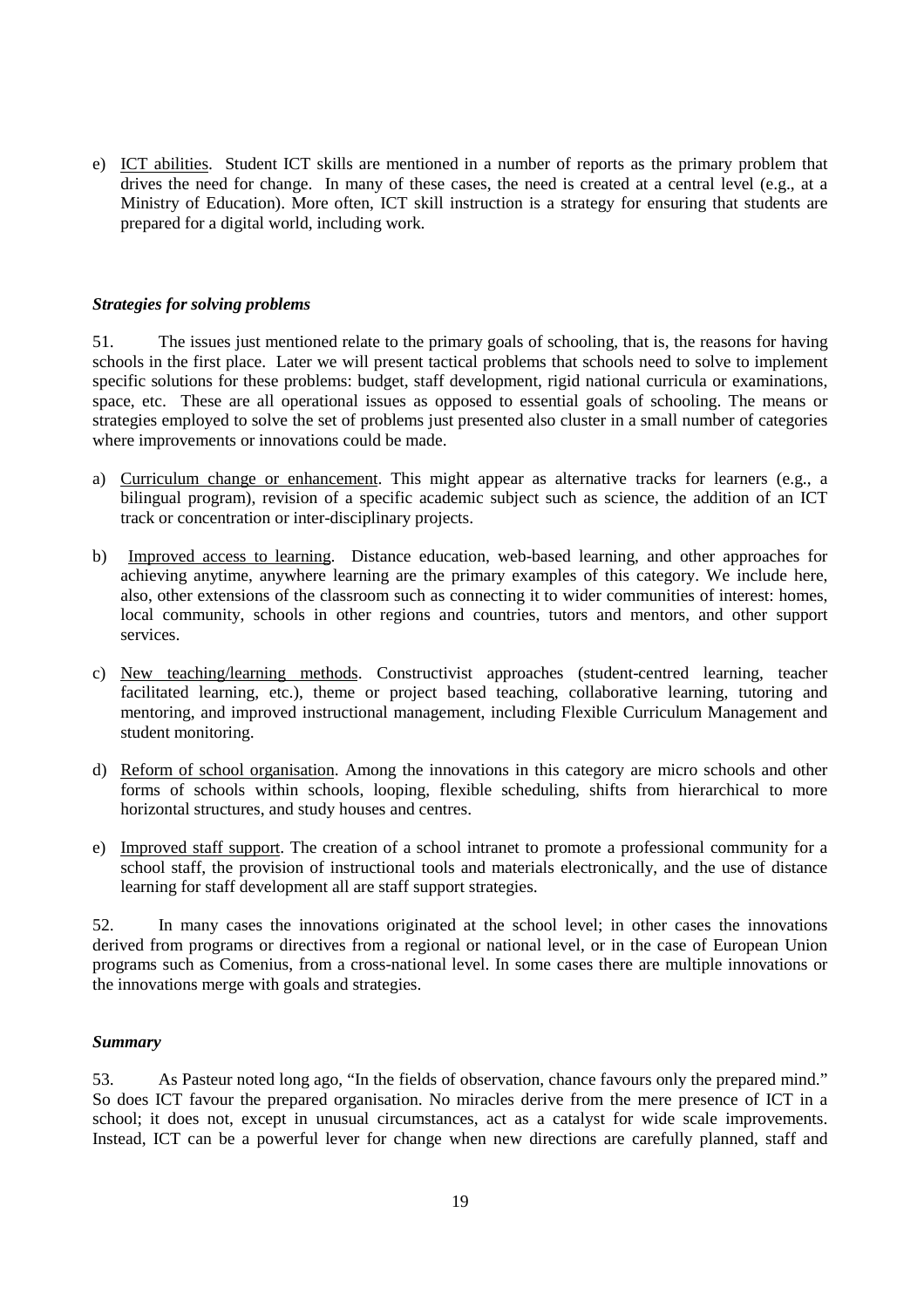support systems prepared, and resources for implementation and maintenance provided. Unlike other levers available to schools, however, ICT has the power to facilitate vast changes in instruction, in home, community, and school relations, and in school management. It should not be viewed as a simple tool, to be considered only after changes are planned, but as a more powerful ally that can help schools aspire to and reach the highest goals of education. Furthermore, once reform with ICT is implemented, a climate for innovation may remain wherein ICT can act as a catalyst for further changes.

#### **Diffusion of ICT within a school**

-

"In fact, even the early Middle Ages … were a period of incredible intellectual vitality, of impassioned dialogue among barbarian civilizations, Roman heritage, and Christian-Eastern elements, a time of journeys and encounters, when Irish monks crossed Europe spreading ideas, encouraging reading, encouraging foolishness of every description." Umberto Eco, Travels in Hyperreality. Trans. from the Italian by William Weaver. San Diego, CA: Harcourt Brace Jovanovich, 1986, p. 75.

54. The policies and procedures that lead to a school staff's adoption of ICT are of especial interest for policy formation, given the critical role that teachers play in the integration of ICT into the curriculum. Schools are loosely coupled systems wherein each level maintains considerable autonomy (Weick,1976). A ministry of education or a municipal or regional equivalent can request or require teachers to teach in specified ways but this will not guarantee that they, in fact, behave as desired. The school principal will attempt to enforce such an administrative request with greater or lesser enthusiasm and teachers will demonstrate the same variability in following the directions of the principal. Thus, it is important to understand how innovations in education come to be adopted or rejected by teachers<sup>9</sup>.

55. Research on this topic has been summarised by Rogers (1995), who has contributed a widely accepted conceptual framework for the issue. The starting point for Rogers (1995) is to view organisations (including schools) as social systems composed of individuals with varying degrees of openness to technological innovations. The rate at which an innovation is adopted within an organisation is a function of certain characteristics of the organisation staff, the innovation, and the information disseminated about it. For example, an innovation will be adopted more quickly if the potential adopters are convinced that there is a relative advantage to such behaviour and if the innovation is compatible with the adopters' current practices and values. Rogers (1995) divides potential adopters into five categories, based upon socio-economic status, communication behaviours, and personality values: Innovators, Early Adopters, Early Majority, Late Majority, and Laggards. Change agents can affect adoption decisions positively by providing knowledge and training and by reassuring potential adopters that an innovation will meet their needs.

56. Fullan (1999, 2001), who has written extensively on school change, has treated diffusion by focusing on the conditions that foster large-scale reform grounded in local ownership. Central to his concerns are whether the people most affected by a change can find meaning in it. In a recent updating of his views on adoption of reform, Fullan (1999) has emphasised complexity, conflict and diversity, uncertainty, and multiple theories of change. He sees fragmentation and overload as the biggest problems that schools face.

<sup>9</sup> Although diffusion among administrators is of equal interest, too few cases are reported here of administrator adoption for generalisations to be made.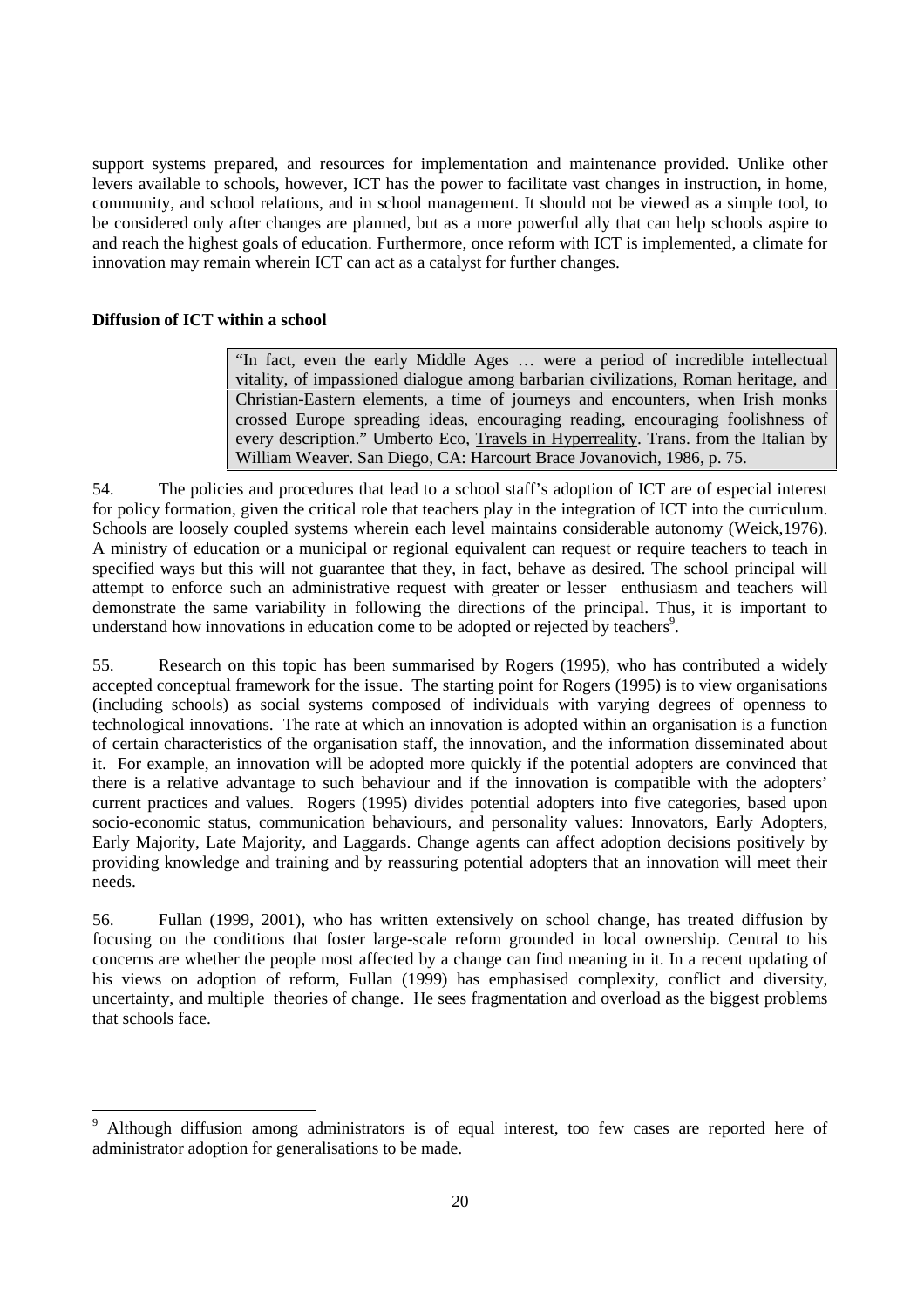#### *Traditional diffusion pattern*

-

57. The present study did not attempt to probe the adoption process beyond finding if the traditional diffusion pattern, as defined by Rogers (1995), had occurred for ICT. In its simplest form, the traditional pattern is characterised by a small group of Innovators (the first 2.5% to adopt), a larger group of Early Adopters (the next 13.5% to adopt), an even larger group of Early Majority (the next 34%), and so on. We did not ask for such quantitative definitions, only for general trends. The results show that the traditional diffusion pattern held in most cases. The exceptions, such as GR01-School A, were cases in which schools had been built recently as high-intensity ICT sites, with selection of staff in part according to their ICT abilities or willingness to engage in intensive ICT training, or where other internal or external pressures gave teachers no alternatives but to accept ICT as part of their teaching.

58. A typical case of diffusion can be found in LU02-Biever, a technical high school in Luxembourg with a high (about 33%) foreign student enrolment. The Innovators were a small group of mostly male mathematics and science teachers, motivated in the 1980s by an interest in computer programming. Once Microsoft Windows became available, along with good word processing programs, a wider group of teachers, including language teachers, began to use the school computers. This group of Early Adopters included both males and females across a wide age range. Internet access in the mid 1990s was an incentive for a larger group of teachers to become computer users (Early Majority). Today 70-80% of the teachers use ICT either for preparing their own work or within classroom instruction. The Laggards are either deterred by technical problems or are not yet convinced of the value of ICT in teaching and learning or are reluctant to invest time and effort in ICT without more convenient student access within the school to ICT for general courses. Similar cases were reported for three of the Irish schools where initial change agents with high commitment and enthusiasm attracting other teachers to exploring ICT.

59. An apparent exception to the traditional diffusion pattern occurred at NL01-De Verrekijker, a small primary school (K-6) in the south of the Netherlands. This school has only 15 teachers, four of whom have shared jobs. The technology co-ordinator developed an ICT plan that the entire teaching staff enthusiastically endorsed. Personal use of computers and the Internet was taught first to the staff, followed by instructional use training. Through this procedure, every teacher became a user, accessing the school intranet from home, using their home computers to prepare lessons and write activity plans, and assigning software in conjunction with their textbook assignments.

60. The small size of the school, the adeptness of the technology co-ordinator, the school ICT infrastructure, and the provision of computer software within textbooks all contributed to the rapid diffusion of adoption. However, whether this is an exception to the traditional diffusion pattern or a case of rapid, traditional diffusion is debatable.

61. Some teachers did show a "hesitance to work with technical devices" and even after all teachers had earned their European Computer Driving Licence (ECDL)<sup>10</sup>, some still had problems using ICT in their teaching. Although all teachers apparently used ICT in preparing their lessons and were users of the Student Monitoring System or of other ICT-based resources, only 3 of the 13 teachers responding to the ICT Practices Survey rated their ability to use a computer as "good." All the others responded with "fair".<sup>11</sup>

 $10$  The ECDL (Version 3.0) has seven modules, covering basic concepts of ICT and different applications: word processing, spreadsheets, databases, etc. A description of the syllabus can be located at www.ecdl.com/syllabus/index.html.

 $11$  We cannot rule out the possibility that these self ratings may reflect a high degree of modesty: teachers may equate "good" with "expert" and therefore choose "fair" to describe their own abilities.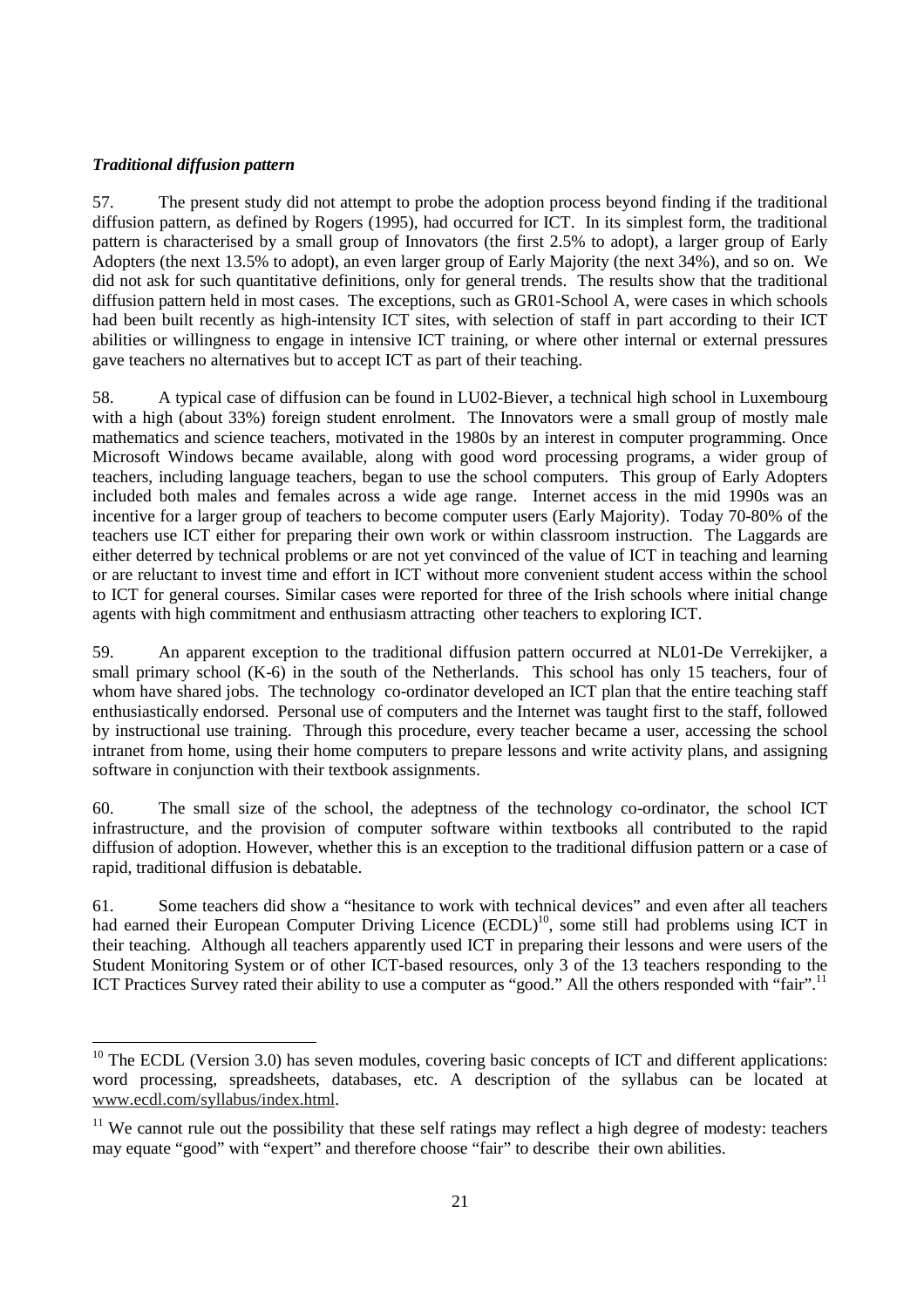62. That a small teaching staff does not invariably lead to rapid and non-traditional diffusion of ICT is demonstrated by UK03-Littlejohn, a small elementary school (ages 7-11) located in a low socioeconomic area on the edge of a major city in the UK. Even with only eight full-time teachers in the school, there was a single Innovator (the head teacher), a small group of Early Adopters, and a few resisters initially. A laptop strategy, using more experienced ICT users to help train and mentor the novices, was spread over three years. Today all of the teachers have been trained and are ICT users.

#### *Acquisition vs. deployment.*

63. So far in this discussion we have presented a simplified view of diffusion, with no clear statement about what is diffused and what indicates completion of diffusion. Some research on diffusion distinguishes between <u>acquisition</u> of an innovation and its <u>deployment</u> (e.g., Fichman & Kemerer, 1999). In NL01- De Verrekijker, for example, the technology co-ordinator first taught the staff personal use of ICT and then educational uses. For the most part, however, little professional development was devoted to integrating ICT into instruction. Therefore, early in the ICT project ICT skills were widely distributed among the staff but deployment was limited. IE01-St. Joan's is typical of many schools in reporting that a high percentage of its teachers were competent in ICT skills but a lower percentage were competent in integrating ICT into teaching. A comparable situation occurs when professional development is successful but the school ICT infrastructure limits the application of these skills. Fichman and Kemerer (1999) point out a number of examples in the USA where a technology was widely deployed but with limited utilisation, including computer-aided design (CAD) in the 1980s. If the gap between acquisition and deployment is large, using acquisition for diffusion modelling or for policy decisions can give false predictions of future use.

64. For the diffusion of ICT within a school, the research literature is somewhat divided on what is being diffused or adopted. In the early phases of the Apple Classroom of Tomorrow (ACOT) project, the developers assumed that teachers needed only to learn how to use the technology and how to recognise the best of available educational software. Thus, basic technology skills and software evaluation procedures were stressed. In time, the failure of this approach led to a shift in emphasis to applications that supported collaborative learning and project-based knowledge construction (Yocam, 1996). With this shift, diffusion was centred on changes in teaching styles. In contrast, DK02-Korinth uses ICT "primarily … as a tool for systematic diffusion of knowledge". This innovation is widely diffused among the staff but as yet involves limited integration into teaching. Nevertheless, teachers' work habits have changed as they now can remain in communication with other teachers, students, and parents from outside of the school. In addition, the school uses its homepage to recruit new students and to retain graduates within the school community.

65. Thus, diffusion could refer to ICT competencies of teachers, to teacher classroom practices with ICT, or to the use of ICT to maintain relationships across staff, students, parents, and community members. The Danish Summary Report (DK00-Summary) further separated diffusion into the organisational structure of a school from diffusion into the pedagogical structure. For this study, we accept each school's own goals for ICT as a basis for analysing the rate and manner of diffusion but in general are concerned with the use of ICT within a school for innovative administrative or pedagogical ends rather than simply as a tool such as for student records or for preparation of teaching materials. This does not eliminate observing and reporting on expansions in the use of ICT that stretch beyond original implementation plans; however, it does reject any particular belief about what constitutes the ultimate process of classroom learning or of organisational behaviour.

66. Related to what is diffused is the issue of when diffusion is complete. The classical studies of diffusion generally involved complete or nearly complete adoption by a designated group. In Carlson's (1965) study of the adoption of modern math in the Pittsburgh area (USA), 100% of the principals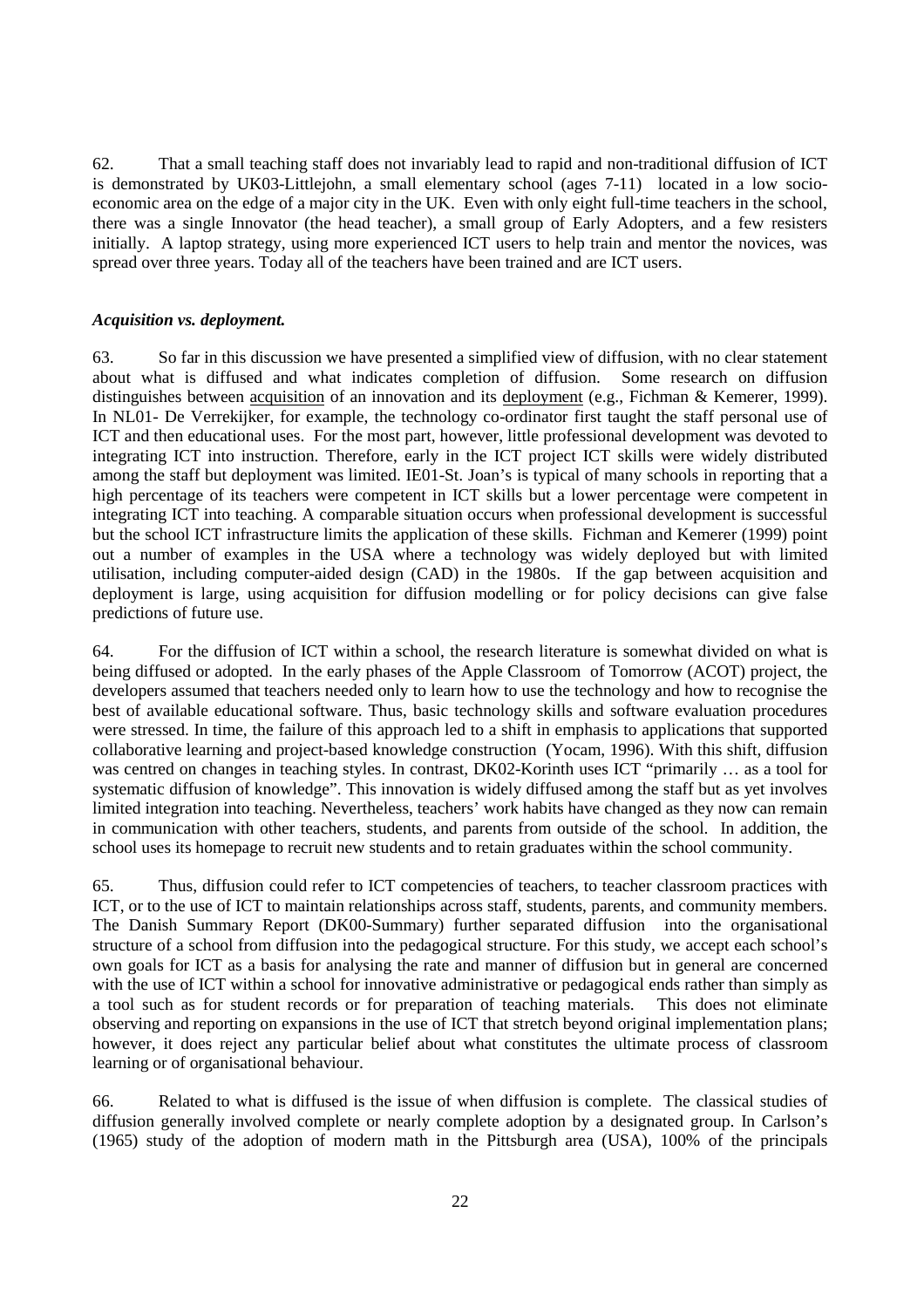surveyed adopted the approach within a five-year period. In Ryan and Gross's (1943) study of farmers and the adoption of hybrid seed corn, 257 out of 259 farmers adopted the new seed within the study period. Rogers (1995, p. 399) defines completion in terms of routinization: "Routinization ocurs when the innovation has become incorporated into the regular activities of the organization, and the innovation loses its separate identity. At that point, the innovation process in an organization is complete". Fichman and Kemerer (1999) present a slightly vaguer definition of completion, basing it on saturation within the population of potential adopters, without defining what qualifies as saturation. For the present we accept the routinization definition for completion because (1) it derives from the system behaviour of the entire school, (2) it can be operationalised (although we do not attempt to define how), and (3) it does not require 100% compliance on the part of a teaching or administrative staff.

67. Where the primary goal of introducing ICT within a school is to encourage and support innovative teaching practices, stage models offer some assistance in gauging degree of ICT diffusion. One example is provided by Mandinach and Cline (1994), who have extended a model derived from the ACOT studies to include four stages of diffusion: survival, mastery, impact, and innovation. In the survival stage, teachers struggle to learn the technology, operating mostly by trial and error while maintaining the status quo in their classrooms. As technical competence increases, the mastery stage is reached in which new forms of interactions are developed, along with better coping strategies, sounder curriculum models, and less reliance on systems experts. In the impact stage, the classroom becomes more learner centred, technology becomes infused in learning activities, and use of systems applications becomes more varied. Finally (for some teachers) the innovation stage is reached, wherein the teacher restructures the curriculum and learning activities, moving beyond the mandated procedures and content. This model offers a perspective for evaluating the diffusion of ICT within a school when change in classroom practices toward a learner-centred classroom is a prime objective. By these standards, few if any of the cases reported here have reached the innovation stage.

68. From a cross-national perspective, the diffusion research helps in discerning commonalties across disparate educational systems. Nevertheless, for many of the schools reported in this study teachers were not independent agents who could act according to their own judgments, competencies and beliefs, as could the farmers studied by Ryan and Gross (1943) or the administrators studied by Carlson (1965). Nor were internal factors always the most important ones for diffusion. Instead, external factors often acted as positive or negative forces for ICT adoption. The Irish upper secondary schools are typical of many throughout the OECD countries where national examination requirements drive teaching and learning. In almost all of these cases, ICT is not covered by the examinations and therefore teachers are not apt to spend much effort on it. In contrast, for a primary school in Ireland, IE01- St. Joan's, "The innovation was driven by external forces and the staff had no option but to accept ICT as a major part of school policy" (IE01-St. Joan's). Similar situations were reported for other countries, including Hungary (HU01-ASE) and Korea (KO01-Banghwan).

69. Because schools are loosely coupled systems, forces acting upon teachers do not propagate equally. A directive from a national authority to include ICT instruction across the curriculum, if not accompanied by funding for professional development and infrastructure and if not embedded within operational policy, will have less impact than the specified content of national examinations if these have important consequences. Given the interests of parents, communities, and administrators in the future of their children and in the reputations of their educational institutions, coupling is often quite tight for high stakes testing. Viewed differently, the loose coupling of educational layers could be described as a mechanism for protecting autonomy at the school and classroom levels. When requests from higher levels are for changes that are not favoured at the school level, they can be muted, delayed, or deflected, but when the need for compliance is convincing, administrators and teachers can respond positively.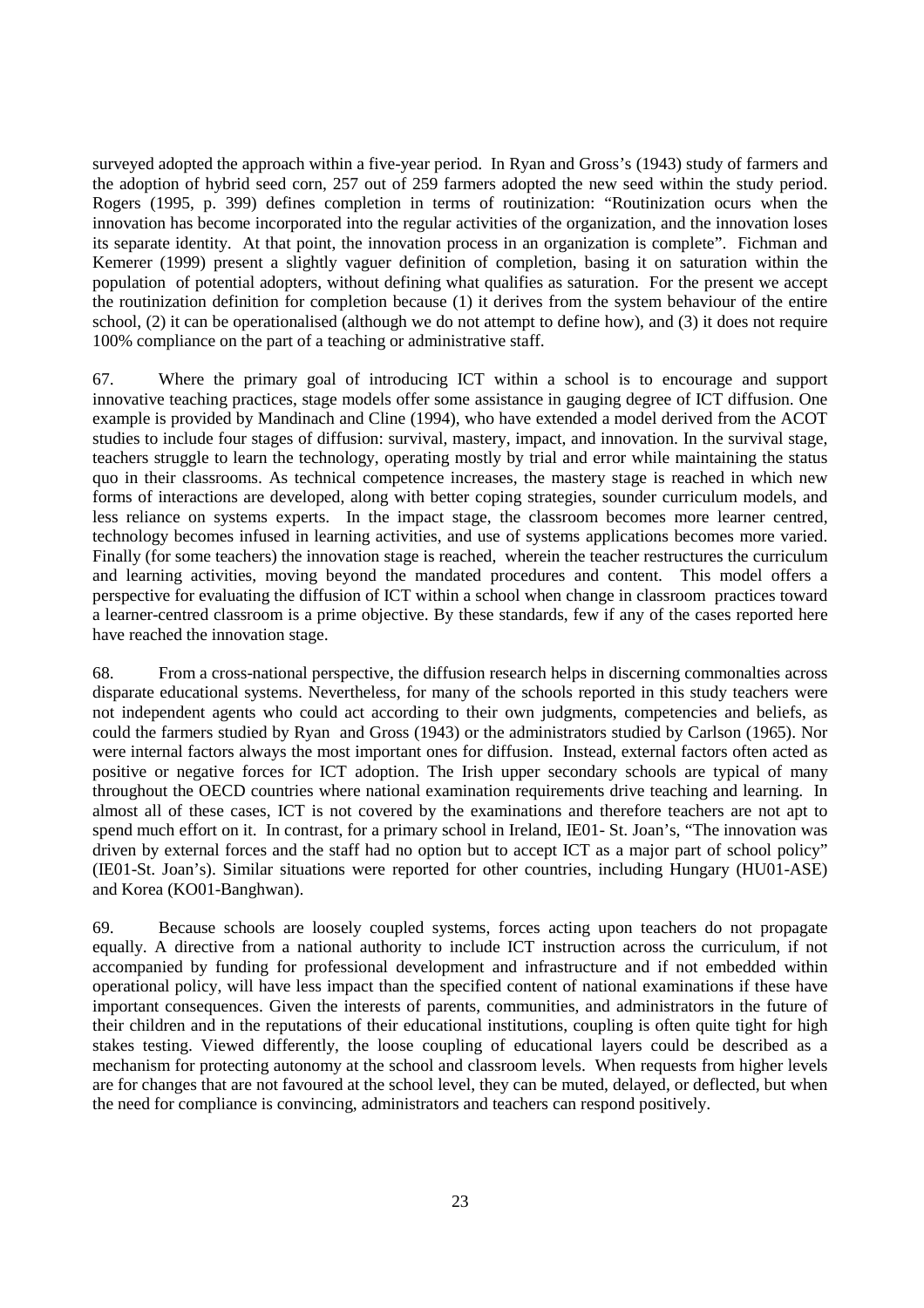#### *Barriers to diffusion*

70. Where ICT has not reached saturation within a school staff, three main types of barriers are cited: (1) lack of opportunities for appropriate (i.e., practical) staff development during working hours, (2) teacher resistance due either to personal teaching styles or to negative attitudes toward ICT, and (3) limited infrastructure, including, especially, technical support. The utility of a school ICT infrastructure is a function not only of the equipment, Internet connections, and support available, but also the locations of the computers and the policies that govern computer access. In many countries, concerns about the digital divide have led to a reluctance to assign homework that requires students to access computing outside of the school. Therefore, if the school computers can not support a particular type of ICT based assignment, that assignment will not be made. Across countries and across administrative units within countries, there is little agreement on the amount of ICT required to sustain an ICT-based curriculum. Singapore, for example, is aiming for a student/computer ratio of 2:1 in its schools while the state of Victoria in Australia has recently set a target of 5:1, with the worst case school having no more than 6:1.

71. The UK Laptop Project evaluation put forth the idea of a critical mass of ICT required within a school before ICT can catch on with the staff (Harrison, 1998). This idea is also reiterated in CA02- Mountain View, which speaks of a critical mass of practitioners to create a culture of innovation. We don't have a clear definition of what a critical mass might be for any desired level of ICT involvement but suggest that it be defined by types of usage rather than by simple counts, ratios, and percentages (student/computer ratio, number of classrooms connected to the Internet, etc.). What is needed is an understanding of the types of academic assignments that can be supported by any particular infrastructure. Can, for example, a class of 30 fifth-grade students locate information on specific historical figures on the World Wide Web or take a 25-item multiple choice test on-line, each within four school days? How these questions are answered will be a function of access methods as well as total machines or connections. Six computer labs with 25 multimedia, Internet-connected machines each mean one thing when computer science courses are taught and use 90% of the lab time and something different without such a demand.

72. As with all change procedures, the degree to which those affected most by the change subscribe to it, the faster will the change occur and the more thoroughly will it penetrate into the routines of the organisation. Where agreement among an entire school staff to participate in an ICT implementation was unanimous and where the teachers were actively involved as partners in designating goals and objectives for ICT (e. g., DK03-Kerby, DK04-Rugkobbel), diffusion appeared to occur more rapidly. Such cases rarely occur, however, without adept school leadership.

#### *Summary*

73. The adoption of ICT within a school generally followed a traditional pattern for diffusion of innovations. The exceptions were schools that were able to select their teaching staffs at least in part on the basis of ICT abilities or attitudes, or schools where external forces were strong enough to override the normal diffusion pattern. Within any school, acquisition of ICT skills by the teaching staff may not lead to deployment of these skills for teaching. Degree of diffusion, including what is defined as completion of diffusion, depends upon the expected applications of ICT and therefore cannot be universally defined. However, sufficient professional development opportunities and support, compensated time off for training, and an adequate ICT infrastructure present the optimal conditions for advancing the adoption of ICT by a school staff. Diffusion can stall or retreat without appropriate leadership or without the supports just described.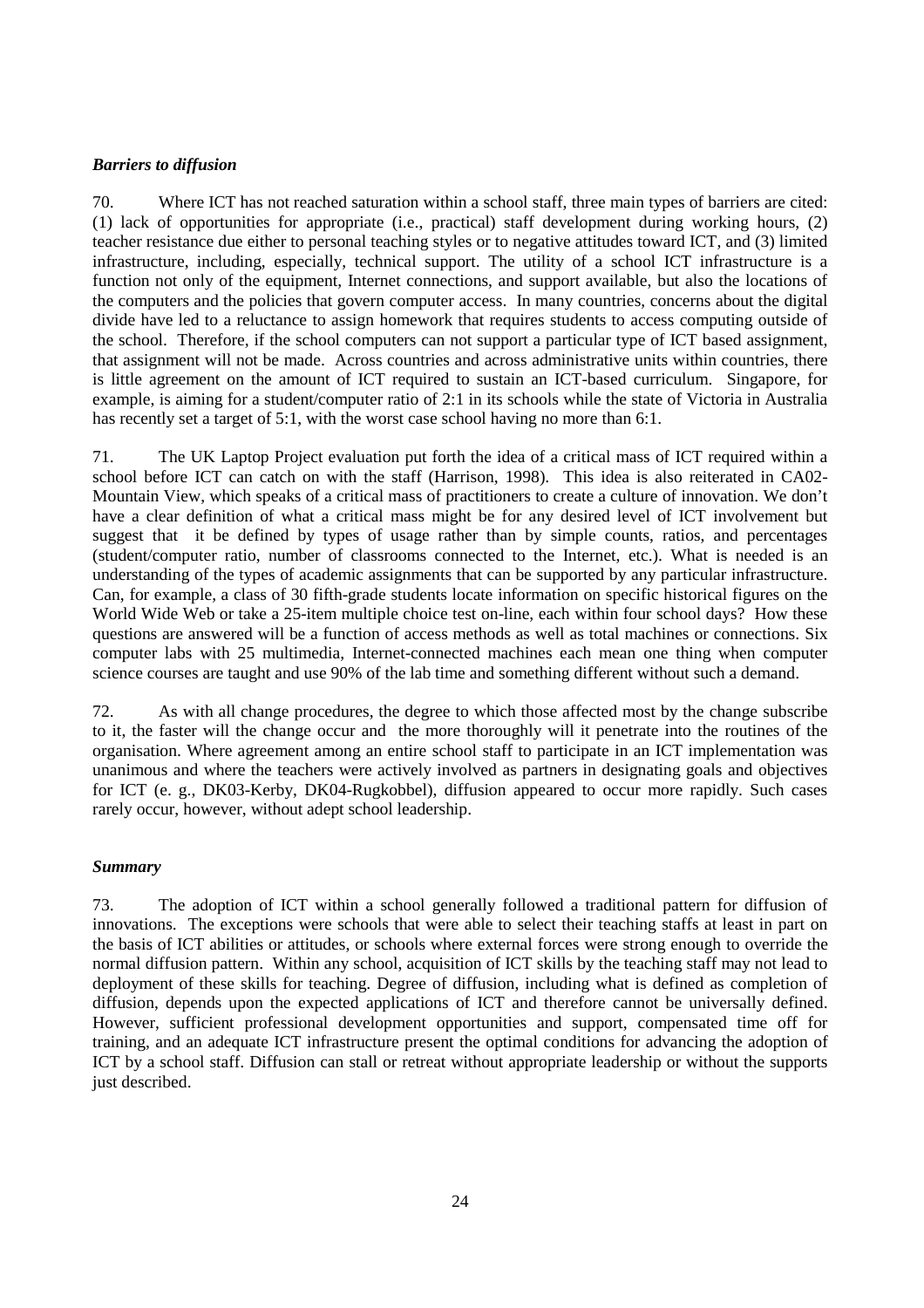#### **Successful implementation of ICT**

"Furthermore, while firecrackers merely had to make the same satisfying noise over the years, success in the fireworks industry required ever changing novelty, artistry, craftsmanship, marketing, and advancements in technology…"

Warren Dotz, Jack Mingo, & George Moyer, Firecrackers: The Art & History. Berkeley, CA (USA): Ten Speed Press, 2000, p. 19.

74. Hypothesis 3 attempts to probe the within school elements required for successful implementation of ICT, the suggested candidates being staff ICT competence, ICT infrastructure, and student ICT skills. The replies across the 94 case reports, at first glance, offer no consistent pattern. The general situation is reflected at a country level by the Italian reports. IT01-Einstein implicated mainly teacher technical ability and stressed the generally linear relationship found in the teacher survey between teacher technical ability and student use of ICT. IT02-Lepido, in contrast, stressed teacher ability to integrate ICT into the curriculum, while IT03-Rodari focused on teacher pedagogical ability along with technical ability and IT04-Tosi pointed mainly to the ICT infrastructure. A few reports from other countries implicated infrastructure primarily.

" In the long term, it is important that the technical infrastructure really work; otherwise the teachers and IT specialists involved will be frustrated, and no meaningful planning is possible." (AT00-Summary)

"The technology and infrastructure must be reliable, powerful and efficient." (AU00-Summary)

75. LU01-Athenee is a case of a school well equipped with technology but where the teachers are reluctant to integrate it into their teaching. Fear of technical problems and preference for traditional teaching methods are the main reasons mentioned in the report. In the UK, teachers were able to overcome faulty and inadequate technology. "In all three schools, ICT development happened in spite of the technical problems" (UK00-Summary). Similarly, in NO01-Ringstabekk an 18:1 student to computer ratio was deemed insufficient to encourage use by the average teacher. Nevertheless, the most competent teachers did manage some ICT applications. In NL04-Oost 'Learning Space', an application for anytime, anywhere learning, was used by teachers and students despite problems with Kennisnet, a national network for schools that also gives access to the Internet.

#### *Critical level of implementation*

76. A first step to sorting out these differences is provided by the Germany reports, which speak of a "critical level" of ICT infrastructure that must be reached before teacher ICT skills can have an impact. This corresponds to the critical mass idea presented in the previous section of this report. A further step derives from several of the Singapore reports. In SG04-School 4 and SG05-School 5, staff ICT competence is offered as the main factor in successful implementation, while in SG03-School 3 it is ICT infrastructure. The difference between these two positions is that in SG04-School 4 and SG05-School 5, teachers are expected to develop Web-based teaching resources while in SG03-School 3 ICT is used primarily for communications. Therefore, when the technology fails in SG03-School 3, nothing can occur. Context, therefore, makes a difference. Where the demands on teachers are high, teacher competencies are critical. When the demands are mostly on the technology, it becomes the dominant factor. A further component of context emerges from the Finnish report, FI02-Oulu, which suggests that strong technical support for teachers reduces the need for strong teacher ICT skills, shifting the focus to infrastructure plus teacher ability to integrate ICT into teaching.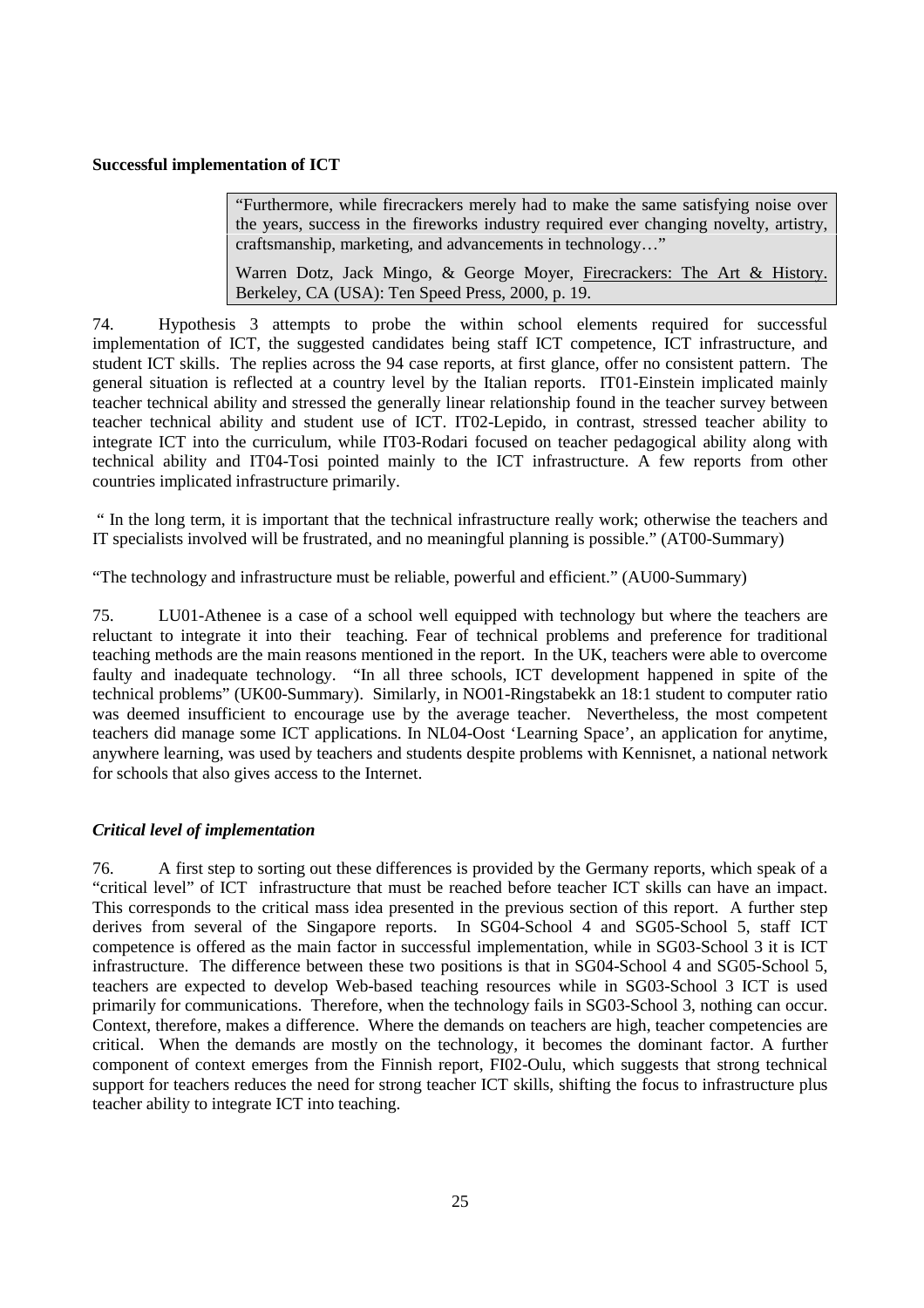#### *Staff ICT competencies and attitudes*

77. One of the most important supports in most schools for fuller use of ICT is professional development, yet budgeted professional development time was lacking in many of the schools. In MX04- Quiróz, for example, professional development is neither provided within the school nor is time off provided to attend classes outside the school. In the past the state administrative authority has allowed parents to pay for substitutes so that teachers could spend time in the media room. This was not, however, part of a systematic professional development program nor was it guaranteed to continue much longer. In some cases such as FR01-Marie Curie, both teachers and students are required to go outside of the school for learning ICT skills; that is, no school ICT instruction is provided. In other places such as JP04-Gifu, no school seminars are offered for ICT but on-the-job training is carried out by teachers and support staff. In yet other places the staff development provided was considered by the teachers to be insufficient and too theoretical (e.g., PT04-Cabrieros). Similarly, teachers at KO01-Banghwa found an "inconsistency between the ICT training and its application in the classrooms."

78. A few programs offer staff development models for other countries to consider. At SG01-School 1, a core group of teachers, called ET Champions, were trained in depth on authoring tools and other Webbased technologies, along with pedagogical procedures with ICT. They then shared this knowledge with other teachers and also took responsibility for developing Web-based learning materials. In Sweden, a national programme, Tools for Learning, will reach almost half of all teachers in the country during the period 1999-2002. All will receive a computer as well as on-the-job training. A similar scheme implemented in the UK aims to develop teacher use of ICT for subject teaching and administration. Various programs exist there to support teachers' acquisition of computers. At HU03-Von Neumann teachers with special ICT training receive a computer for home use free from the school plus an ICT pay supplement. Alternatively, some countries have specified minimal levels of ICT training for teachers and left to local administrations and schools to carry out the instruction (e.g., The Netherlands). Most of the Danish schools reported successful staff development models realised through within building expertise. At DK01-Hjortespring, as an example, teachers can schedule assistance as needed from other teachers who have special ICT skills. Such an arrangement helps to create a secure environment for trying to use ICT in teaching and maximises the probability that assistance will be provided within the context where the need occurred.

79. To recapitulate the argument so far, both infrastructure and teacher competencies are required for successful implementation of ICT in a school; however, the balance of these two factors, above a critical level of infrastructure, depends upon the school context: how ICT is used and the amount of technical support available to teachers. But this is not the end of our clarifications. FI02-Oulu indicated two distinct types of teacher competencies: technical skills and curriculum integration skills. IT03-Rodari adds a third to the mix: general pedagogical ability, which probably relates to the ability to integrate ICT into a curriculum. We will, nevertheless, treat it as a separate ability. Finally, teacher attitudes toward teaching and toward ICT in general also figure into the implementation equation but exactly how is difficult to discern. JP01-Utase, among other schools, reported that some teachers were sceptical of the value of ICT for their subject areas and therefore didn't attempt to integrate it into their teaching. At KO01-Banghwa the teachers most negative toward ICT saw it as a tool to make their work easier while those most positive toward ICT saw it as support for higher level cognitive frameworks. The ways in which ICT is used is probably the most critical variable for determining its impact on student learning. We will, nevertheless, delay discussion of this issue until the concluding section.

80. Yet another distinction to examine is stage or phase of implementation. FI04-Lansimaki points out that in the initial stages of implementing ICT in a school, a reliable and user-friendly infrastructure is critical. As teachers become more technically competent, then their general pedagogical abilities and their ability to implement ICT into the curriculum become more important. A more advanced stage might also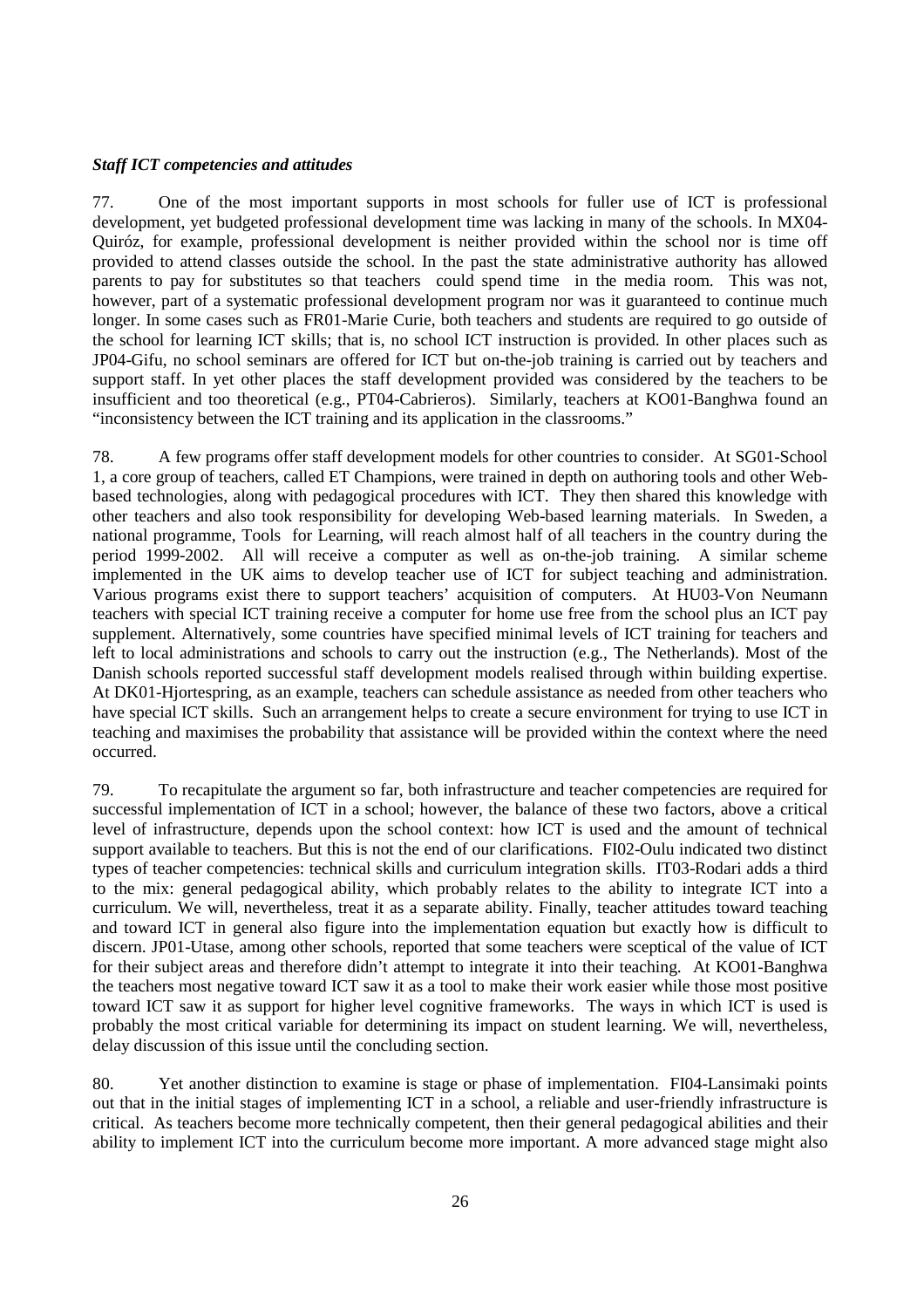be defined where a core set of ICT applications are institutionalised and teachers feel free to adapt ICT to their own style of teaching. For the present we will be content with a rough two-stage model, with early and later components. Further observation might reveal a more complex situation.

#### *Components of ICT infrastructure*

"The reader must accept it as a fact that digital computers can be constructed, and indeed have been constructed, according to the principles we have described, and that they can in fact mimic the actions of a human computer very closely."

A. M. Turing, Computer machinery and intelligence. Mind, 1950, 59:433-460.

#### *Equipment*

81. Since the new element in the reforms studied here is technology, it is important to understand how it is configured, used, and supported within the schools and what policies at a national or regional level lead to the realisation of its promise. What makes the task of understanding these features of technology so difficult is the wide range of technologies represented across the schools, the different stages of technology implementation and use reported, and the varied national, regional, and local contexts in which it is found. Even within countries these factors vary wildly. NO02-Røyse, for example, has a 2:1 student-to -computer ratio (SCR), a well-functioning wireless network, and almost every student has access to a computer at home. In NO01-Ringstabekk, in contrast, the SCR is 18:1 and almost all of the computers are in a room where teachers must reserve time. Students are not allowed to use the computers there unless a teacher is present.

82. A number of other schools report a 2:1 SCR or better, including US04-Pine City, FI02-Oulu, and SG02-School 2, but in Portugal the SCR for PT01-Resende is 26:1 and for PT04-Cabreiros, 25:1. Even where SCR's appear favourable, equipment may be obsolete. This is the case for IL02-Cramim, a technology-rich school where the equipment has not been updated in six years. In FI02-Oulu, half of the Internet-usable computers operate at speeds equal to or less than 200 mHz. UK01-Greenfield is developing plans for avoiding equipment obsolescence, as is NL02-Marke. But in most schools, equipment was under funded, often composed of mixtures of old and new machines that made maintenance and software updating difficult. Some schools had divided ICT tasks among different types of machines such that older, less powerful ones were dedicated to e-mail, print spooling, and other low throughput work and the more modern multimedia ones dedicated to the World Wide Web, page composition, graphics, and the like.

83. Many schools obtained all or a significant number of their computers through one-time funding: an infrastructure grant through the national or regional educational authority, corporate largess, etc. and have no regular replacement budget. DE03-Albani is a typical case, receiving equipment purchase funding as a World Exhibition School prior to 2000. Only a few schools reported satisfactory equipment replacement arrangements. One was NO02-Røyse, which has an agreement with the local authorities for equipment updating, whereby the municipality provides a sum equal to 8% of the school's total budget for maintenance and replacement of equipment and other components of infrastructure. Another was in Luxembourg, where the national educational authority replaces computer hardware and faulty equipment every three years. These cases were unusual, however. More typical was an air of resignation concerning equipment, as reflected in the report from DE05-Stein, which stated, "On the whole those interviewed described the computer equipment as not so good but, in comparison to other schools, above average". With limited resources, some schools have given their ICT skills courses first priority in access to computers, often leaving other teachers with little or no access (e.g., NL03-Jacobus). In a number of schools, including MX02-Anaya, equipment purchases were supported by parent contributions.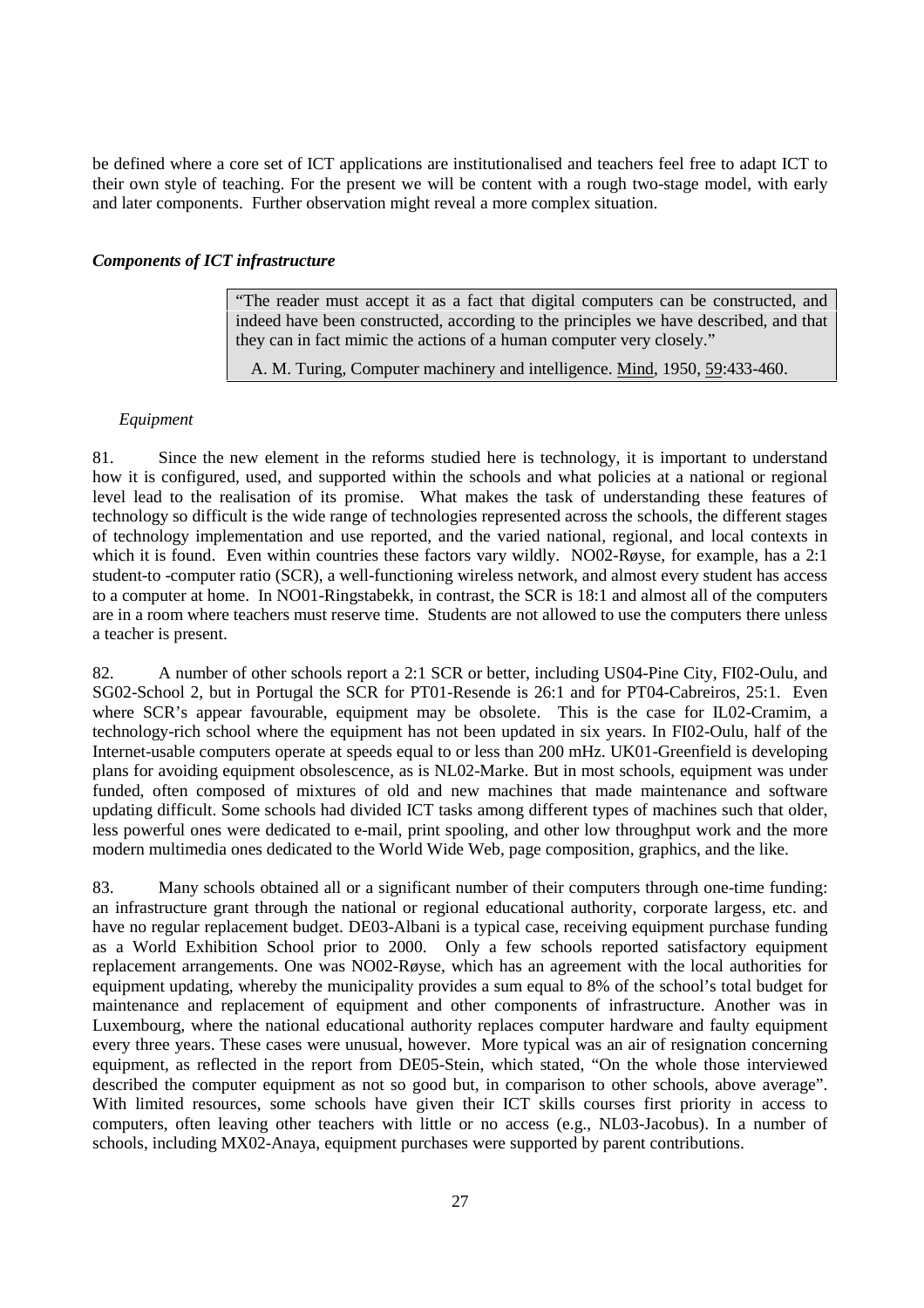84. Several schools were using wireless networks and a few more were planning to convert to a wireless system. All networks except three were composed of multimedia computers; the three exceptions used what are called thin-client machines, which are equivalent to time-sharing terminals, with no hard disks or removable storage capacity (but often with connections for some peripheral equipment). Not even the most common applications such as word processors are stored locally. One site, US-04-Pine City, managed to provide 16 computers to each classroom through the adoption of thin client technology. The costs of these terminals was roughly one-third that of desktop computers. Besides computer equipment, schools reported a range of support equipment, including projection systems, satellite TV, digital and digital video cameras, scanners, and printers

#### *Internet connections*

85. For many sites, Internet connections were a sine qua non of their ICT plans. For others, such connections were considered essential but the actual percentage of machines connected to the Internet tended to vary by grade level. In Portugal, for example, about 89% of all schools above grade 3 (cycle 1) have Internet connections compared to 10% of those for grades 1-3. For schools such as NL01-De Verrekijker, NL04-Oost, NO02-Røyse, SG02-School 2, US04-Pine City, and IL02-Cramim, connections to the outside world, whether for community involvement, anytime/anywhere learning, parent access, or any other reason, were a basic necessity. In a few schools (e.g., FI04-Lansimaki) emphasis was placed on connecting the library to the Internet so that it could operate as an information centre. Schools varied in the percentage or number of machines connected to the Internet from MX04-Quiroz with only a single machine connected, to 40 sites where 100% of the machines in the school were connected. The latter group includes schools from more than half of the countries reporting (e.g., AT01-Steinbau, GR02-School B, IL04-Maale Shaharut, JP03-Fuchinobe, US01-Walnut Grove). These figures can be misleading, however, because bandwidth, firewall software, and other characteristics of the physical connections and communications software can limit the utility of Internet connections. So far we have no standard throughput measure for Internet connectivity comparable to the benchmark programs that are employed for measuring CPU speed and memory access.

#### *Technical support*

86. Even more limiting for ICT use were problems reported with technical support. Few schools described fully satisfactory schemes that brought industry standard responses to equipment or software problems. The city of Vienna, as an example, has a city-wide hardware repair scheme where, according to the AT01-Vienna report, responses to calls require up to two days and the actual repairs average almost 14 days. LU02- Biever states that "Technical problems remain a serious deterrent" to ICT use. Denmark also reported problems across most of its sites with technical assistance. One site, DK01-Hjortespring, reported slow response times for assistance and almost one-third of its 225 computers out of order regularly due to wanton destruction, general wear, and other causes. Where service is more acceptable, it is often at the personal expense of a teacher or school technical specialist who takes an "eight minute lunch and no breaks" (SE01-School 1). In a few schools (e.g., KO01-Banghwa, NL01-De Verrekijker, NL02-Marke) parents provided some of the technical support, either through installation of networks, maintenance of Web sites, or by assisting teachers with technical problems.

87. Technical support plans showed little consistency, especially in relation to satisfaction. Expecting teachers to squeeze repairs and technical support to others into their normal workload or giving small reductions in teaching hours, as is done at FI01-Aurora (1 hour per week) and DE05-Freiherr (four hours per week), does not appear to be a workable solution. More satisfactory is the plan at US02-Harland, where two full- time technical specialists have been hired to support 56 teachers plus the ICT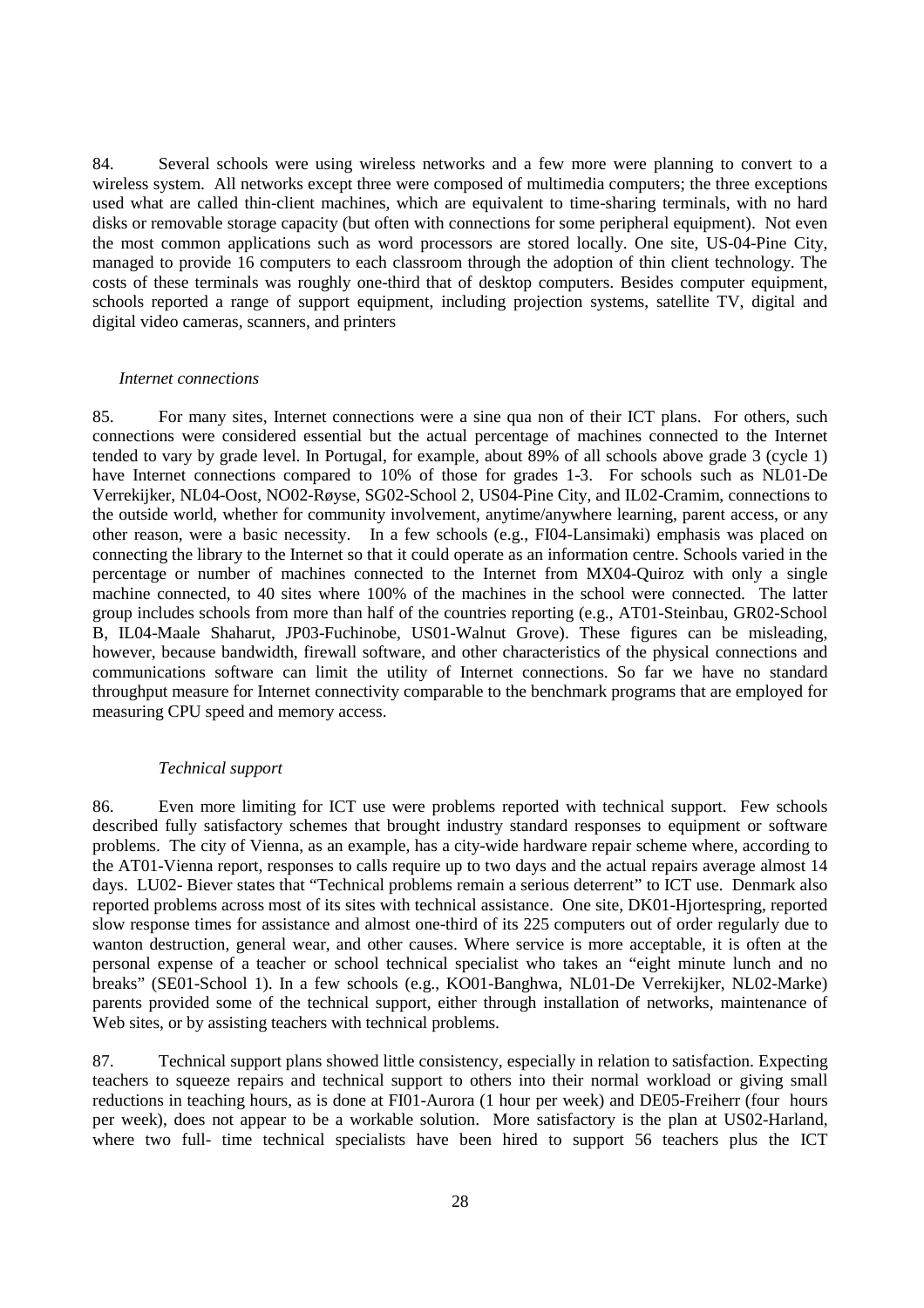infrastructure, or at MX01-ESANS where a four-person team is in charge of the media area and equipment maintenance. At DK03-Kerby, technical assistance is provided through a combination of the school's own ICT co-ordinator and an unusually effective municipal data department. The US corporate standard of a full-time technical support person for every 50 computers is beyond the fondest dreams of most school administrators; nevertheless, unless schools have some reasonable level of regular support, it will be unreasonable to demand that teachers base their lessons upon ICT.

#### *Student ICT competencies*

88. Nine reports mentioned students as being important for successful implementation, but no report placed them alone as a primary factor. Instead, students were assigned a wide range of potential or real supporting roles. In FI03-Kupittaa they helped in the early phase to "get things going", as they did in SG02-School 2 where the strategy for introducing ICT was to focus first on student use and only later on teacher use. In IL01-Ohel Shem, where students were used as Web masters, their skills were considered important along with teacher skills and infrastructure. In NO02-Royse and US06-Joshua, students acted as peer tutors, thus helping teachers, to some degree, with technical issues that they might not have the time or ability to handle on their own. In MX01-ESANS students were often called on by teachers for technical assistance and in DK02-Korinth they were trained to upgrade and maintain equipment, as they were in DE01-Bonn-Beuel, DE04-Jules Verne, and DE05-Freiherr.

89. SE01-School 1 offers an interesting conjecture about such cases, based on the notion of co-opting students through their technical skills. "…motivation and status of students are raised in the pedagogical discourse. Here teachers probably pretend that students are successful when the meanings of school tasks are negotiated…and in the end many students seem to accept school better than before." The authors conjecture that teachers, as mature scholars, elevate in importance whatever technical abilities the students exhibit to bring the students into compliance with the schooling process. It is important, especially with the current rush of enthusiasm in many countries over ICT and constructivist teaching methods, to consider such social dynamics and their implications for schooling.

90. These reports can be interpreted to suggest that student involvement is a minor but potentially useful component of successful implementation, but it needs also to be seen in terms of the actual relationships that can occur. That is, rather than sharing wholeheartedly the satisfaction that other reports give when teachers and students become apparent equals in the ICT classroom, we suggest that attention be given to the stability of such relationships, to the locus of control, and to the differing perceptions of the relationship across students and teachers.

#### *Summary*

91. Both infrastructure and teacher competencies are required for successful implementation of ICT in a school. The balance of these two factors, above a critical level of infrastructure, depends upon the school context: how ICT is used and the amount of technical support available to teachers. In addition, during the initial stages of implementing ICT in a school, a reliable and user-friendly infrastructure is critical. As teachers become more technically competent, then their general pedagogical abilities and their ability to integrate ICT into the curriculum become more important. Teachers need time and support, however, to experiment with how ICT can be integrated into their teaching. The most successful staff development programs teach both ICT skills and related pedagogical skills, including how to integrate ICT in teaching. Student technical assistance is a minor but potentially useful component of successful implementation.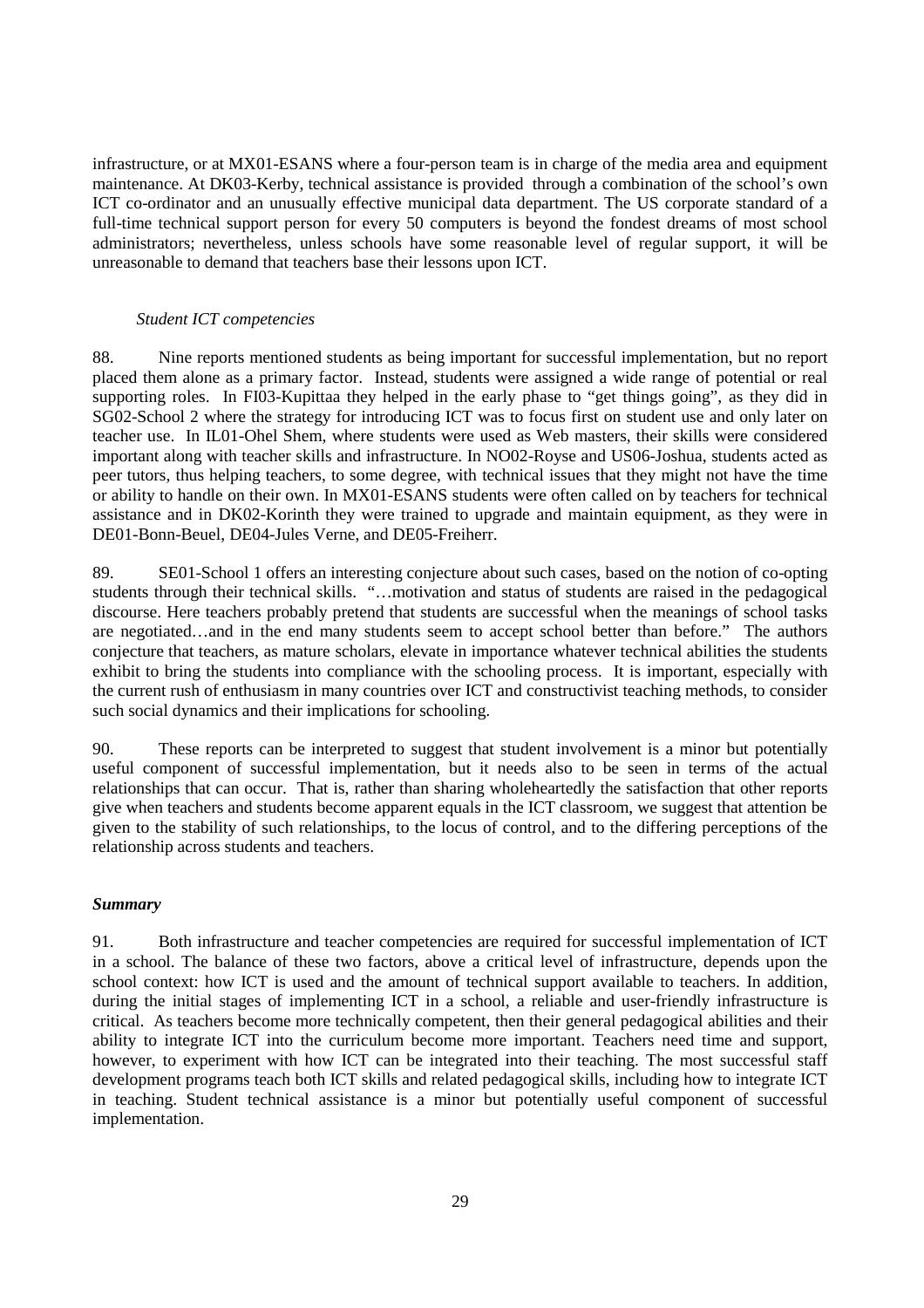92. Co-ordinated planning across schools, regions, or at a national level was often involved when coherent plans existed for infrastructure, content, and professional development. Most of the schools reporting advanced applications of ICT were involved in larger national demonstration programs or other consortia that shared development and expertise: the Navigator Schools Program in Victoria, Australia, the Odysseia and YDEES Projects in Greece, the Nónio XXI Century Programme in Portugal, Sector Net in Denmark, Red Escolar and Project SEC21 in Mexico, various European Union co-operative projects (e.g., Comenius, Computer Supported Co-operative Learning), the Vienna Education Server, and the KIRPP project, sponsored by the regional government in Cologne, Germany. Although there may be some gain from teachers and administrators inventing and implementing their own approach to ICT, the time and expertise required to do this successfully is usually beyond the capacity of any single school.

#### **Equity**

"Thin, fragile lightning bolts were flashing back and forth in the clouds when Dr. Fine repeated once more that what had turned his son against him had been a book. His son had read a book one day and thought his whole world had changed."

Orhan Pamuk, The New Life. Trans. from the Turkish by Güneli Gün. New York: Farrar, Straus and Giroux, 1997, p. 129.

#### *Social and economic performance* gaps

93. Since educational innovations rarely act the same for all students in a classroom or school, it is reasonable to assume that extensive use of ICT in learning might favour some groups, defined by gender, academic aptitude, parent's SES, or some other factor, and be neutral or perhaps even negative for others. Through the various hypotheses and other issues defined in the Workbook, probes were made for the impact of ICT use on several sub-populations. The first issue concerns the gap in academic performance between students from different social or economic strata. Earlier studies (Hativa, 1988; Hativa & Becker, 1994) had shown that with CAI as the primary classroom instruction for middle school mathematics, the gap between high and low aptitude mathematics students widened considerably. Since aptitude for most academic subjects correlates highly with home conditions, and especially socio-economic status, we were concerned, therefore, that such a phenomenon might occur with other applications of ICT in the classroom.

94. The most general summary of the responses from the 94 reports we can give is that ICT in the classroom does not appear to be a cause of a widening performance gap based on social or economic factors. The majority of the reports found either no differences due to ICT or some cause to believe that the weaker and low SES students were helped more, due to increased access to educational resources and increased motivation for learning. Few reports offered any data, however, to substantiate a reduction in performance differences.

95. Concerns were expressed, nevertheless, for gaps in ICT skills created by differential access in the home to ICT. KO01-Banghwa reported that higher income students had better Internet access at home and tended to use the computers there more for information access and learning than low income students, who favoured on-line games and Internet chatting. There were also a few reports that the "better, more skilful, and advantaged" always learned more (FR01-Marie Curie, SE01-School 1) but these were counterbalanced by the observation that the school had control over the variables that made a difference for learning with ICT. NO03-Bokn pointed out that ICT gave the low ability students an opportunity to experience success and IL03-Neot David reported increases in low SES students of self-esteem and motivation from ICT involvement. Several other reports also described gains from ICT use for low ability students, including GR02-School B, IT01-Einstein, and SG02-School 2. Some reports highlighted gains in motivation,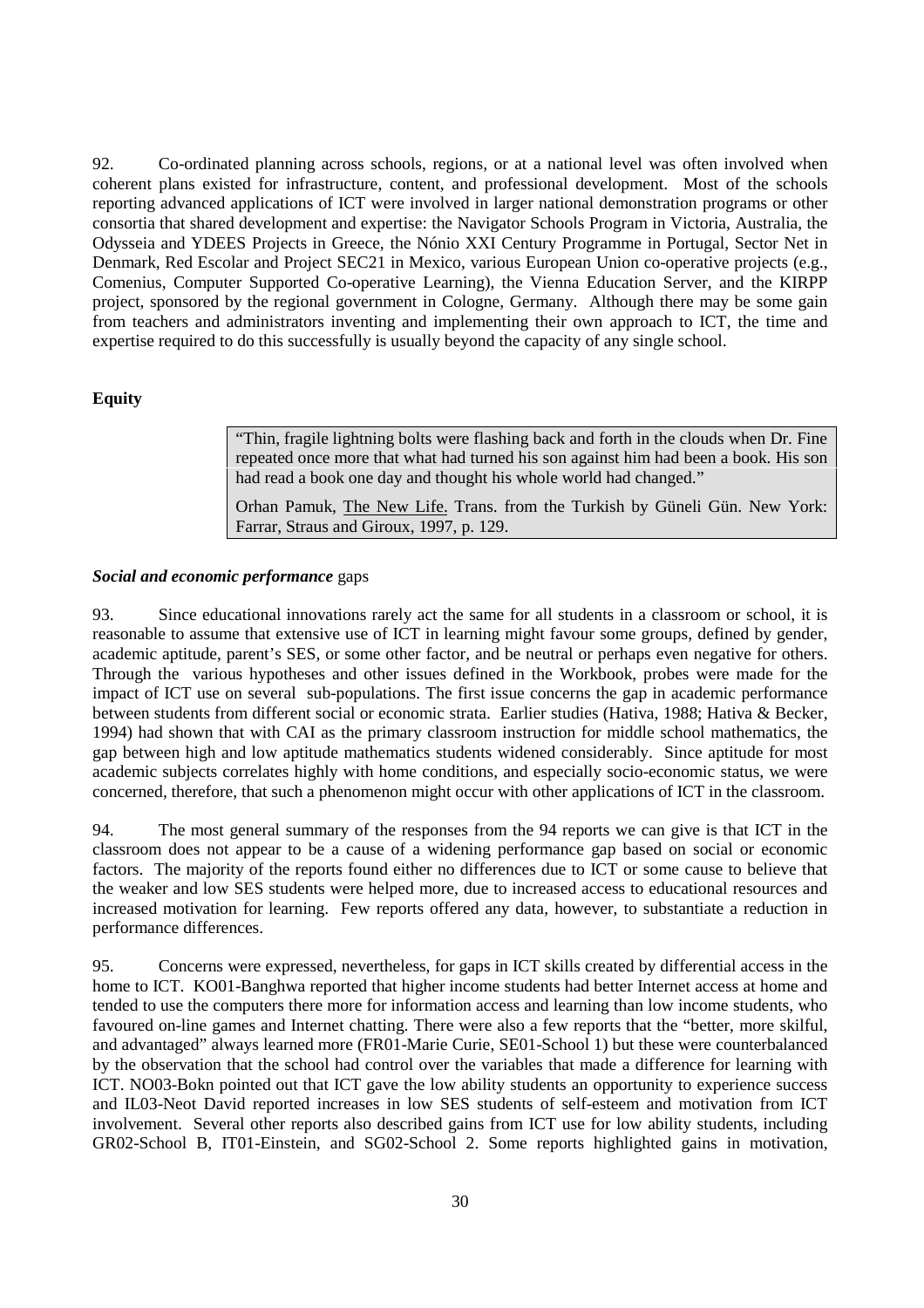presumably from low performing students (e.g., IE06-St. Luke, PT04-Cabreiros, UK02-Highgrove, UK03- Littlejohn), or gains in responsibility for their own learning (e.g., NL03-Jacobus, NL04-Oost). Two reports, LU01-Athenee and LU02-Biever, claimed that all students could benefit from ICT in one way or another, but the gap between strong and weak students would be likely to remain the same or even to widen.

96. Equally encouraging to the limited report of increases in performance gaps were the strategies adopted to ensure that students who did not have ICT access at home would receive sufficient ICT time at school. At KO01-Banghwa, students had access to an after school ICT laboratory. Parents of JP04-Gifu students are offered seminars once each month on ICT skills. In Canada, CA06-Lake View acts as a community Internet service provider and also provides technical support for the community as well as its feeder schools. At IT04-Tosi and UK03-Littlejohn, as in several other places, laptop computers are available for students to use at home. (The other two UK sites also provide considerable out-of-school support for computing.) At SG02-School 2, where first-year students are required to purchase laptop computers, financial assistance is available for those who need it. In Denmark, the Pioneer II Project is experimenting with the academic impact of home computers and provides them for all students in participating classes (DK03-Kerby). At NL04-Oost, students who do not have computers at home (some for religious reasons) can use the computers in the Information Centre at the school. This is but a sampling of the efforts made at many school sites to ensure that students without access to ICT at home will not be at a disadvantage in learning ICT skills or in using ICT for school work.

97. We cannot, from the data reported, discern how specific applications of ICT in the classroom impact high and low ability students. We can conjecture, nevertheless, from the earlier studies cited above, that the more students are left on their own for learning (as with CAI or unguided Web searching), the wider will be the performance gap between those with strong motivation and metacognitive skills and those with weaker allotments of these abilities. Viewed from the opposite perspective, the more ICT can support weaker students through structuring their time and study methods, and the more that ICT can offer on-going access to consistent learning materials, the more they will be helped in learning.

#### *Gender differences*

98. Analyses of ICT for gender-specific appeal have found a large bias in favour of boys/males (AAUW, 2000; Ordidge, 1997). Besides the bias in gender-specific appeal of computers and computer software, as elaborated in detail by AAUW (2000), Schofield (1995, 60) observed in a large urban high school in the US that girls "related to the computer as a tool to accomplish a specific task" while boys "appeared to be attracted to computers by the enjoyment and sense of mastery and accomplishment they got from exploring them." A large number of countries reported differences between how boys and girls approached ICT yet in no report were these differences presented as an important or pressing issue. In general, boys were found to be more interested in ICT, more willing to explore it, and more willing to devote time to using it. Girls were reported to be more inhibited in relation to ICT use. DE02-Bavaria described this latter difference as, "The boys first press all the keys, the girls first ask what could happen *if* they press a key."

99. A number of reports described other differential use patterns for girls and boys and one report, DK02-Korinth, reported a strong bias for boys in computer ownership at a boarding school. While 22 of 26 boys had computers in their rooms, only 1 of 23 girls did. AT03-Hall and KO02-Kyungin found that girls used chat rooms, e-mail, created 'nice' Web pages, and searched for information about movie stars while boys played more computer games and looked on the Web for sites concerned with sex or games. In NL04- Oost, girls were described as doing better in electronic learning environments because they were more structured and serious and worked better independently. Boys, on the other hand, were more driven by a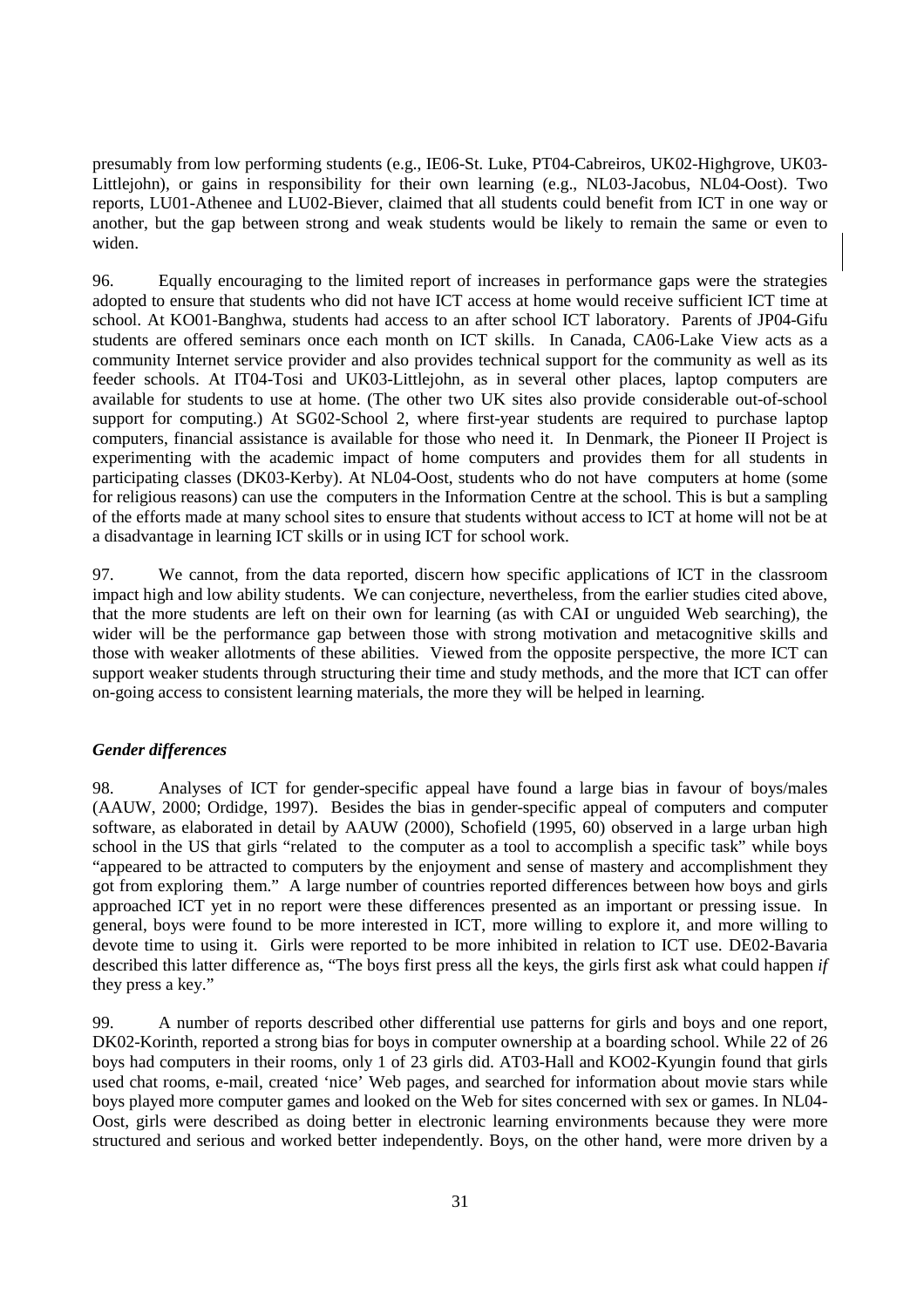desire to be popular and made more noise. DE01-Bonn-Beuel also found that girls worked with ICT more purposefully, while LU01-Athenee found that in ICT use, boys are more attracted to scientific work, girls more to creative activities. However these differences might have developed, GR04-School D, NL01-De Verrekijker, and NL02-Marke reported that no differences were found for learning with ICT.

100. All of these differences appear to be general sex differences for the ages involved, with some variation by country according to the roles the different sexes play and how children are socialised to adult behaviour patterns (Rice & Dolgin, 2002). Judging from the progress made in a number of countries in creating more positive attitudes toward girls' abilities in and attitudes toward mathematics and science learning, any sex differences toward ICT that are unproductive for schooling and learning can probably also be changed (Chipman, Bush, & Wilson, 1985; Clewell, Anderson, & Thorpe, 1992; ETAN, 2000).

#### *Other gaps*

101. A more obvious positive impact was found for handicapped students, who were able to make friends with other students, including non-handicapped ones, through e-mail and chat rooms (AT03-Hall) or found it easier to express themselves (DE01-Bonn-Beuel). Similar advantages were also reported by DK03-Kerby for autistic children who attended special classes within the school. Learning for these children was facilitated by the computer's capabilities for visualisation as, for example, in making abstract concepts concrete. On the other hand, DK01-Hjortespring found that students with "massive learning disabilities still need remedial teaching with more direct contact."

#### *Summary*

102. ICT in the classroom does not appear to be a cause of a widening performance gap based on social or economic factors. The majority of the reports found either no differences due to ICT or some cause to believe that the weaker and low SES students were helped more, due to increased access to educational resources and increased motivation for learning. Although gender differences were reported, both in attitudes toward computing and in its use, they were not presented as barriers to the application of ICT to academic matters. Although few schools currently collect data that allow them to monitor gender, income, or ability differences, all are highly attuned to the potential inequalities that ICT might cause and have already or are working toward policies that minimise differential access within schools.

103. Some schools have adopted policies to reduce inequalities due to differences in the availability of ICT in the home. Some sites report support programs for home computing and some large programs exist for encouraging low income parents to obtain and use ICT in support of their children's learning (e.g., Rockman,1999). Such programs require financial support for equipment, maintenance, and Internet access; appropriate software for school-related work; and professional development and assistance for ICT use, including a hotline or equivalent to ensure timely assistance.

#### **Academic quality**

"Have we not found copper by varnishing iron with laminar malachite? Indeed. Likewise we simulate gold by obducting silver with white of egg."

Evan S. Connell, The Alchymist's Journal. New York: Penguin Books, 1991, pp. 68f.

104. In a hierarchical system of schooling, with a national or regional administration overseeing schools, which have lead administrators and then teachers who reign over classrooms, instructional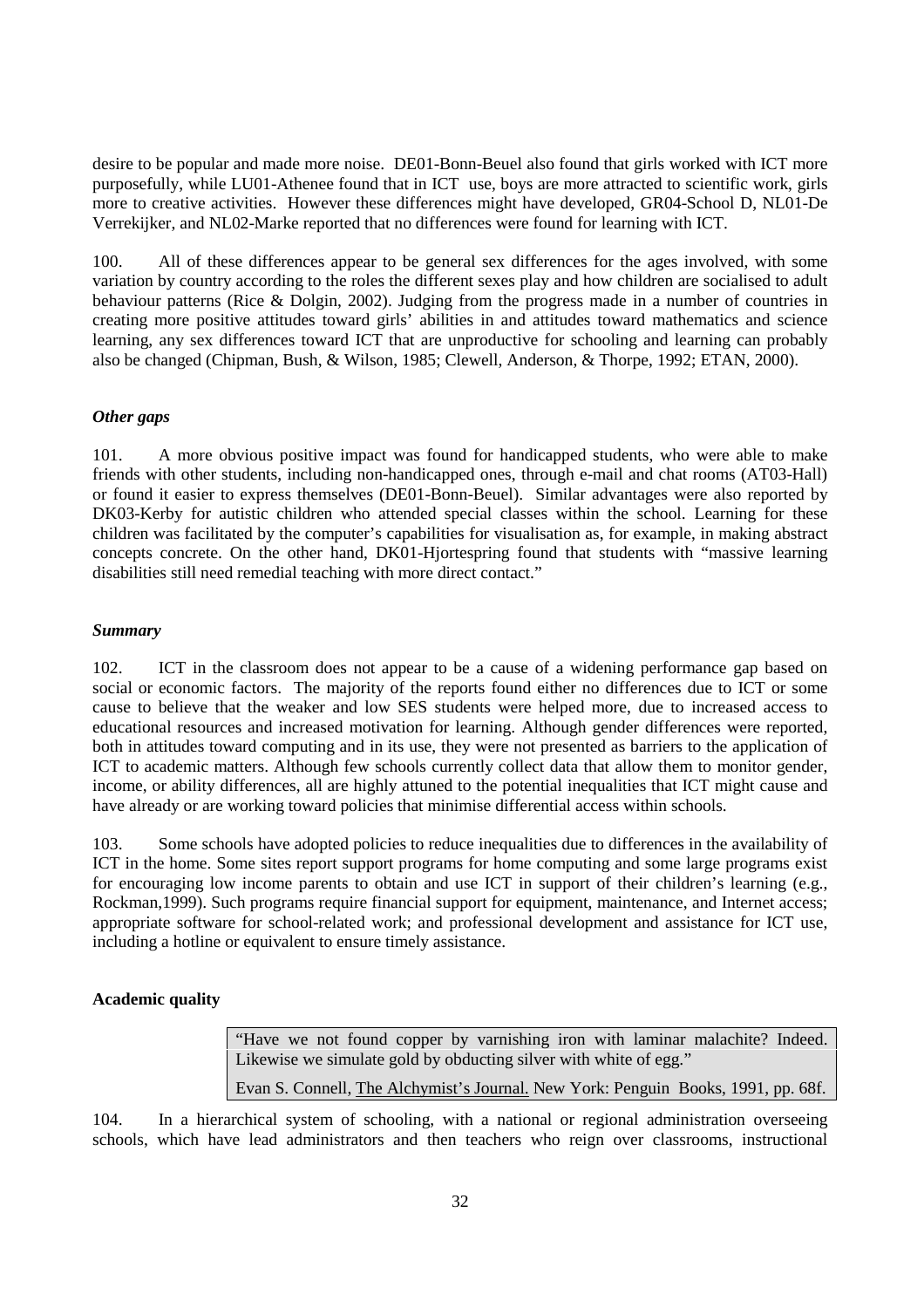materials are reviewed at various levels before being allowed into student hands. Even library materials can be tightly controlled in such a system and academic quality is a function of the levels of aspiration, diligence, and competencies of the staff and administration. Once the boundaries of such a closed system are penetrated by computers and electronic access to the Internet, however, academic quality is at risk. Materials on the World Wide Web are more difficult to monitor, whether they are readings, instructional units, photographs, video clips, or any other form of information or entertainment. WWW sites face limited censorship in most countries, allowing anyone to place almost anything he or she chooses for public access. No policeman, editor, or school textbook adoption committee controls what is available for students to download. Pornography, hate literature, inchoate ramblings, and inaccurate descriptions are locatable through the same mechanisms as high literature, carefully edited encyclopaedia entries, and government statistics, and each travels at the same speed to a student's terminal.

105. A second quality issue relates to the pedagogy employed in educational sites on the WWW. According to a recent study of 500 educational sites, only 28.2% included inquiry-based activities and only 5% included problem solving or decision making (Mioduser & Nachmias, in press). In contrast, 42% of the sites featured rote learning and over 52% mainly involved information retrieval. The authors also found that critical pedagogical features for creating learning communities were missing from most sites. Similar findings were reported , also, in a recent OECD publication (OECD, 2001).

106. But inaccurate, biased, pornographic, or pedagogically vapid materials on the WWW are not the only threats to academic quality in schooling. Locating suitable materials for different age levels and areas of interest on the WWW is complex and time consuming. Indexing on the Web is in its infancy and students without good reading and skimming abilities and good search strategies can waste vast amounts of time trying to locate needed materials. Then, ease of copying through cut and paste operations in word processors and page composition programs presents a temptation to students to avoid restating ideas in their own words. Alternatively, teachers could focus too much on the visual appearance of student work, emphasising graphic arts over content, or could be satisfied with quantity of material retrieved rather than the quality of what was presented. Finally, time in the classroom devoted to ICT instruction usually implies time taken away from other types of instruction.

107. The obverse to this litany of fatal attractions is that through access to the WWW, students can encounter more timely, up to date materials than in textbooks, and at the same time can have access to a far greater variety of materials than are found in any school library. Expeditions, experiments, racing tours, and archaeological digs can be followed in real time, opposing perspectives on current events compared, and massive archives searched. Such resources in the hands of an experienced teacher might improve the quality of instruction.

#### *Case study responses*

108. The responses from the reports substantiated that quality issues emerged with ICT use but the reports also indicated that schools have found ways to cope with them and that, in general, the quality of instruction was not reduced through ICT applications such as searching for information on the Web. In the two Australian schools, "Staff members critically evaluate technical resources as they would other resources" (AU00-Summary). At IL03-Neot David, students are under "strict supervision" while on the Web. At NL01-De Verrekijker, students have access to only the Web sites that are available on the national educational network, Kennisnet. In FI01-Aurora and FI02-Oulu, as in several other schools, teachers are not dependent upon electronic learning materials. ICT is primarily a tool for their students. A similar situation existed at DK03-Kerby, which reported that "To some extent educational programmes have been given a low priority, as they are considered too expensive and of varying quality." In general, most schools report some restrictions on student access to the Web but at IE03-Peadar & Pol a more severe solution was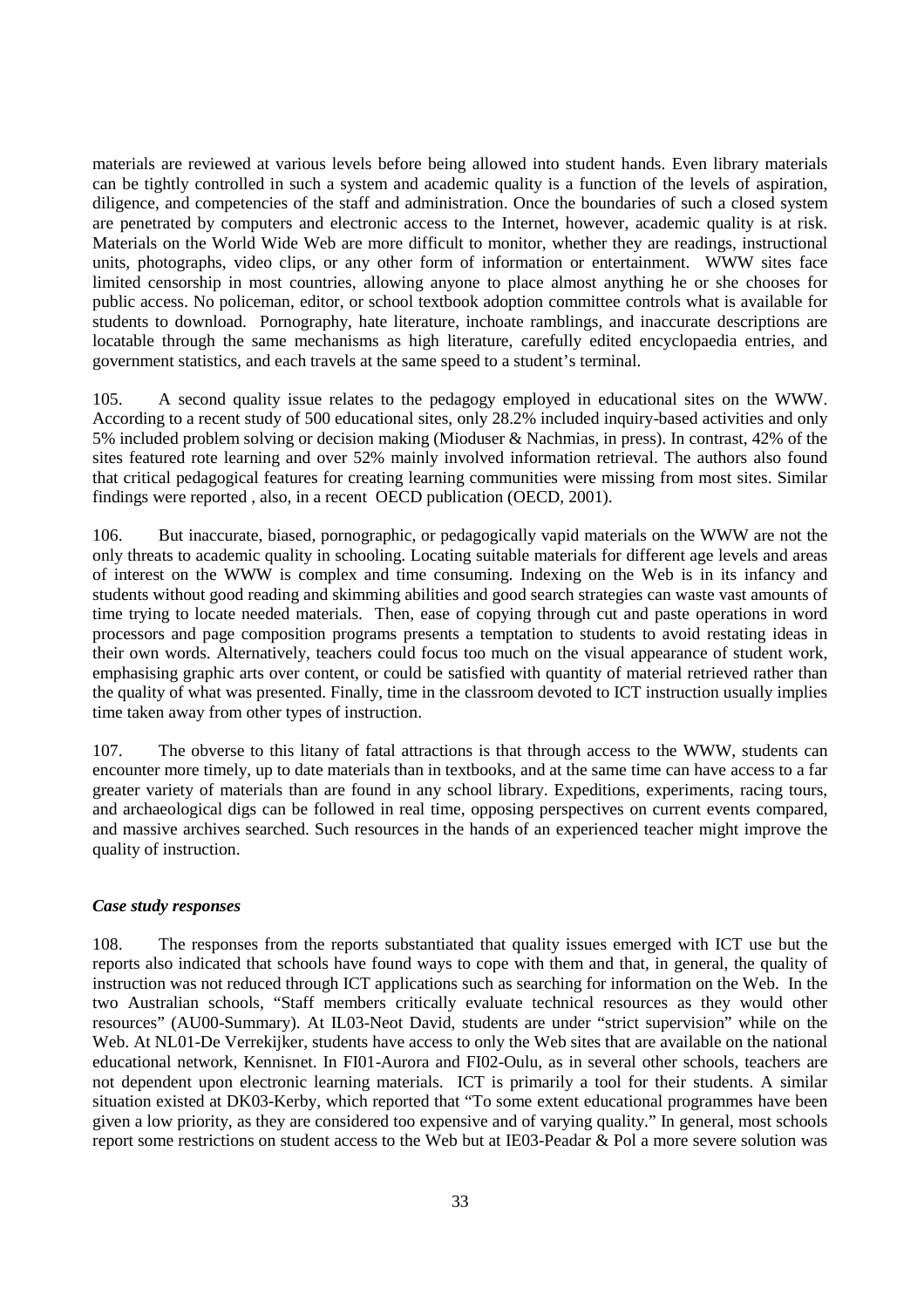adopted. "Teachers have chosen not to integrate the Internet into their lessons as they fear it will have a negative effect on academic standards." Concern that children would be exposed to pornographic materials was a further cause of WWW access restrictions at IE03-Peadar & Pol, as it was at the other Irish schools.

109. Several reports claim that standards were higher due to ICT access (e.g., FI03-Kupittaa, IL01- Ohel Shem, IL02-Cramim, IT02-Lepido) but one study, SE01-School 1, reported lower standards, and another report, DE00-Summary, cautioned that teaching ICT skills in content-area lessons took time from regular subject matter and therefore resulted in less content covered. This report also pointed out that "Easier access to information does not necessarily mean that the students keep it or process it". SE01- School 1 also voiced a concern that the quality of learning was reduced due to excessive time seeking information on the Web rather than analysing it. A further issue was raised by KO02-Kyungin in suggesting that weaker students could become frustrated in trying to find information on the Web. Whether such frustration is greater for the Web than for textbook, magazine, or library searching is difficult to determine. Nevertheless, the possibility does exist that the quality of instruction could be lower for weaker students if it included open Web search activities. HU04-Almási suggested that novice and less qualified teachers were harmed the most by low quality materials on the Web. These teachers are usually the ones most dependent upon textbooks and other instructional materials and have the least ability to adapt materials to meet specific educational objectives. At least one report (KO02-Kyungin) described teachers who were overly dependent on ready made Web materials.

#### *Summary*

110. Schools are aware of the potential threat to academic quality created by ICT use, particularly through student searching on the WWW, and have adopted a variety of solutions for dealing with this problem. Besides the risk of children encountering undesirable and potentially harmful materials on the WWW and wasting vast amounts of time in unsystematic searches, Web based educational sites have been found to be rather bland, with rote learning far outweighing inquiry as the main pedagogical approach. A similar issue exists for teachers, especially less prepared ones who typically are dependent upon textbooks and other instructional materials and have the least ability to evaluate materials and to adapt them to meet specific educational objectives Whether students are learning any more now than they were 30 years ago about reading critically, distinguishing fact from propaganda, representing information, and detecting inconsistencies, ambiguity, and contradiction remains to be determined. Without well structured instruction for these, there is little basis for assuming they are being acquired. An information revolution based only on potential access to an exponentially expanding, unedited and unorganised archive is a rather limited revolution from an educational perspective.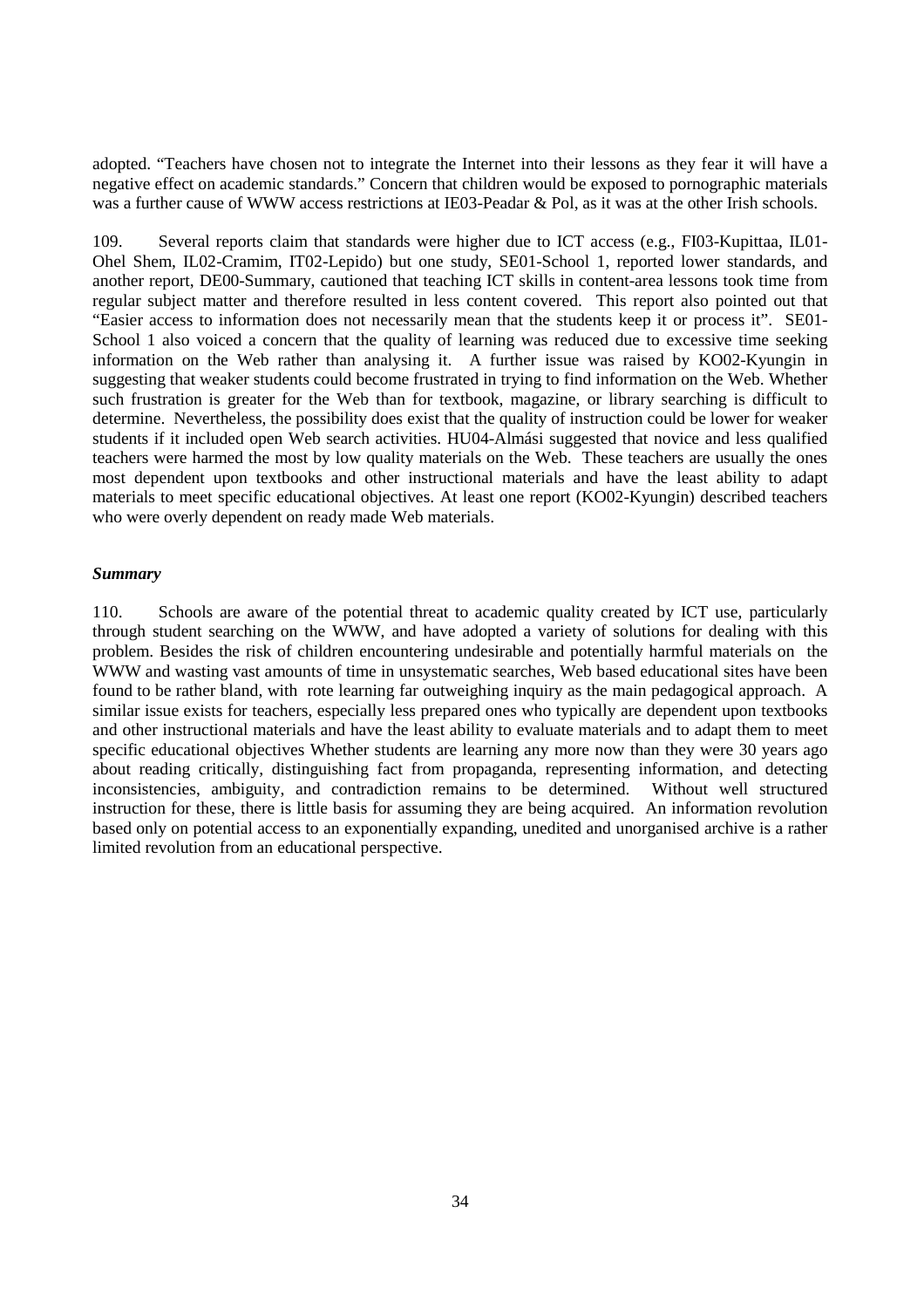#### **LOOKING BACKWARDS, LOOKING FORWARD**

"Well, look at these drawings. Instead of those digging devices you see sticking out of the front end of our experimental model, the new one will have four electrodes spaced around the nose and a long guide vane sticking right out of the center."

Victor Appleton II, Tom Swift and His Atomic Earth Blaster. New York: Grosset & Dunlap, 1954, p. 67.

111. In the opening of this report we spoke briefly of schools as learning organisations and went no further than to present this concept as desirable for the improvement of schooling. A few cases were found where either continuous progress models were in place (e.g., AU01-Bendigo, AU02-Glen Waverley, IE02- St. Sheila) or where components of a learning organisation were evident, such as DK03-Kerby, where ICT was used extensively by teachers to diffuse knowledge, both among themselves and to students and parents, thus creating a community of learners. DK04-Rugkobbel defined itself as a self-learning school that "consciously reflects on its own behaviour." As part of its improvement process it made a transition from an "I-culture" to a "we-culture." These cases reflect Fullan's (2001, p. 239) view that "Learning on the job is the sine qua non of improvement." ICT offers to schools a convenient means for continual professional development through collaboration, capture and diffusion of tacit knowledge, and data recording, analysis, and display. Many schools in this study have implemented intranets that support these ends; at present, however, only a few report professional development outcomes from such applications.

#### *The impermanence of innovations*

112. Intranets, Internets, and other applications of ICT are powerful tools for school problem solving; does this guarantee that the infrastructures reported in the 94 case study reports will still exist in 3-5 years? One of the major frustrations of modern schooling is the impermanence of innovations. What is here today may be here tomorrow but the likelihood of this occurring seems to depend on how compatible any new method is with what teachers traditionally do and believe, upon the context in which the change has occurred, and on the support system for the teachers. Rogers (1995) defines two basic reasons for the discontinuance of innovations: replacement with a more rewarding or effective innovation, and disenchantment because of a failure of an innovation to yield expected results. The literature on school change offers some interesting anecdotes, a plethora of case studies, but few trustworthy explanations for why innovations so often disappear with the speed of subatomic particles (e.g., Berman & McLaughlin, 1974; Fullan, 1999; Malouf & Schiller, 1995; McLaughlin, 1989).

113. Computer designers and software developers, along with some educators, have been promising a technology-based revolution in teaching for at least 40 years but until the World Wide Web began growing exponentially, schools exhibited limited enthusiasm for any use of computers outside of word processing, spread sheets, programming, and graphing and drawing. Even with pockets of support over the past two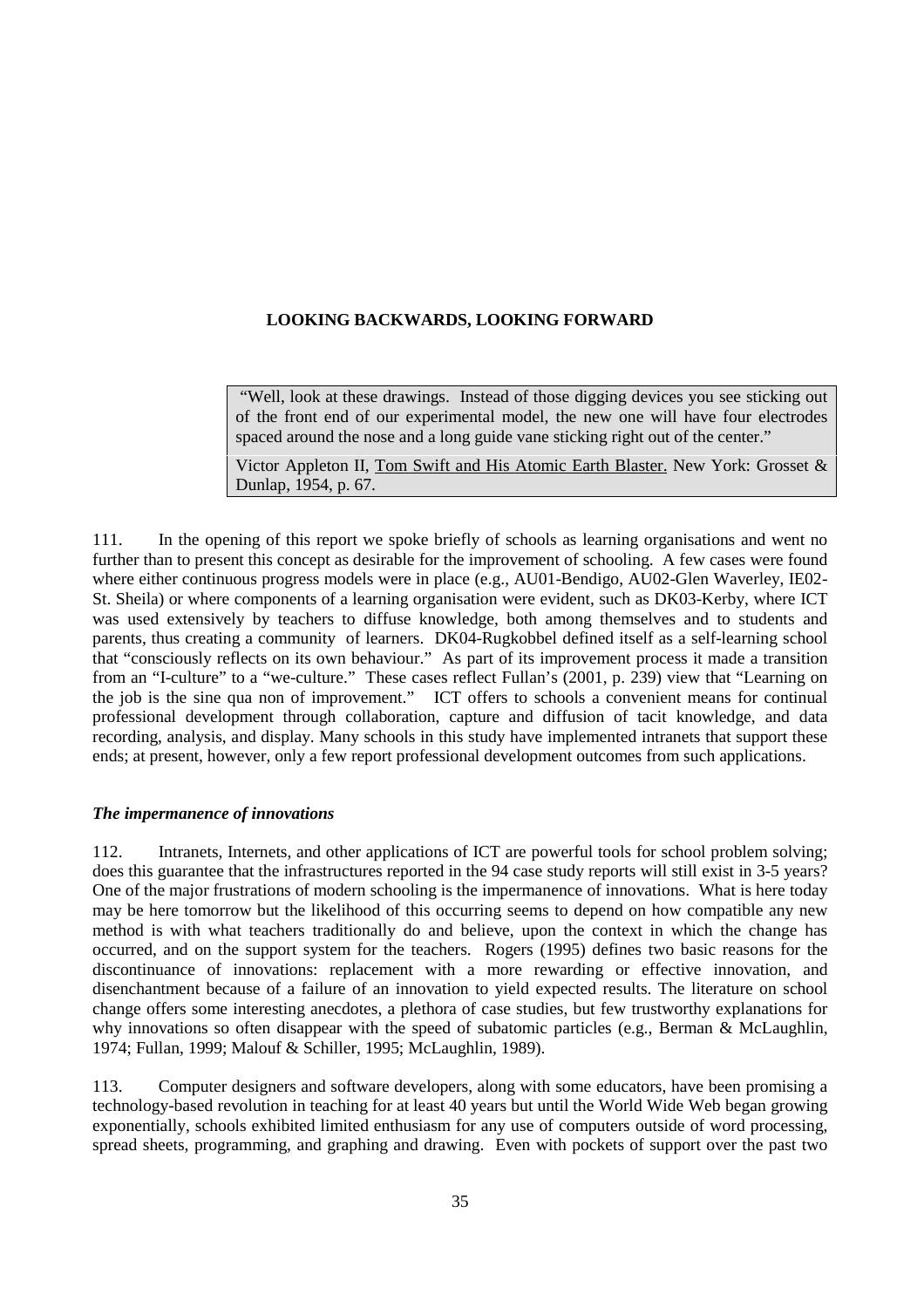decades for Logo, Pascal, BASIC, intelligent tutors, and computer games with an ostensible learning veneer, student-computer ratios until recently in most countries remained closer to 100:1 than to 10:1, thus blocking most attempts at integrating ICT into teaching. The exceptions were a small number of CAI systems, such as PLATO and TICCIT, that basked briefly in the sun prior to the microcomputer age and then rapidly disappeared from the classrooms (Venezky & Osin, 1991).

114. The World Wide Web, coupled with graphic interfaces and multimedia capabilities, has created a new potential, a new reality, and a new enthusiasm. But will it continue to spread within and across schools and will it survive the next national election, the next downturn in the economy, the next fad in instruction or in accountability? In most schools ICT has not become routinised; even in the most successful cases reported here, pockets of teachers remain who have yet to accept a need for integrating ICT into their teaching or to be prepared to do this. Among those who have begun these tasks, further professional development is often needed. In addition, many infrastructures are inadequate for the applications desired, and budgets for expansion are not currently available

115. How, then, will countries, regions, municipalities, and school districts maintain their current levels of ICT use and how will they complete the implementations under way? For many administrative units, in-depth reviews are needed of the current status of their ICT implementations, including their goals and the budgets, professional development, and other resources required to reach these goals. Then, plans need be developed for hiring, in-service staff-development, equipment purchase and maintenance, and the like. Schools that have regular cycles of goal setting, indicator monitoring, and review already are engaged in such planning with their higher administrative units. Central administrations can help through the adoption of policies and procedures that encourage or require ICT infrastructures and competencies. For example, in a few countries (e.g., Hungary), schools are already required to submit data on-line to the Ministry of Education.

#### *Can ICT reach all schools?*

116. The next question to ask about the future of ICT in schooling concerns the mechanisms for reaching all schools in a country. This is the problem of scaling up from a small set of schools to an entire region or state or country, a problem often mistakenly treated as an issue of how to transfer what works at one school to other schools. We see the problem quite differently and suggest that the term "transfer" is misleading in this context. Many of the schools reported here participated in demonstration projects where extra resources and supports were made available. As mentioned earlier, some were (and continue to be) involved with university research projects that provided professional development, coaching, and teaching materials, thus making them impractical models for national or regional implementation. But more importantly, years of research on school change show that the implementation plans that work best for any school are a function of the attitudes and abilities of the staff, the quality of leadership, the role played by parents, the community and national context, and the resources available (Elmore, 2000; Fullan, 1999). Most of the plans reported here developed over many years and were adjusted continually to staff, student, administrative, and community changes.

117. Although several schools were funded to provide information to other schools on their ICT activities as a step toward the facilitation of transfer, we conclude from the entire set of case studies that transfer of one school's plans to another is not a productive perspective to take on spreading ICT across a wider number of sites. Unlike the importation or transfer of a housing blueprint from one location to another, a major school improvement requires much more than just a level foundation to be built. Instead, scaling up should be viewed as creating the conditions at other sites that would encourage the development or adaptation of successful ICT models. Successful implementation of ICT, however, is not simply a technical issue. It requires a vision about education and about the specific educational goals that ICT is to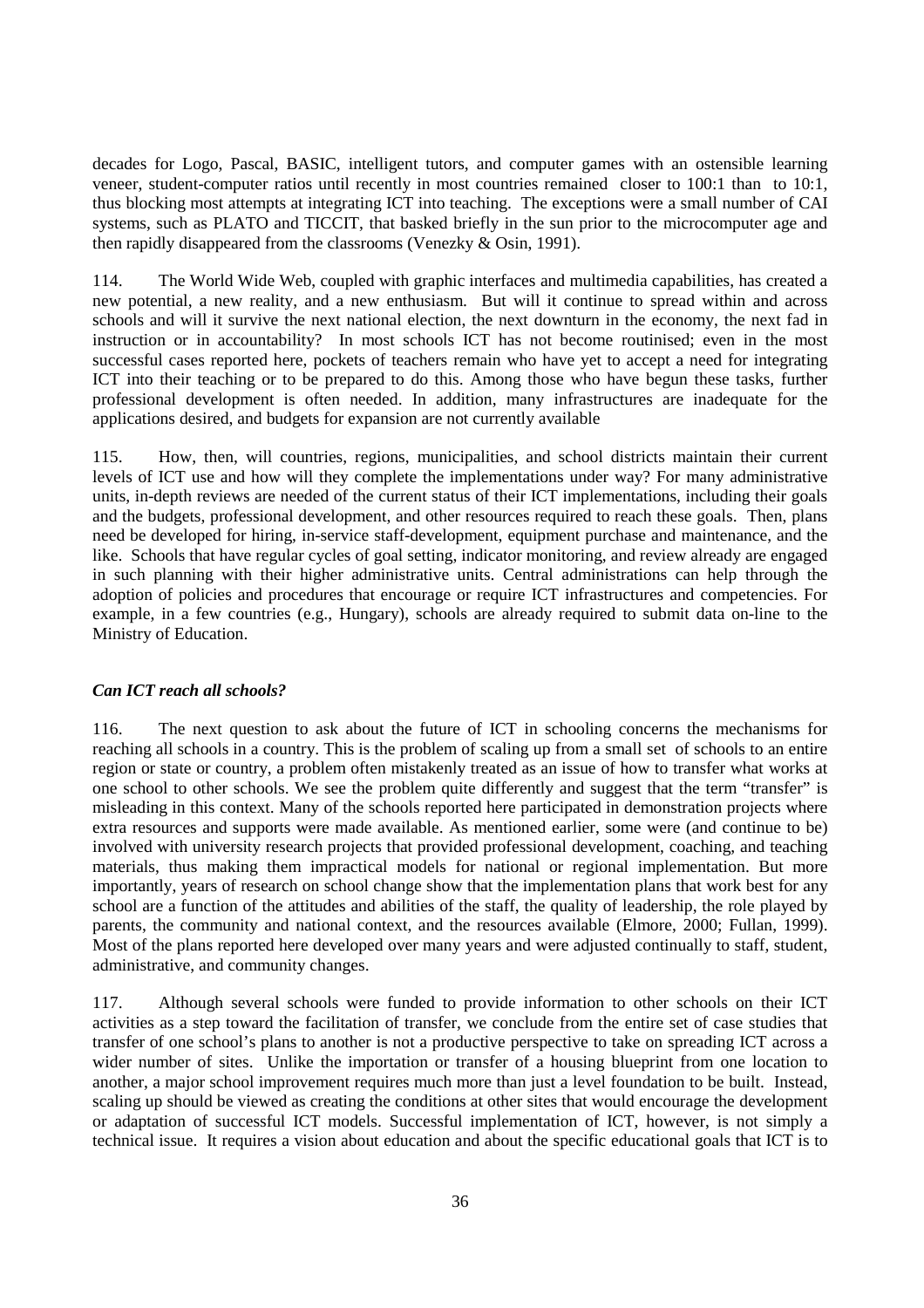support. An ICT plan by itself is incomplete. As was stated in the first part of the Results section, policy makers should ask school administrators first for a strategic schooling plan and then for an ICT plan for supporting their school's educational goals.

#### *The role of ICT in the future*

These things are in the future; present tasks claim our care: the ordering of the future rests where it should rest. *Final chorus.* Sophocles, Antigone, p. 233.

118. Assuming systematic school planning, what ICT applications should we expect to see the coming years in schools? We speculate, based upon the most mature schools, that most applications of ICT beyond open tools will be managed through a virtual network where students have their own password-protected workspaces, keep portfolios of their work, submit homework and receive teacher feedback, and access course materials and general resources. Such systems will allow anywhere/anytime learning, and facilitate collaborative projects and communications with teachers, tutors, and peers. The interfaces for such virtual environments will probably change for different age or grade levels, building toward a style that is compatible with life-long learning sites by the end of secondary school. A few systems now in use such as Learning Space in The Netherlands (NL04-Oost) are first steps toward this level of sophistication.

119. Many teachers will contribute to the content of these sites, either through their own lesson and resource designs or through selection of materials developed by others. By the middle of the elementary grades, students should acquire reasonable typing skills and use open tools for preparing reports, storing and analysing quantitative data, and presenting conclusions. By entry to the secondary level, students should prepare simple Web pages, use e-mail for communications, and do guided searches on the Web. By the conclusion of secondary school, students should master the use of open tools, prepare complex Web pages, search intelligently for information, and access a wide variety of software learning programs and participate in virtual courses.

#### *Professional development*

120. To achieve the vision just presented will require teachers and administrators who are ICT and pedagogically savvy, yet just maintaining current (and often inadequate) levels of staff ICT competence is problematic for many schools. ICT use among teachers is not an irreversible process; leadership changes, staff turnover, and loss of technical support can negatively affect the diffusion process. At CA12- Crocodile Valley, staff turnover led to a drop from 75% of the teachers using ICT regularly to under 50%. A teacher at DE03-Albani reports that "If [the technical specialist] left, that would be a nightmare. Many things would come to an end." Staff turnover is a barrier to sustainability at a number of sites, including GR02-School B, where both the technical co-ordinator and the principal will be leaving over the next two years, and at HU02-Karinthy where 10% of the staff leaves each year. Yet many schools also report that ICT has become a way of life for their teachers and is unlikely to disappear. IL03-Neot David is typical of many schools in recounting how their teachers did not enter the world of ICT voluntarily but now that they are there they find ICT to be the normal way of life, providing a better professional future. Mastery of ICT skills and of teaching with ICT reduced their anxiety levels and made them more open to change and to innovation. Through pre-service and in-service education and through personal effort, teachers should become model citizens of the digital world.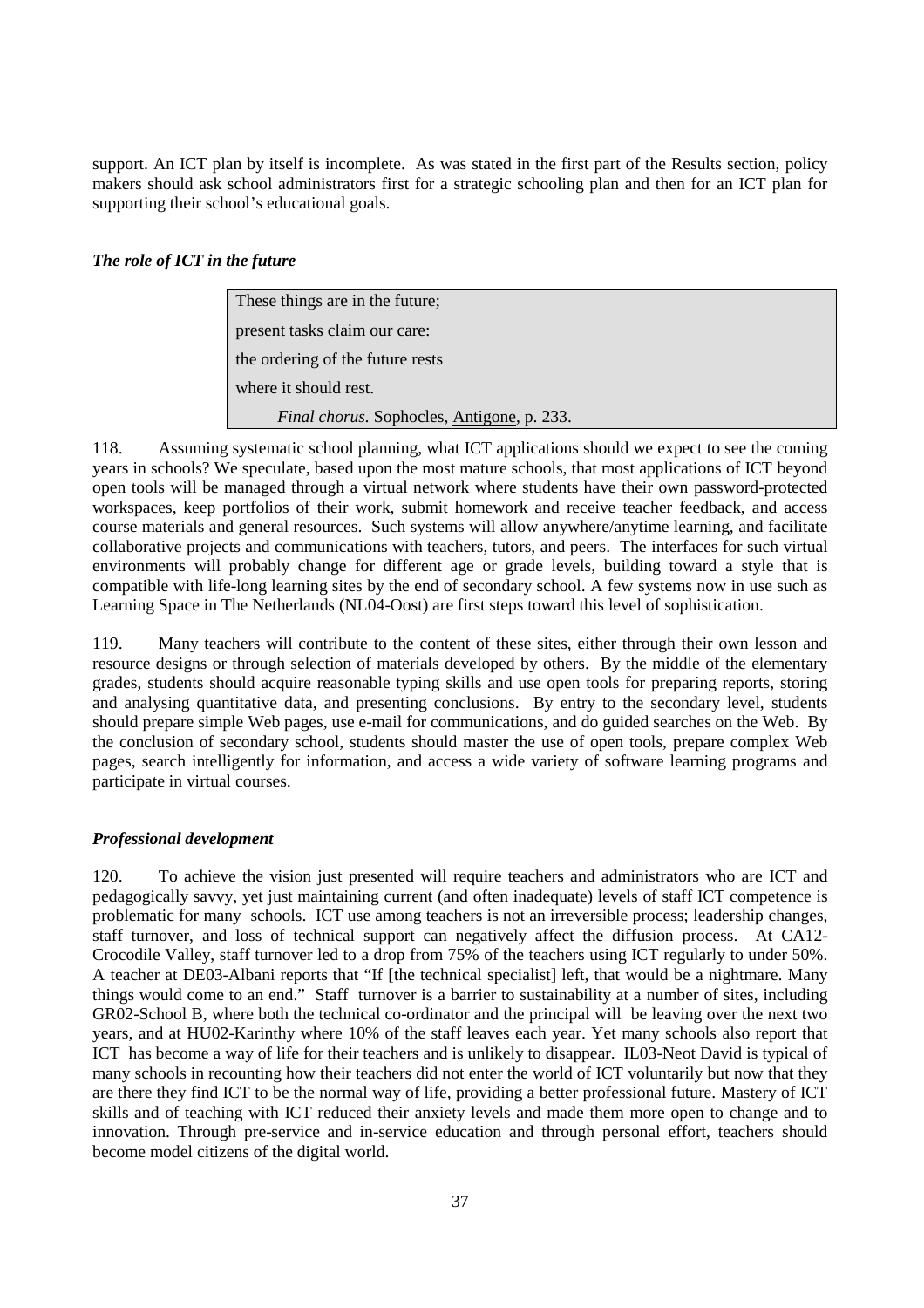121. Although professional development in ICT for teachers is being stressed world-wide, equal emphasis needs to be placed on administrative training for knowledge management, teamwork, community relations, and creating a culture of innovation and of mistakes--what in Germany is called "Fehlerkultur." Successful implementation of ICT in the classroom requires building-wide support that only a principal or headmaster can create. Instructional innovation cannot occur in an environment that teachers perceive as punitive and unforgiving. Learning to use ICT for teaching, like learning to ski, rarely occurs without mistakes. Administrators who understand the culture of innovation can create environments that encourage experimentation.

#### *Epilogue*

122. How, then, to sum up? What flows from the spigot when we distil all 94 reports, five hypotheses and the accompanying summaries and recommendations? What are the lessons learned? What must be done to enjoy the full promise of ICT? One conclusion that emerges strongly is that technology is not a replacement for education nor is it a revolutionary force that requires traditional education to strip itself naked and be totally recostumed. What we have learned over the last 100+ years about effective schooling, teacher practices, cognitive development, curriculum, and the like has not been rendered obsolete by the multi-gigabyte disk, the 1,000 megaherz processor, and the latest operating system. The filtering of information through the sense organs, the synaptic firings of the cerebral cortex, and the learning properties of the brain have not been changed by ICT. In fact, the attempt to integrate ICT into teaching has made the importance of a knowledge base on learning even greater.

123. Good education does not need to change to accommodate the particularities and power of technology. Instead, technology needs to change to accommodate to good educational practices. Courseware needs to take into account what is difficult for teachers to teach rather than attempting to do everything that a teacher can do. Good teachers need resources that they can configure for different learning needs, not total packages that try to teach full courses. Teachers also need information for decision making, delivered when it is needed in a form that is manageable under classroom conditions. It is remarkable that engineers are capable of studying the perceptual, emotional, and cognitive demands on a jet fighter pilot under combat conditions and have adapted information systems accordingly but yet are incapable or unwilling of analysing the flow of competing demands in the classroom and rendering the same service to teachers. A classroom is a booming, buzzing confusion, with simultaneous voices, activities, and objectives. As on the battlefield and in the factory, technology could be adapted to control the flow of information, inform decisions, and track activities and outcomes. Such needs are primarily for new software that is designed for classrooms and teaching laboratories rather than for banks, secretarial stations, and accounting offices.

124. Beyond this general need, there are stage directions for the actors at all levels of national educational systems. At the top level, ICT needs to assume its rightful place in national or regional budgets, curriculum, and examinations. If ICT skills are required for survival in the world of today and tomorrow, then they should be taught in the curriculum and tested at appropriate intervals. Teachers in many countries are currently receiving conflicting messages on ICT. National and local interests want ICT skills taught but at the same time nothing is changed in the national curriculum and in the national examinations to accommodate these abilities. One exception is Luxembourg, where the progressive introduction of ICT use in learning and teaching will be explicitly mentioned in the mandatory curriculum and where ICT skills in mathematics will be part of the final examination for the school-leaving certificate for secondary schools within five years.

125. In the colleges, universities, and normal schools, pre-service education needs to adjust to the digital world. Graduates of the teacher education programs should not only be comfortable with ICT applications but also should understand the importance of innovation and of change. Today's technology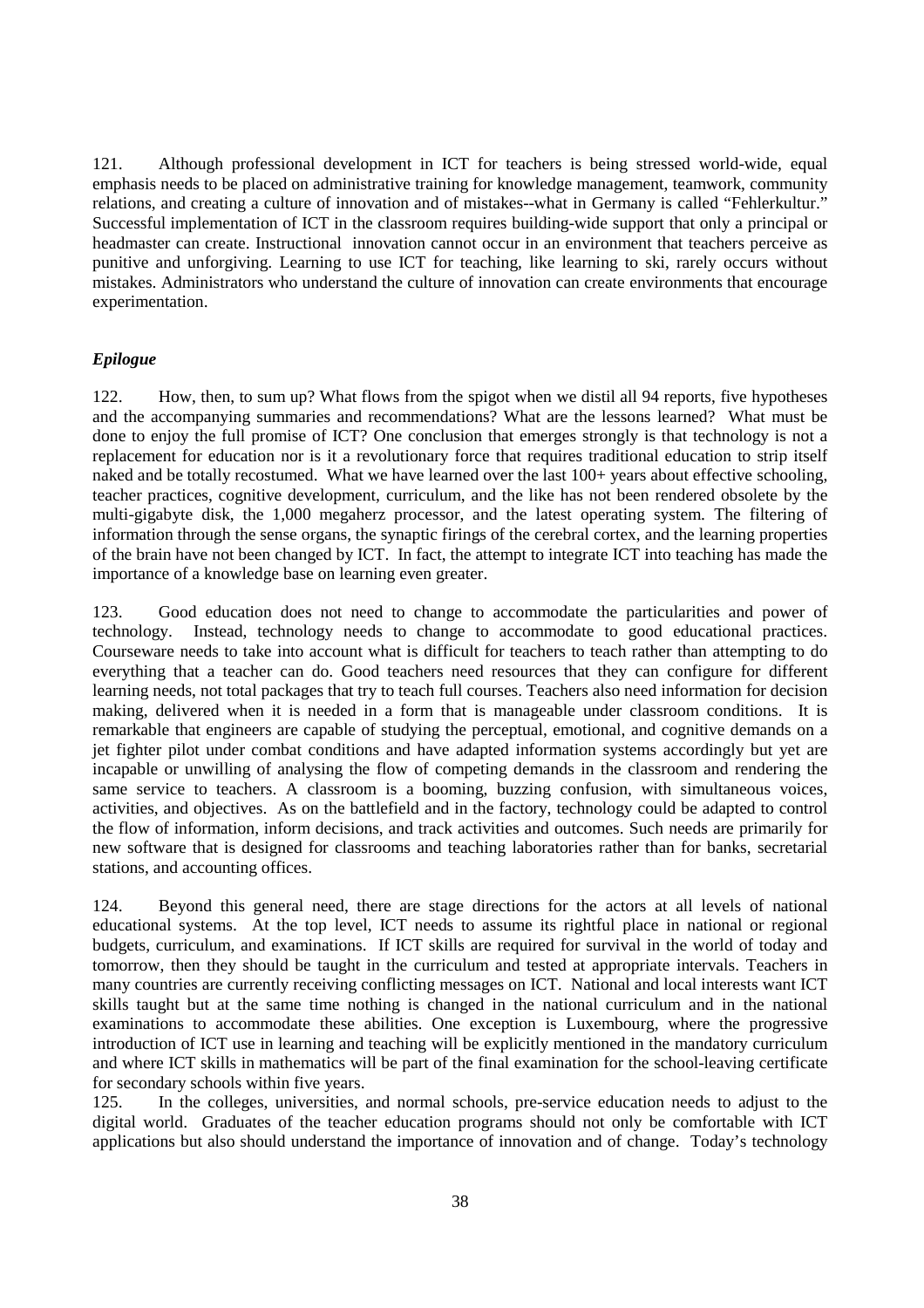probably will not be tomorrow's technology. Knowing how to use a specific search engine is not as important as understanding the problems in organising and retrieving information from systems like the World Wide Web. The European Computer Driver's Licence may represent ICT competency for today but for tomorrow more advanced understanding will be required.

126. At the school level several changes are imminent. Intranets and Internets allow schools to create their own communities, drawing together people from around the world to enhance the learning, cultural identity, and occupational opportunities of their students. For schools to draw benefits from this community building ability, they need more flexibility in budgeting and in staffing. In Australia today, for example, some states allow schools to hire their own teachers. In many other countries (e.g., Italy) schools play a more limited role in their own staffing.

127. As stated several times in the Summary section, schools need to define how ICT is best used in instruction and provide teachers and classrooms with the equipment and technical support necessary to achieve these goals. If, for example, students are to work primarily in groups, with an emphasis on investigation of issues and presentation of results, then multiple display systems will be needed so that several groups can practice their presentations at the same time. If teachers are expected to create their own Web-based instructional materials, then software tools are needed to facilitate page composition, animation, graphing, and other functions. Besides including more effective teaching of ICT skills, the school curriculum should engage knowledge management, information literacy, and the reading skills needed for skimming and evaluating texts for relevance, accuracy, bias, and completeness. In-service staff development is also required, and judging from the reports received here, should focus on pedagogical issues, perhaps with group-based approaches and in class mentoring. Innovative instructional improvement approaches such as the lesson study plan (Stigler & Hiebert, 1999)might be helpful in developing ICTbased lessons.

128. As someone long ago quipped, "Prediction is difficult, especially of the future." What is not so difficult to predict is the continuing growth in the power of ICT and its potential for supporting innovative approaches to schooling. Whether we embark, like a Star Trek adventure, into new and uncharted realms of teaching and learning or circle again and again over the already explored terrain of traditional education is a function not of the power of ICT but of our creative imagination.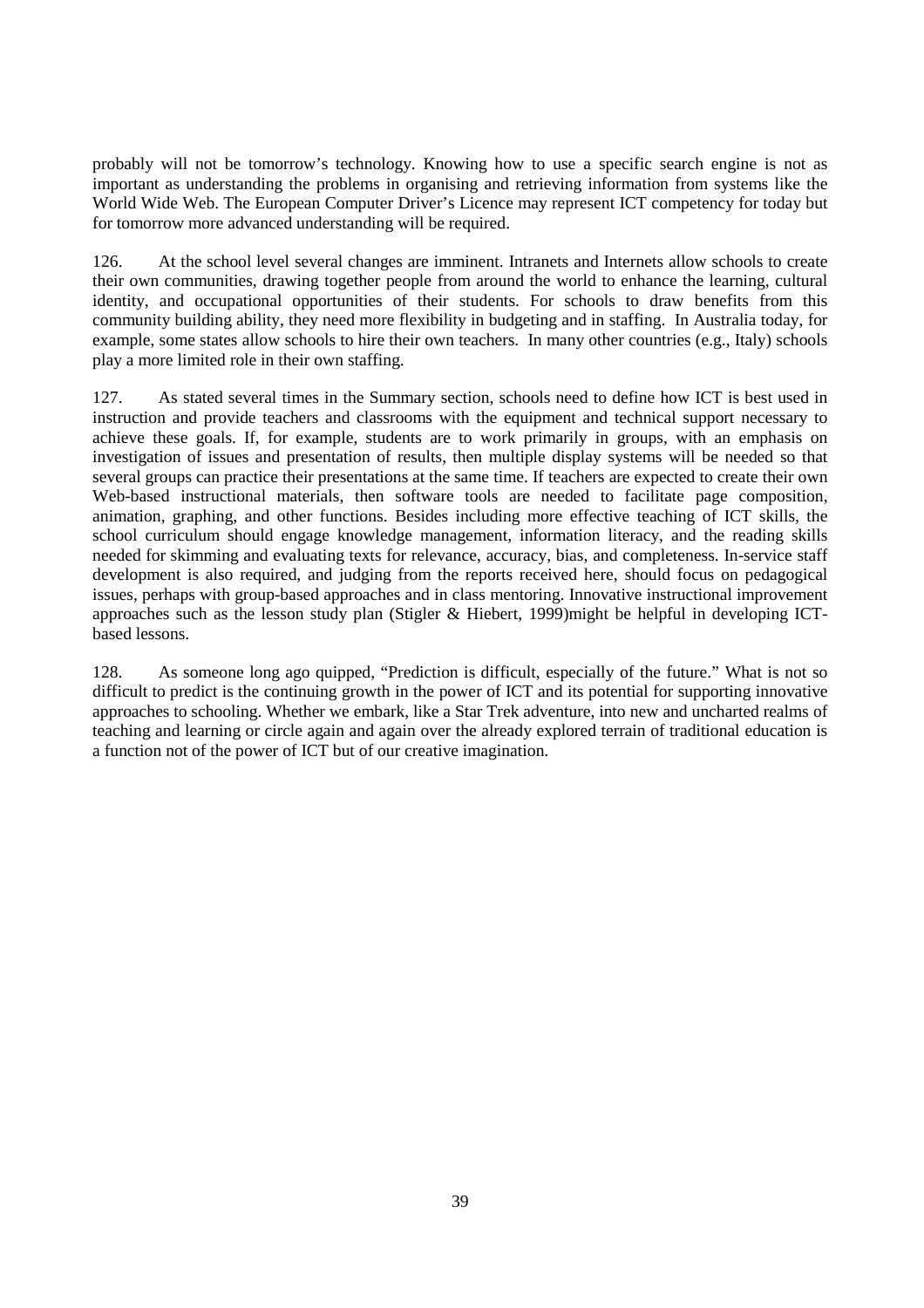#### **SUMMARY OF FINDINGS**

129. As Pasteur noted long ago, "In the fields of observation, chance favours only the prepared mind." So does ICT favour the prepared organisation. No miracles derive from the mere presence of ICT in a school; it does not, except in unusual circumstances, act as a catalyst for wide scale improvements. Instead, ICT can be a powerful lever for change when new directions are carefully planned, staff and support systems prepared, and resources for implementation and maintenance provided. Unlike other levers available to schools, however, ICT has the power to facilitate vast changes in instruction, in home, community, and school relations, and in school management. It should not be viewed as a simple tool, to be considered only after changes are planned, but as a more powerful ally that can help schools aspire to and reach the highest goals of education. Furthermore, once reform with ICT is implemented, a climate for innovation may remain wherein ICT can act as a catalyst for further changes.

130. The adoption of ICT within a school generally followed a traditional pattern for diffusion of innovations. The exceptions were schools that were able to select their teaching staffs at least in part on the basis of ICT abilities or attitudes or schools where external forces were strong enough to override the normal diffusion pattern. Within any school, acquisition of ICT skills by the teaching staff may not lead to deployment of these skills for teaching. Degree of diffusion, including what is defined as completion of diffusion, depends upon the expected applications of ICT and therefore cannot be universally defined. However, sufficient professional development opportunities and support, compensated time off for training, and an adequate ICT infrastructure present the optimal conditions for advancing the adoption of ICT by a school staff. Diffusion can stall or retreat without appropriate leadership or without the supports just described.

131. Both infrastructure and teacher competencies are required for successful implementation of ICT in a school. The balance of these two factors, above a critical level of infrastructure, depends upon the school context: how ICT is used and the amount of technical support available to teachers. In addition, during the initial stages of implementing ICT in a school, a reliable and user-friendly infrastructure is critical. As teachers become more technically competent, then their general pedagogical abilities and their ability to integrate ICT into the curriculum become more important. Teachers need time and support, however, to experiment with how ICT can be integrated into their teaching. The most successful staff development programs teach both ICT skills and related pedagogical skills, including how to integrate ICT in teaching. Student technical assistance is a minor but potentially useful component of successful implementation.

132. Co-ordinated planning across schools, regions, or at a national level was often involved when coherent plans existed for infrastructure, content, and professional development. Most of the schools reporting advanced applications of ICT were involved in larger national demonstration programs or other consortia that shared development and expertise-the Navigator Schools program in Victoria, Australia, the Odysseia and YDEES Projects in Greece, the Nónio XXI Century Programme in Portugal, Sector Net in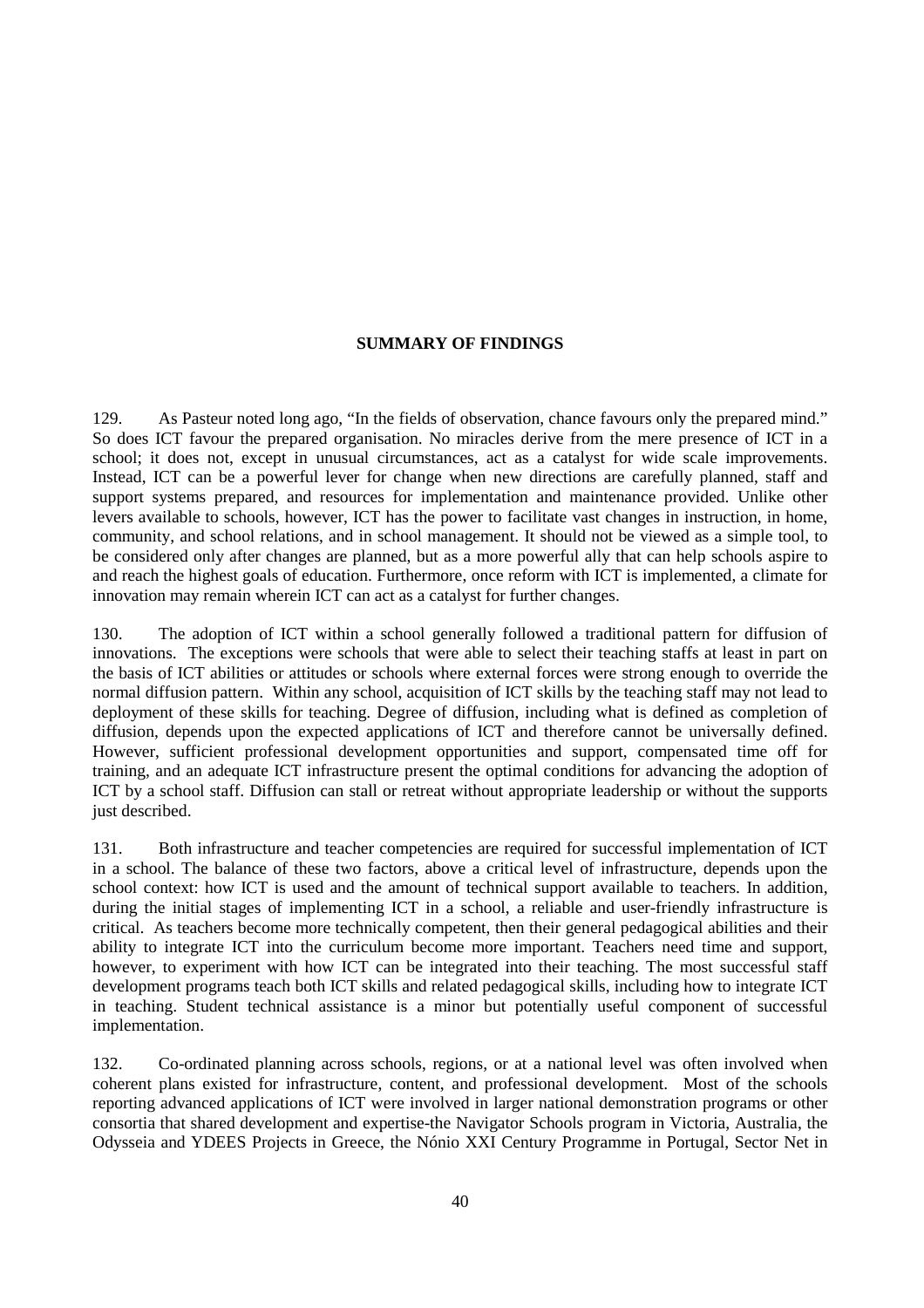Denmark, Red Escolar and Project SEC21 in Mexico, various European Union co-operative projects (e.g., Comenius, Computer Supported Co-operative Learning), the Vienna Education Server, and the KIRPP project, sponsored by the regional government in Cologne, Germany. Although there may be some gain from teachers and administrators inventing and implementing their own approach to ICT, the time and expertise required to do this successfully is usually beyond the capacity of any single school.

133. The ICT applications that transformed schooling the most involved advanced communications, bringing together different partners in the delivery of instruction, creating communities centred around the schools, and delivering materials and instruction on an anytime/anywhere basis. Few schools reported cutting edge applications of ICT to instruction such as intelligent tutors, expert diagnostic systems, or simulations. One reason for the absence of these latter applications is the lack of enough high power computers within a class or school to allow all students to have on-going access to ICT. A second is that few such applications are available to schools, especially in languages other than English. A further problem, which we can only speculate on here, is that the cutting edge tutoring systems, simulations, and the like were not designed adequately for teachers to use them as a resource in their teaching.

134. ICT in the classroom does not appear to be a cause of a widening performance gap based on social or economic factors. The majority of the reports found either no differences due to ICT or some cause to believe that the weaker and low SES students were helped more, due to increased access to educational resources and increased motivation for learning. Although gender differences were reported, both in attitudes toward computing and in its use, they were not presented as barriers to the application of ICT to academic matters. Few schools currently have data that allow them to monitor gender, income, or ability differences.

135. Countries are highly attuned to the potential inequalities that ICT might cause and have already or are working toward policies that minimise differential access within schools. In addition, some have adopted policies to reduce inequalities due to differences in the availability of ICT in the home. Some sites report support programs for home computing and some large programs exist for encouraging low income parents to obtain and use ICT in support of their children's learning (e.g., Rockman,1999). Such programs require financial support for equipment, maintenance, and Internet access; appropriate software for schoolrelated work; and professional development and assistance for ICT use, including a hotline or equivalent to ensure timely assistance.

136. Schools are aware of the potential threat to academic quality created by ICT use, particularly through student searching on the WWW, and have adopted a variety of solutions for dealing with this problem. Besides the risk of children encountering undesirable and potentially harmful materials on the WWW and wasting vast amounts of time in unsystematic searches, Web based educational sites have been found to be rather bland, with rote learning far outweighing inquiry as the main pedagogical approach. A similar issue exists for teachers, especially less prepared ones who typically are dependent upon textbooks and other instructional materials and have the least ability to evaluate materials and to adapt them quickly to meet specific educational objectives Whether students are learning any more now than they were 30 years ago about reading critically, distinguishing fact from propaganda, representing information, and detecting inconsistencies, ambiguity, and contradiction remains to be determined. Without well structured instruction for these, there is little basis for assuming they are being acquired. An information revolution based only on potential access to an exponentially expanding, unedited and unorganised archive is a rather limited revolution from an educational perspective.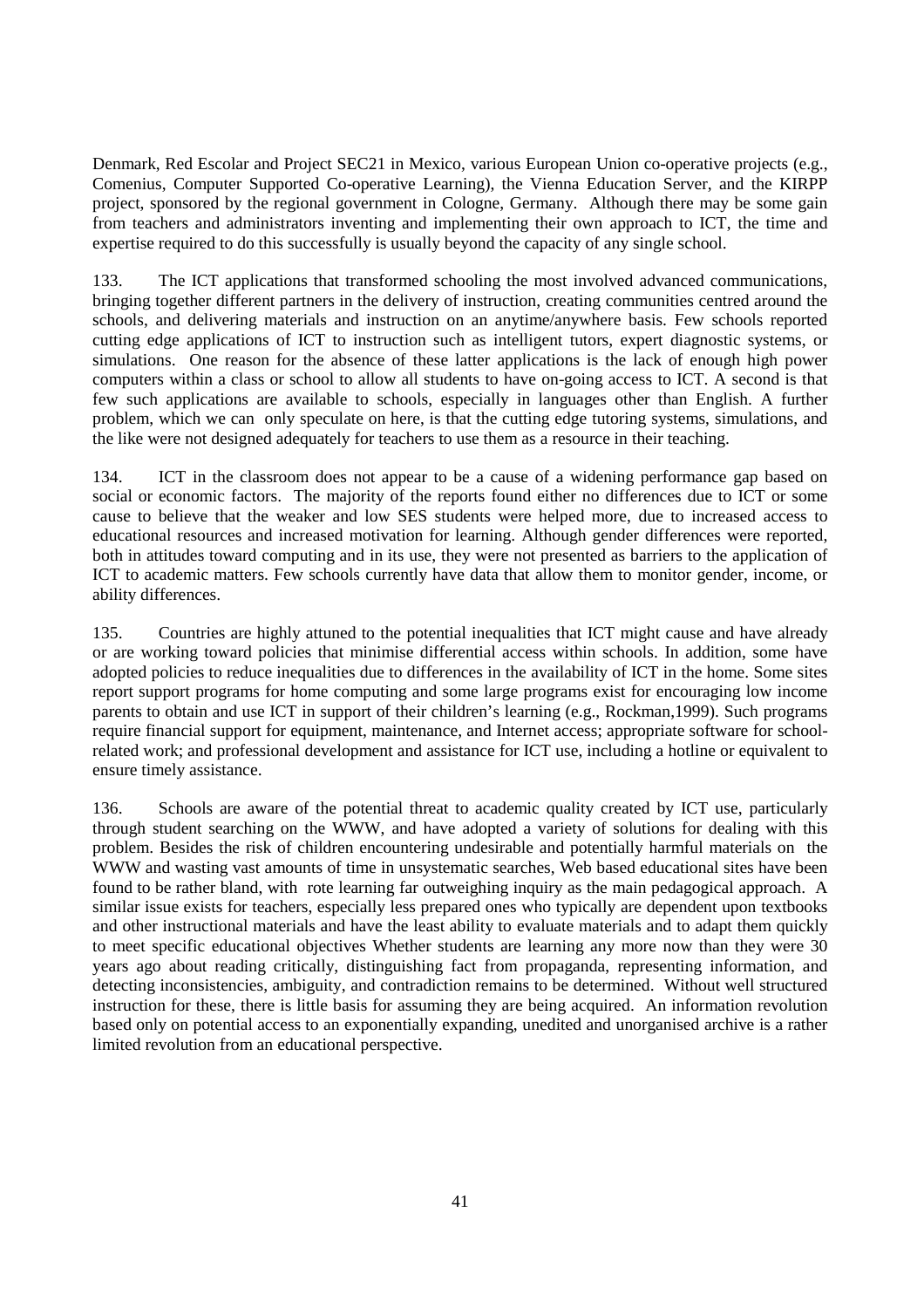#### **POLICY OPTIONS**

From the findings of this report we have identified policy implications or options for three different groups: national and regional educational administrations, schools, and pre-service teacher preparation institutions.

#### *National/Regional educational administrations*

- − National educational goals, as communicated to the public and to the educational community, should stress the importance of ICT as a tool for assisting schools to become more effective and efficient rather than as a force majeure that will compel schools to change.
- − National and regional educational administrations should encourage sharing of expertise and resources across schools that fall within the same administrative unit or that are allied by location or curriculum. Municipal or regional networks for accessing lesson plans, source materials, administrative software, discussion groups, collaborative learning opportunities, and the like; consortia for sharing maintenance costs; and joint staff development workshops and summer institutes are among the activities that educational authorities can sponsor for accelerating implementation of ICT within schools.
- − Governments and other administrative bodies should facilitate the collection of school data for monitoring differential performance of sub-populations related to gender, income, and ability differences. In some countries, other sub-populations could be of interest; e.g., native born vs. immigrant. A set of indicators should be defined along with the techniques for monitoring them. This might involve the designation of analyses on data already collected or it may require specified software to store, summarise, and display results from new data. The regular collection of data on sub-populations would also allow schools to consider valueadded approaches to accountability.
- National and regional efforts to monitor and report on the quality of educational software should be encouraged.

#### *Schools*

ICT implementation at a school level should be viewed in the context of school improvement plans and not simply as a technical issue Problems that the school faces should be identified, strategies for overcoming these problems designed, and progress indicators designated. The highest returns on ICT in education appear to come when ICT is seen as part of a strategy for solving an important problem rather than as an end with itself.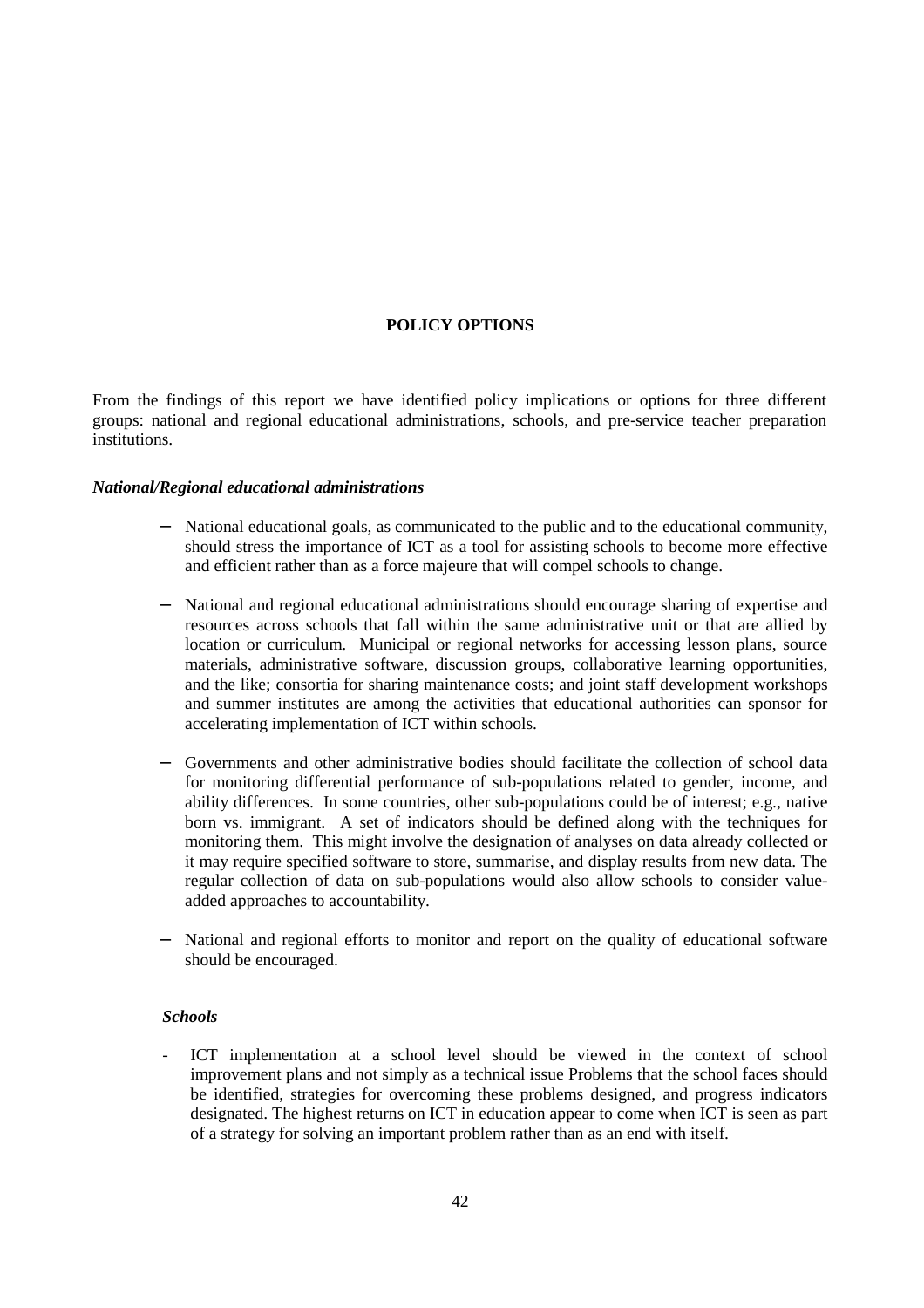- − If a school wants to have ICT integrated into its instructional program and also to use it for communications among staff, parents, and community, then it must first provide an adequate infrastructure and support system, along with continuing staff development opportunities. The latter need to be practical and to focus on pedagogy rather than on ICT per se. The school needs also to provide incentives for staff compliance and monitor the adoption process. Without incentives and monitoring, the diffusion of ICT through the staff will generally be slow, requiring multiple years to reach the critical mass required for school wide, routine use.
- The planned uses of ICT within a school should be carefully defined and should drive staff development for ICT, incentives, and monitoring of adoption. Emphasis in school and teacher evaluations needs to be placed on the types and quality of ICT use according to such a plan and not on hours of ICT training received by the staff.
- Teacher contracts, as negotiated with labour unions and educational administrations, should ensure adequate professional development within normal working time for ICT and ICT integration into teaching.
- The desired ICT infrastructure for a school should be defined in terms of school pedagogical goals, translated to types of ICT usage desired rather than to physical terms such as student/computer ratio or number of classrooms connected to the Internet. To support this approach to planning, educators and technical experts, working together, need to determine the range of different infrastructure configurations required to enable different instructional plans.
- Like businesses and national and regional administrative offices, schools need full-time, resident technical assistants to maintain equipment and software and to support their staffs in utilising ICT.
- Schools, with assistance from municipalities and from higher educational administrations, should develop programs for assisting low income families in obtaining and using ICT for home support of schooling. Such programs might involve laptop computers that are loaned to students or families for home use, low interest loans, or grants. Where possible ICT training programs and assistance mechanisms (e.g., phone hot-line) should be included.

#### *Teacher preparation programs*

− Pre-service education of teachers should include lessons on evaluating electronic materials for pedagogical value as well as content.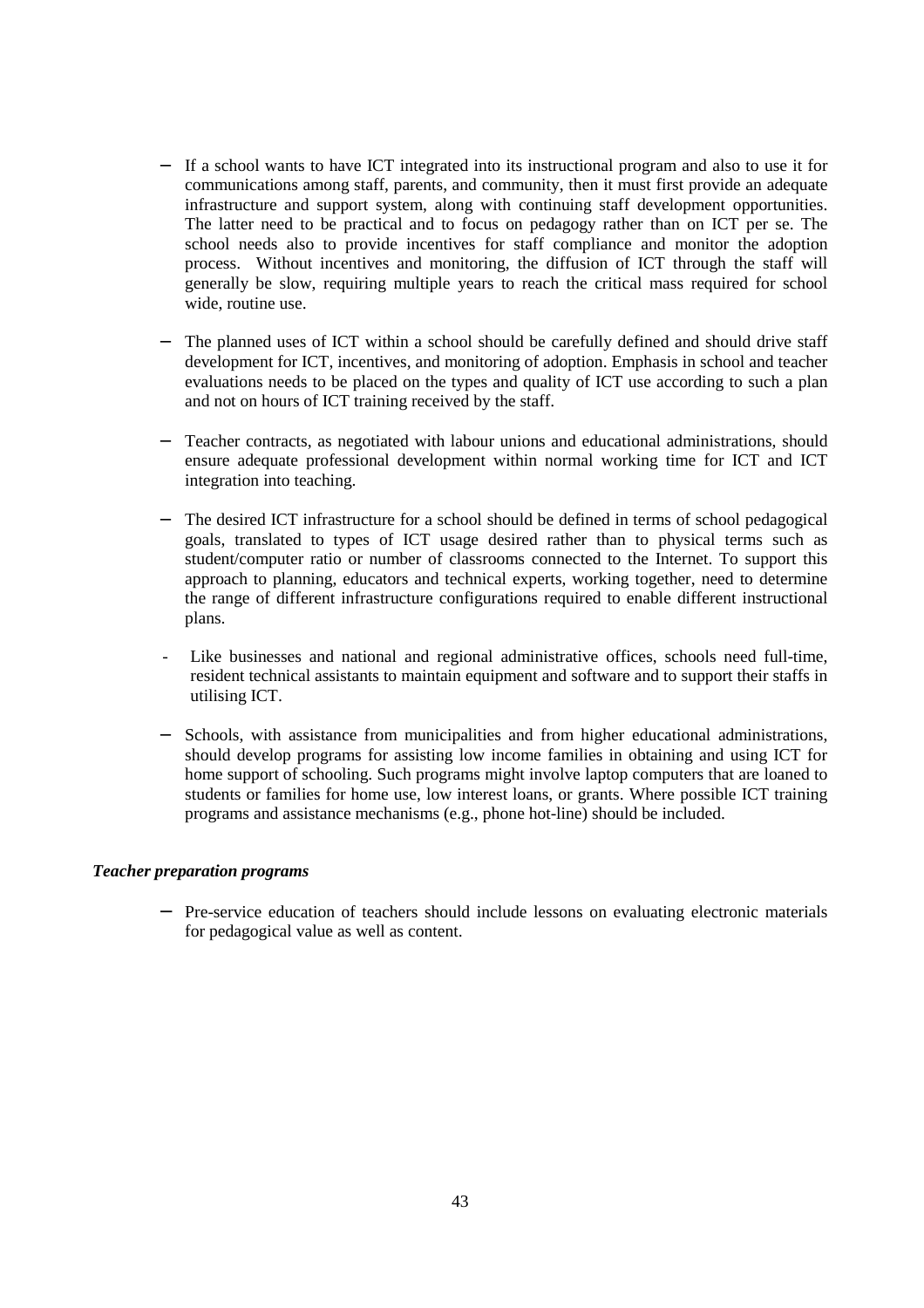The king's a beggar, now the play is done; All is well ended, if this suit be won, That you express content; which we will pay, With strife to please you, day exceeding day: Ours be your patience then, and yours our parts; Your gentle hands lend us, and take our hearts.

> Epilogue to All's Well That Ends Well. William Shakespeare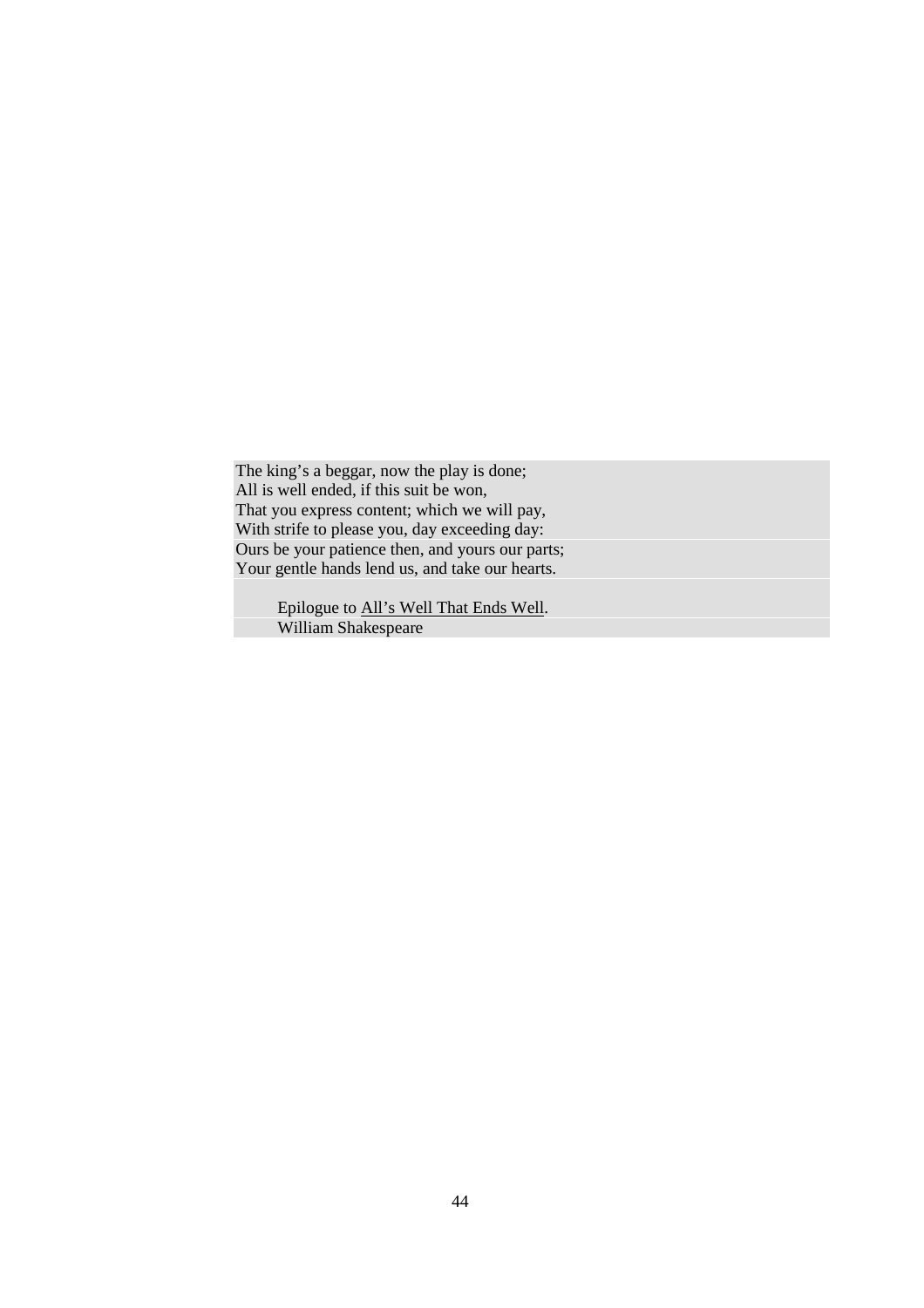#### **REFERENCES**

- American Association of University Women. (2000). Tech-savvy: Educating Girls in the New Computer Age. Washington, DC: Author.
- Bell, Daniel. (1976). The Cultural Contradictions of Capitalism. New York: Basic Books.
- Berman, Paul, & McLaughlin, Milbrey W. (1974). Federal Programs Supporting Educational Change: A Model of Educational Change. (Tech. Rep. No. R-1589/1-HEW). Santa Monica, CA: Rand Corporation.
- Carlson, Richard O. (1965). Adoption of Educational Innovations. Eugene: University of Oregon, Center for the Advanced Study of Educational Administration.
- Chen, Huey-Tsyh. (1990). Theory-driven Evaluations. Newbury Park, CA: Sage.
- Chipman, Susan F., Bush, Lorelei R., & Wilson, Donna M. (1985). Women and Mathematics: Balancing the Equation. Hillsdale, NJ: Erlbaum.
- Clewell, Beatriz Chu, Anderson, Bernice Taylor, & Thorpe, Margaret E. (1992). Breaking the Barriers: Helping Female and Minority Students Succeed in Mathematics and Science. San Francisco: Jossey-Boss.
- Eisenstein, Elizabeth L. (1979). The Printing Press as an Agent of Change. Cambridge: Cambridge University Press.
- Elmore, Richard. (2000). Building a New Structure for School Leadership. Washington, D.C.: The Albert Shanker Institute.
- Erickson, Frederick. (1986). Qualitative Methods in Research on Teaching. In Merlin C. Wittrock (Ed.), Handbook of Research on Teaching  $(3^{rd}$  ed.) (pp. 119-161). New York: Macmillan.
- European Technology Assessment Network Expert Working Group on Women and Science (ETAN). (2000). Science Policies in the European Union: Promoting Excellence Through Mainstreaming Gender Equality. Luxembourg: European Commission.
- Febvre, Lucien, & Martin, Henri-Jean. (1984). The Coming of the Book [L'Apparition du Livre]. Trans. by David Gerard. London: Verso Editions. [Originally published 1958]

Fetterman, David. (1989). Ethnography: Step by Step. Newbury Park, CA: Sage.

Fichman, Robert G., & Kemerer, Chris F. (1999). The Illusory Diffusion of Innovation: An Examination of Assimilation Gaps. Information Systems Research 10 (3), 255-275.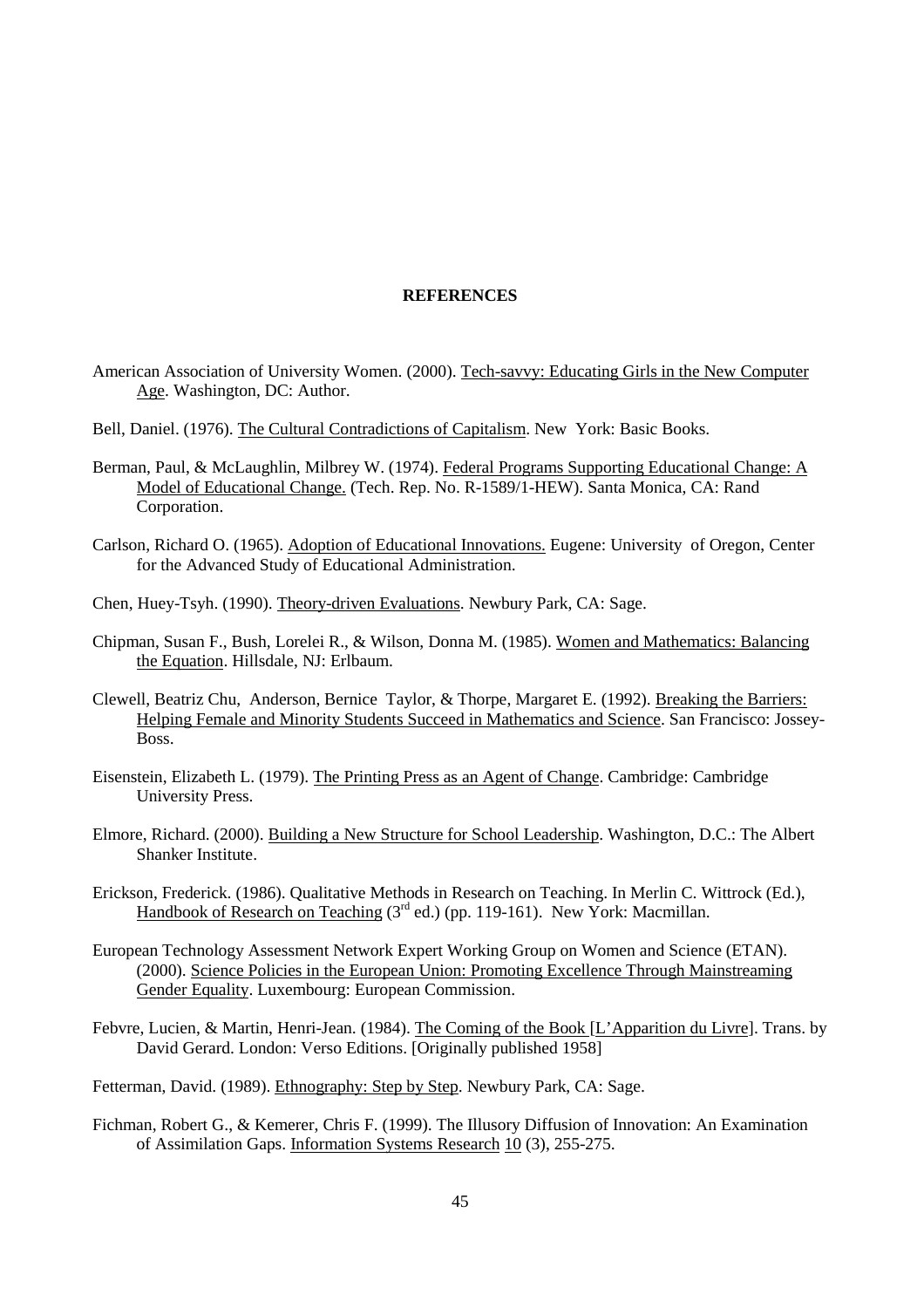Fullan, Michael. (1999). Change Forces: The Sequel. London: Falmer Press.

- Fullan, Michael. (2001). The NEW Meaning of Educational Change ( $3<sup>rd</sup>$  ed.). New York: Teachers College Press.
- Hativa, Nira. (1988). Computer-based Drill and Practice in Arithmetic: Widening the Gap Between Highand Low- Achieving Students. American Educational Research Journal, 25(3), 366-397.
- Hativa, Nira, & Becker, Henry. J. (1994). Problems and Potential Benefits. International Journal of Educational Research, 21 (1), 113-119.
- Kosko, Bart. (1993). Fuzzy Thinking: The New Science of Fuzzy Logic. New York: Hyperion.
- Lakatos, Imre. (1978). The Methodology of Scientific Research Programmes. Cambridge: Cambridge University Press.
- Lynd, Robert S., & Lynd, Helen Merrell. (1929). Middletown. New York: Harcourt, Brace.
- Madaus, George F., Sufflebeam, Daniel, & Scriven, Michael S. (Eds.). (1989). Evaluation Models: Viewpoints in Educational and Human Services Evaluation. Norwell, MA: Kluwer-Nijhoff.
- Malouf, David B., & Schiller, Ellen P. (1995). Practice and Research In Special Education. Exceptional Children, 61 (5), 414-424.
- Mandinach, Ellen B., & Cline, Hugh F. (1994). Classroom Dynamics: Implementing a Technology-based Learning Environment. Hillsdale, NJ: Lawrence Erlbaum Associates.
- McLaughlin, Milbrey W. (1989). The Rand Change Agent Study Ten Years Later. (CRC Report No. P89- 108). Stanford, CA: Center for Research on the Context of Secondary Teaching, Stanford University.
- Mioduser, David., & Nachmias, Rafi. (In press). WWW in Education: An Overview. In Adelsberger H, Collis, B., & Pawlowski, M. (Eds.) Handbook on Information Technologies for Education & Training.
- Ordidge, I. (1997). IT's for Girls—or is it? Education and Training 39, 30-35.
- Organisation for Economic Co-operation and Deveelopment (OECD). (2001). Learning to Change: ICT in Schools. Paris: Author.
- Popper, Karl R. (1968). The Logic of Scientific Discovery (rev. ed.) [Logik der Forschung]. Trans. By the author with the assistance of Julius Freed and Lan Freed. New York: Harper & Row. [Originally published 1935.]
- Rice, F. Philip, & Dolgin, Kim. (2002) The Adolescent: Development, Relationships, and Culture. Boston: Allyn & Bacon.
- Rockman, Saul. (1999). Models of School-to-Home Connections Through Technology. Paper presented at the 1999 Annual Meeting of the American Educational Research Association. Available on the World Wide Web at <www.rockman.com/articles/aera99/sld001.htm>.

Rogers, Everett M. (1995). Diffusion of Innovations  $(4<sup>th</sup>$  ed.). NY: Free Press.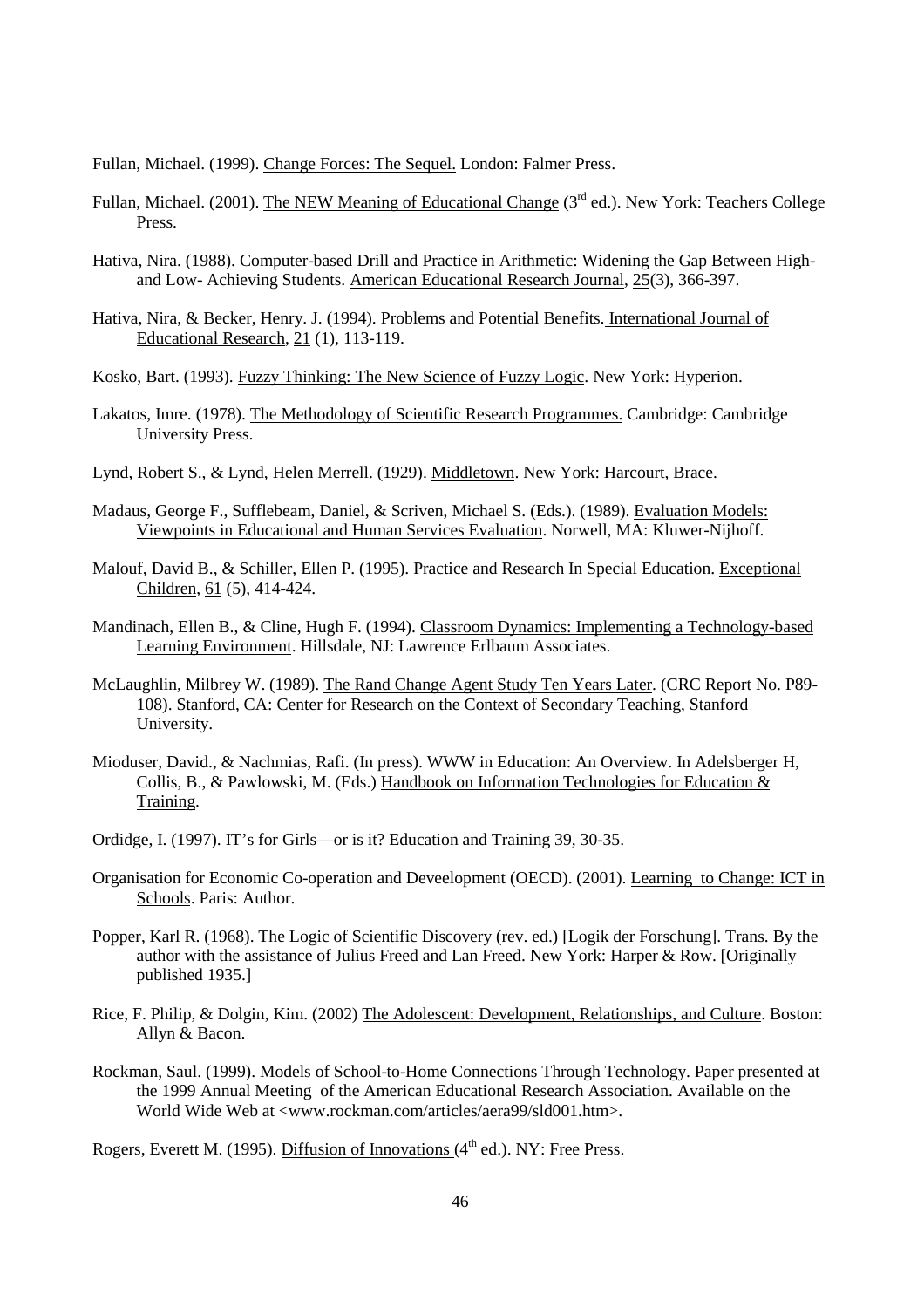- Rosenthal, Robert, & Jacobson, Lenore. (1992). Pygmalion in the Classroom: Teacher Expectations and Pupils' Intellectual Development (expanded ver.). New York: Irvington Publishers. [Originally published 1968]
- Ryan, Bryce, & Gross, Neal C. (1943) The Diffusion of Hybrid Seed Corn in Two Iowa Communities. Rural Sociology 8, 15-24.
- Schofield, Janet Ward. (1995). Computers and Classroom Culture. New York: Cambridge University Press.
- Stake, Robert E. (1995). The Art Of Case Study Research. Thousand Oaks, CA: Sage.
- Stigler, James W., & Hiebert, James. (1999). The Teaching Gap: Best Ideas from the World's Teachers for Improving Education in the Classroom. New York: Free Press.
- Venezky, Richard L., & Osin, Luis. (1991). The Intelligent Design Of Computer-Assisted Instruction. New York: Longman.
- Von Krogh, George, Ichijo, Kazuo, & Nonaka, Kujiro. (2000). Enabling Knowledge Creation: How to Unlock the Mystery of Tacit Knowledge and Release the Power of Innovation.Oxford: Oxford University Press.
- Weick, Karl (1976). "Educational Organizations As Loosely Coupled Systems". Administrative Science Quarterly, 21, 1-9 (part).
- Yin, Robert K. (1993). Applications Of Case Study Research. Newbury Park, CA: Sage.
- Yin, Robert K. (1994). Case Study Research: Design And Methods. Thousand Oaks, CA: Sage.
- Yocam, Keith. (1996). Conversation: An Essential Element of Teacher Development. In Charles Fisher, David C. Dwyer, and Keith Yocam (Eds.), Education and Technology: Reflections on Computing in Classrooms (pp. 265-279). San Francisco: Jossey-Bass.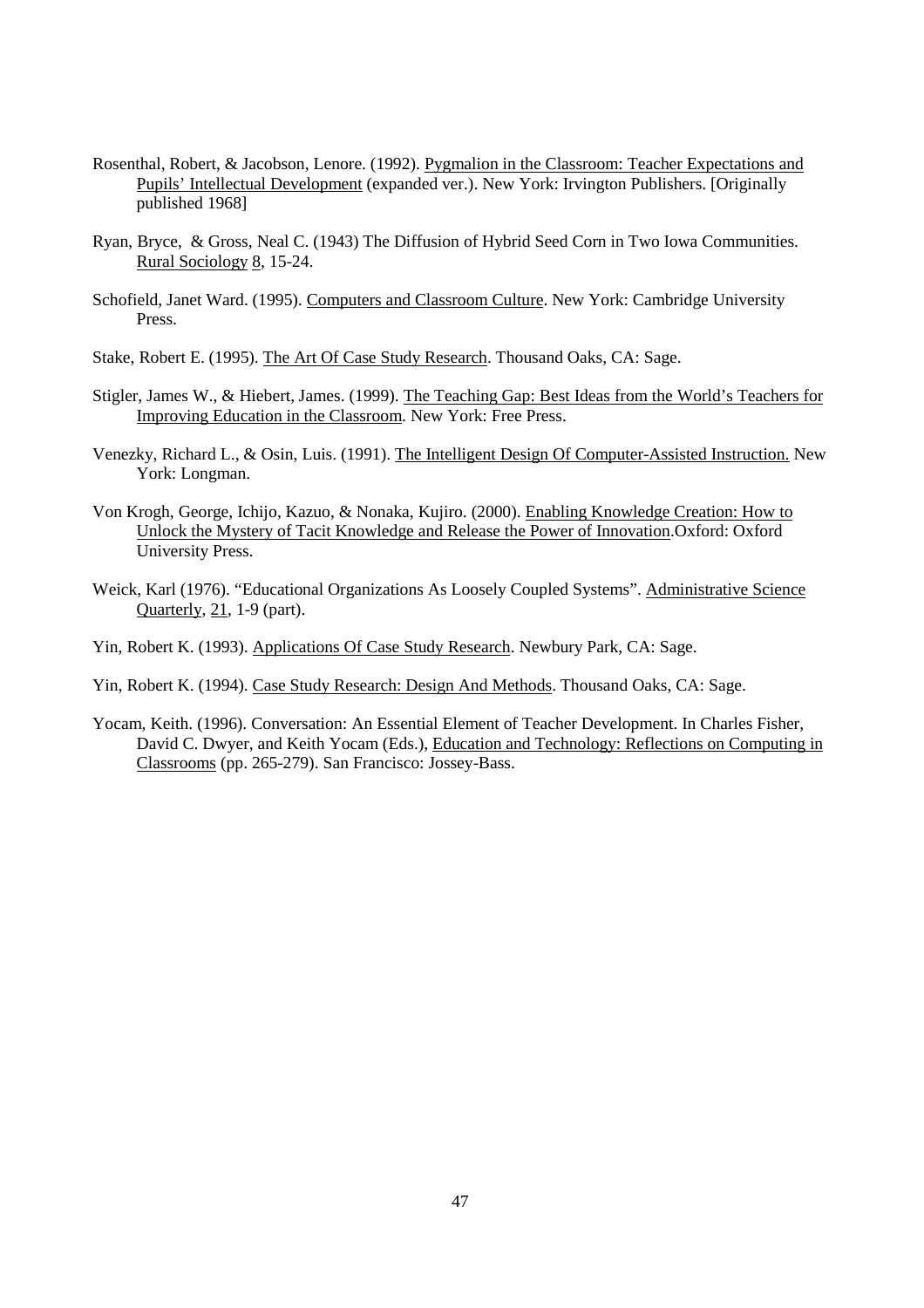## **APPENDIX A**

OECD/CERI ICT Programme

## **NOMINATION FORM FOR A SCHOOL SITE**

Note: This form should be edited for conditions and terminology that may vary in your country or with the sites you will be choosing among. Keep in mind, however, that the data gathered through this form should inform categories 4-7 in the Organisation of Evidence chart at the end of the Workbook. A. Name and address

Name and address of site: Web site (if one exists): Telephone/fax: Name, title, phone, and e-mail address of lead site contact:

B. Basic site description

Type of site (age levels/grades, public/private, special populations or services): Location of site (urban, inner-urban, suburban, small town, rural): Socio-economic status of parents (describe indicator used): Number of students plus notes on any imbalances in representation by gender or citizenship: Percentage of students moving to another school before the end of the academic term: Total site budget: Percentage of budget (approximately) spent on ICT: Sources of income: Other significant resources received in the past two years (volunteers, corporate donations, etc.):

C. Staff

Name, title, phone, and e-mail address of lead administrator: Administrative structure (departments, special educational needs arrangements, roles of staff): Number of staff:

Percentage of staff who do not complete the full academic year:

Average number of hours spent teaching for teachers whose primary assignment is classroom teaching:

D. Academic schedule and performance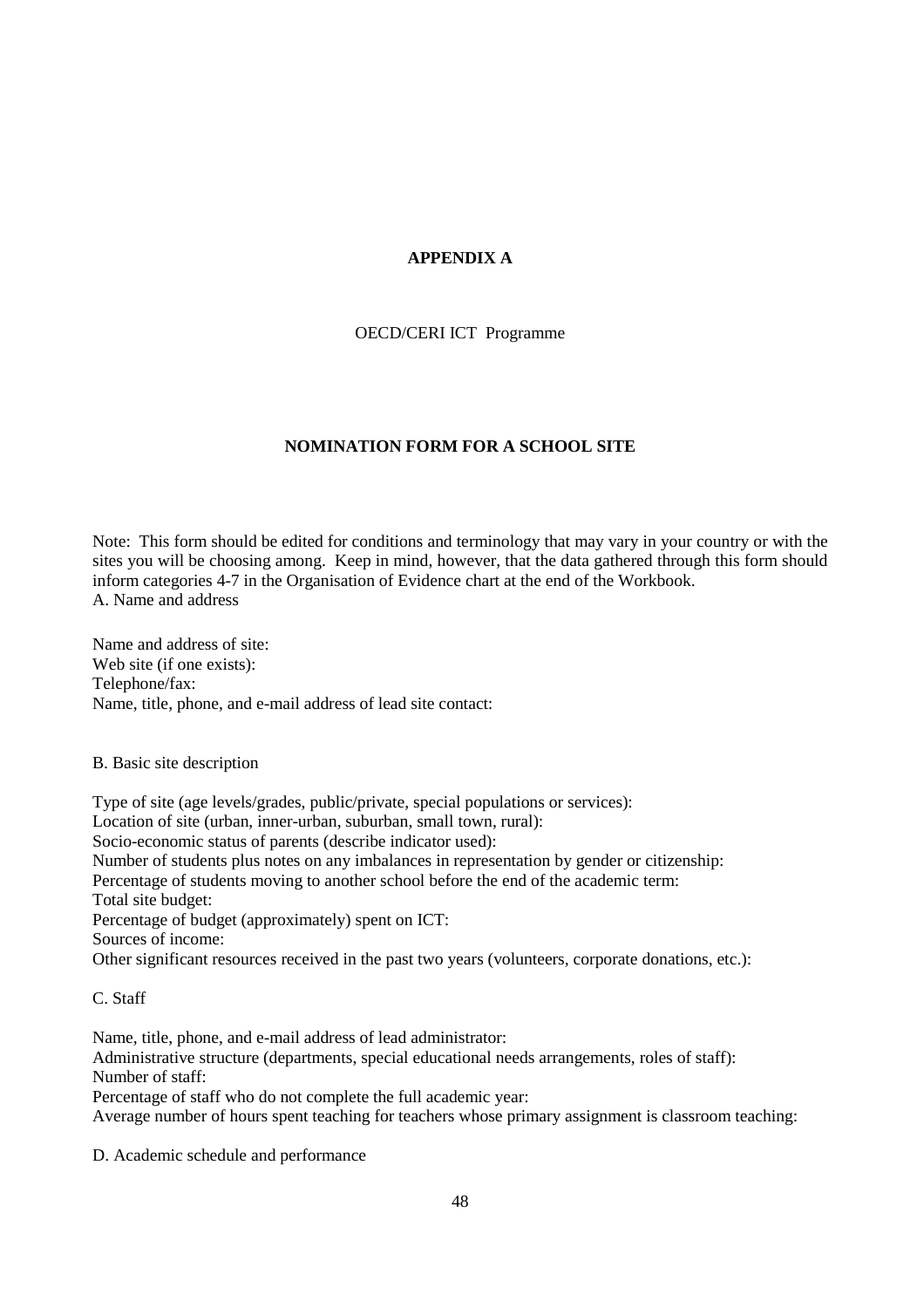Academic schedule (start/end dates, weekly days/hours):

Organisation of instruction (timetable type, special educational needs provisions, etc.):

Formal assessment procedures (types of tests, dates given, purposes):

Student performance levels for mathematics and reading (or equivalent) at two representative student year groups:

E. Improvement/Innovation

Description of improvements or innovations (400-500 words--please attach, along with relevant documentation).

Main indicators of success of the improvements:

Role of information and communication technologies (ICT) in improvements (400-500 words—please attach).

F. ICT

Brief description of the main technologies (ICT) used at the site:

Total number of WWW-usable computers

Total number of other computers

Locations of computers (labs, classrooms, library, etc.)

Type of Internet connection

Are computers and the Internet accessible to students and teachers beyond class time?

Main uses of ICT in the curriculum:

Brief description of the ICT technical and pedagogical support provided to students, teachers, and administrators:

Main indicators of successful use of ICT: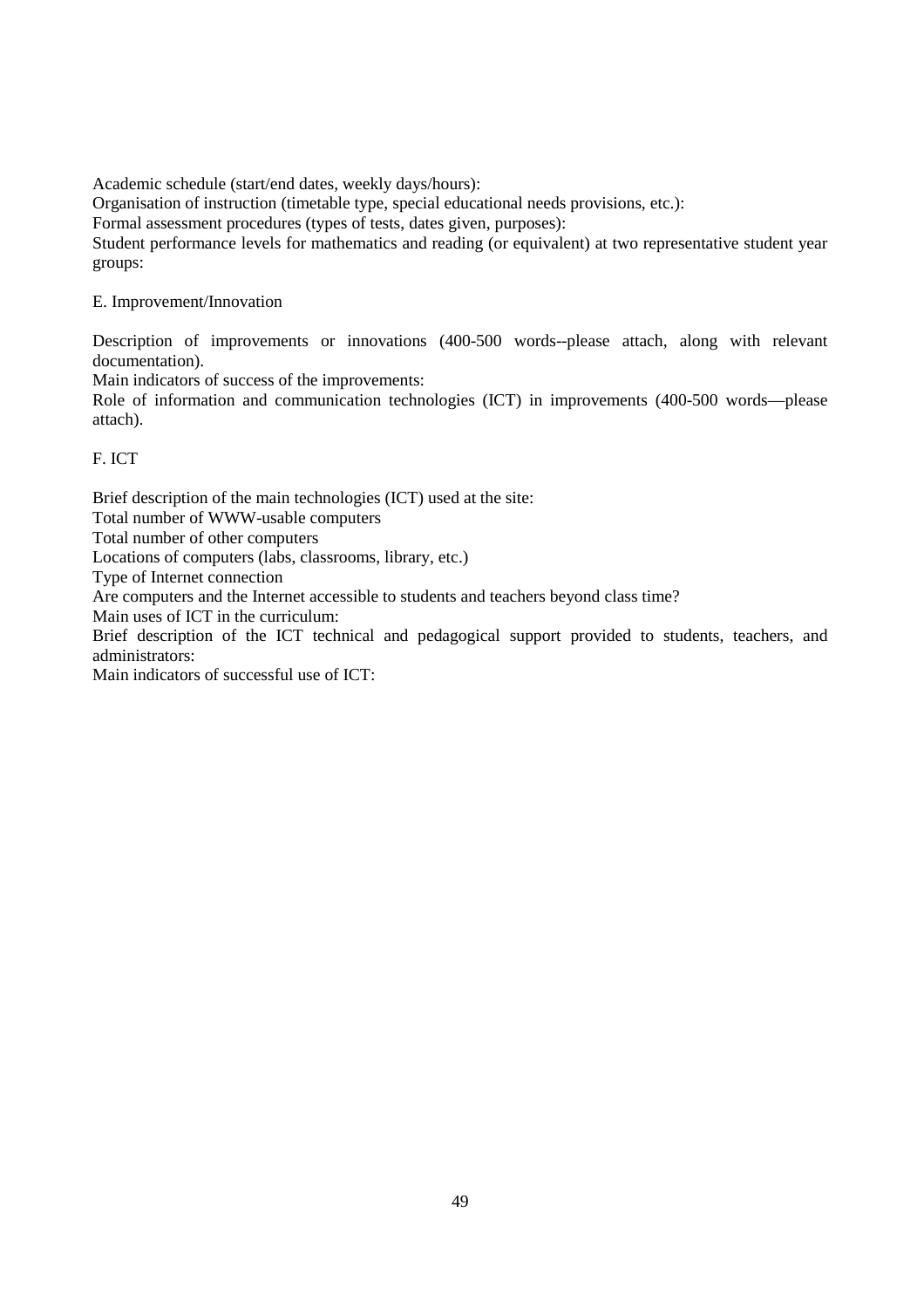## **APPENDIX B**

## *OECD/CERI ICT PROGRAMME*

## **ICT PRACTICES SURVEY FOR TEACHER**S

#### **Instructions**

This survey requires about 15 minutes to complete. Please answer each question briefly but concisely, being totally objective. You need not add your name to the survey but may do so if you so choose. The research team and the OECD ICT Programme staff thank you for your time and your co-operation.

How comfortable are you with using a computer to do each of the following? (Choices are: very comfortable, comfortable, somewhat comfortable, not at all comfortable)

- 1. write a paper
- 2. search for information on the World Wide Web (WWW)
- 3. create and maintain web pages
- 4. use a data base
- 5. develop a data base
- 6. send and receive e-mail
- 7. write a program
- 8. draw a picture or diagram
- 9. present information (e.g., use PowerPoint or equivalent)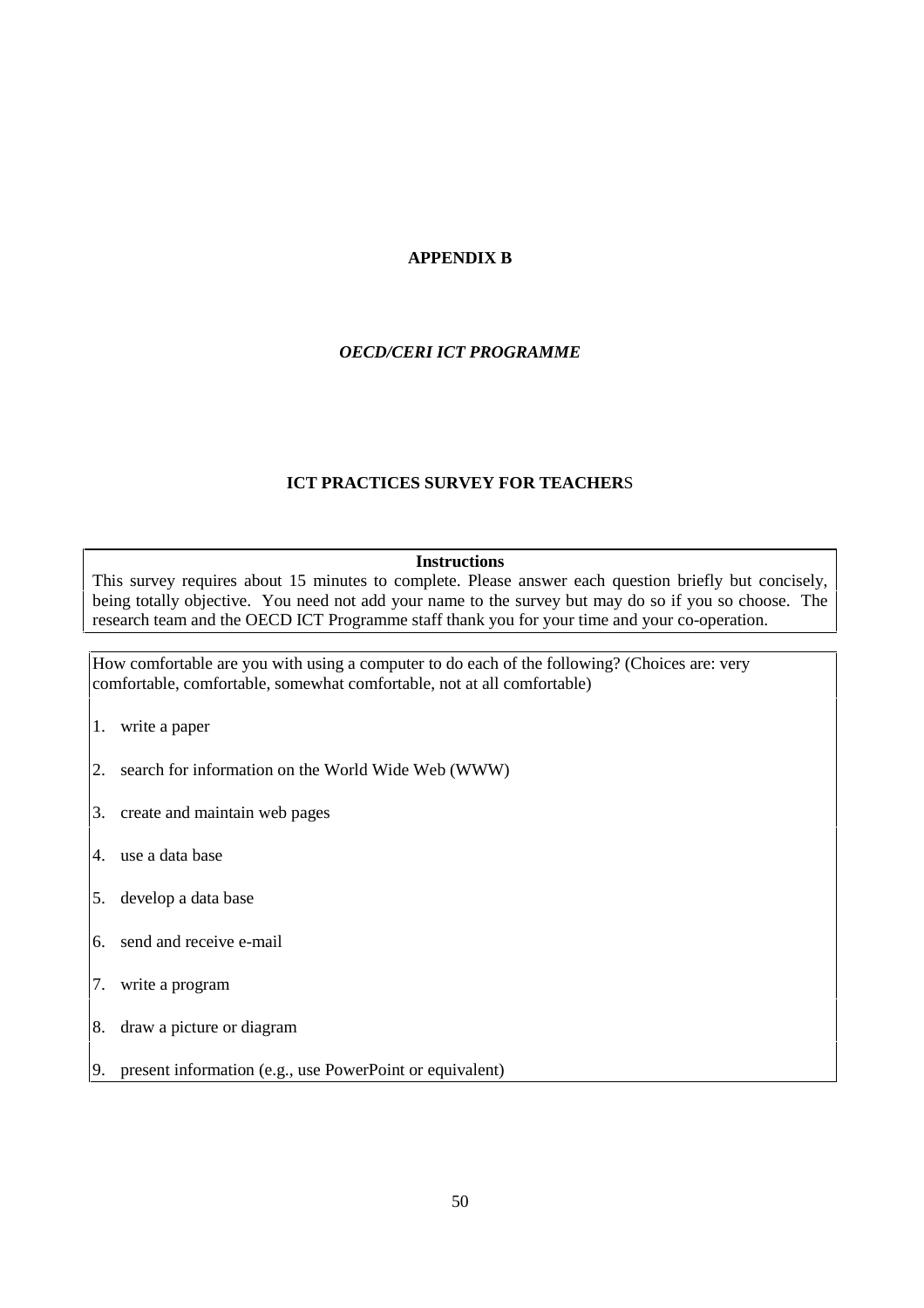How important is each of the following computer-related skills for your teaching? (Choices are: very important, important, so-so, and not important at all)

- 10. write a paper with a word processor
- 11. search for information on the WWW
- 12. create Web pages
- 13. use a data base
- 14. develop a data base
- 15. send and receive e-mail
- 16. write a program
- 17. draw a picture or diagram with a graphing/drawing application
- 18. present information (e.g., use PowerPoint or equivalent)

During the past school year, how often did your students on average do the following for the work you assigned? (Choices are: several times each week, several times each month, a few times, never)

- 19. use the World Wide Web
- 20. create web pages
- 21. send or receive e-mail
- 22. use a word processing program
- 23. use a computer to play games
- 24. use a spreadsheet
- 25. use a graphics program
- 26. join in an on-line forum or chat room
- 27. use a presentation program (e.g., PowerPoint)
- 28. use an instructional program (including simulations)
- 29. other computer uses (specify)

30. How would you rate your ability to use a computer? (Choices are: good, fair, poor)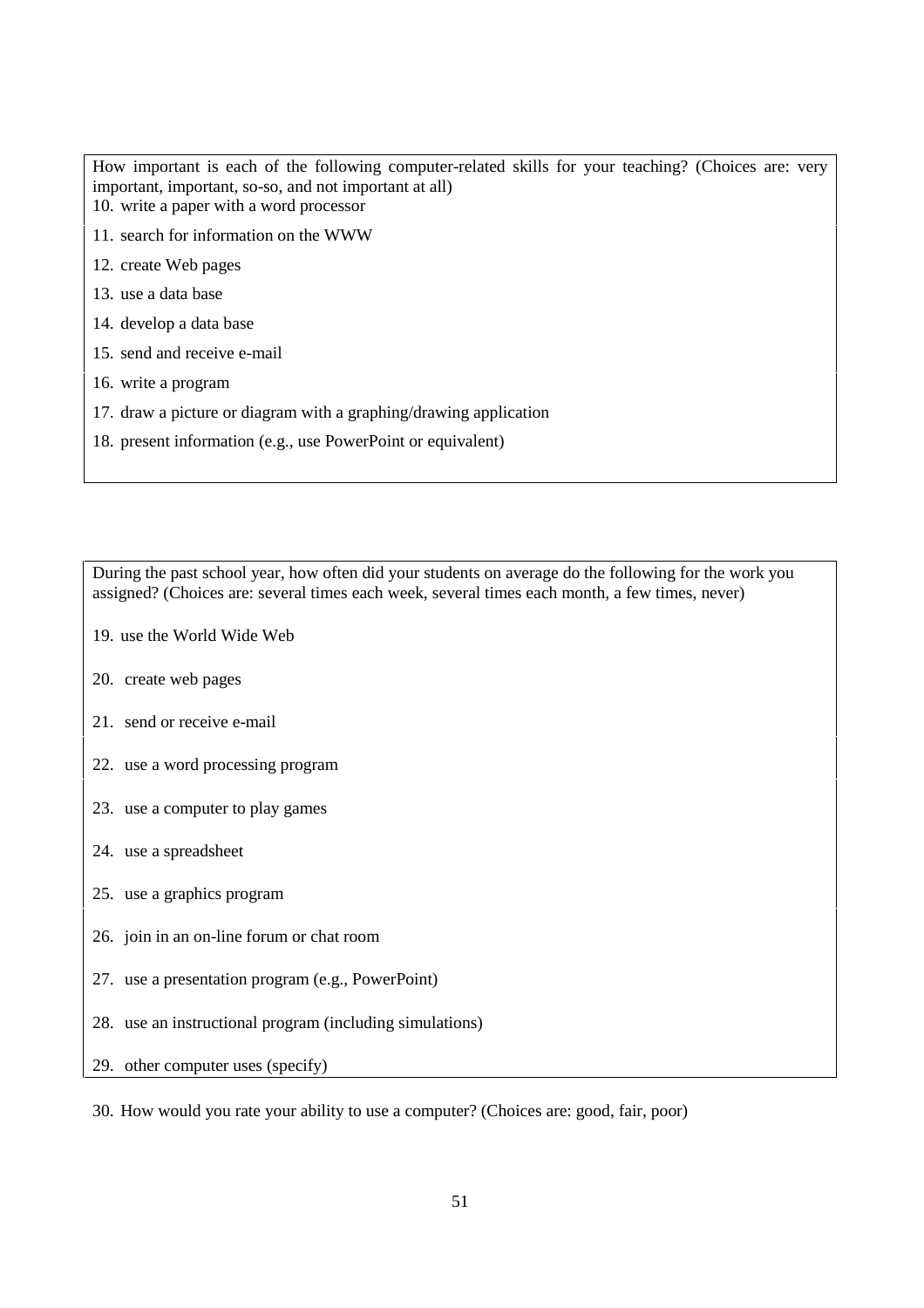Answer questions 31-38 based on experiences or policies from the last school year.

- 31. Was student computer use ever evaluated for grading? (yes-no)
- 32. If you assigned World Wide Web searching, how much freedom did you allow students in locating sites to visit? (no restrictions, some restrictions, designated sites only)
- 33. Did you create or modify a Web site with any of the classes that you taught? (yes-no)
- 34. What portion of the computer use in your classes was directly related to the course content? (all, most, some, very little)
- 35. What portion of the computer use that you assigned was done by students individually? (all, most, some, very little)
- 36. If you have a computer at home, how often did you use it for preparing for teaching? (several times a week, several times a month, a few times, never, no computer)
- 37. Did you participate as a student or instructor in a virtual course through the Internet/World Wide Web? (yes-no)
- 38. Did you involve your students in collaborative learning over the Internet/World Wide Web with students from other classes? (yes-no)
- 39. Are you currently using technology to collaborate with other teachers (professional chat rooms, forums, or the like)? (yes-no)
- 40. How many e-mail messages do you send each week on average? (more than 12, 6-11, 1-5, none).

How many of the following have you ever done?

- 41. made changes to a computer's hardware
- 42. updated an application program (word processor, graphics program, etc.)
- 43. recovered a damaged file
- 44. created a web site
- 45. developed a data base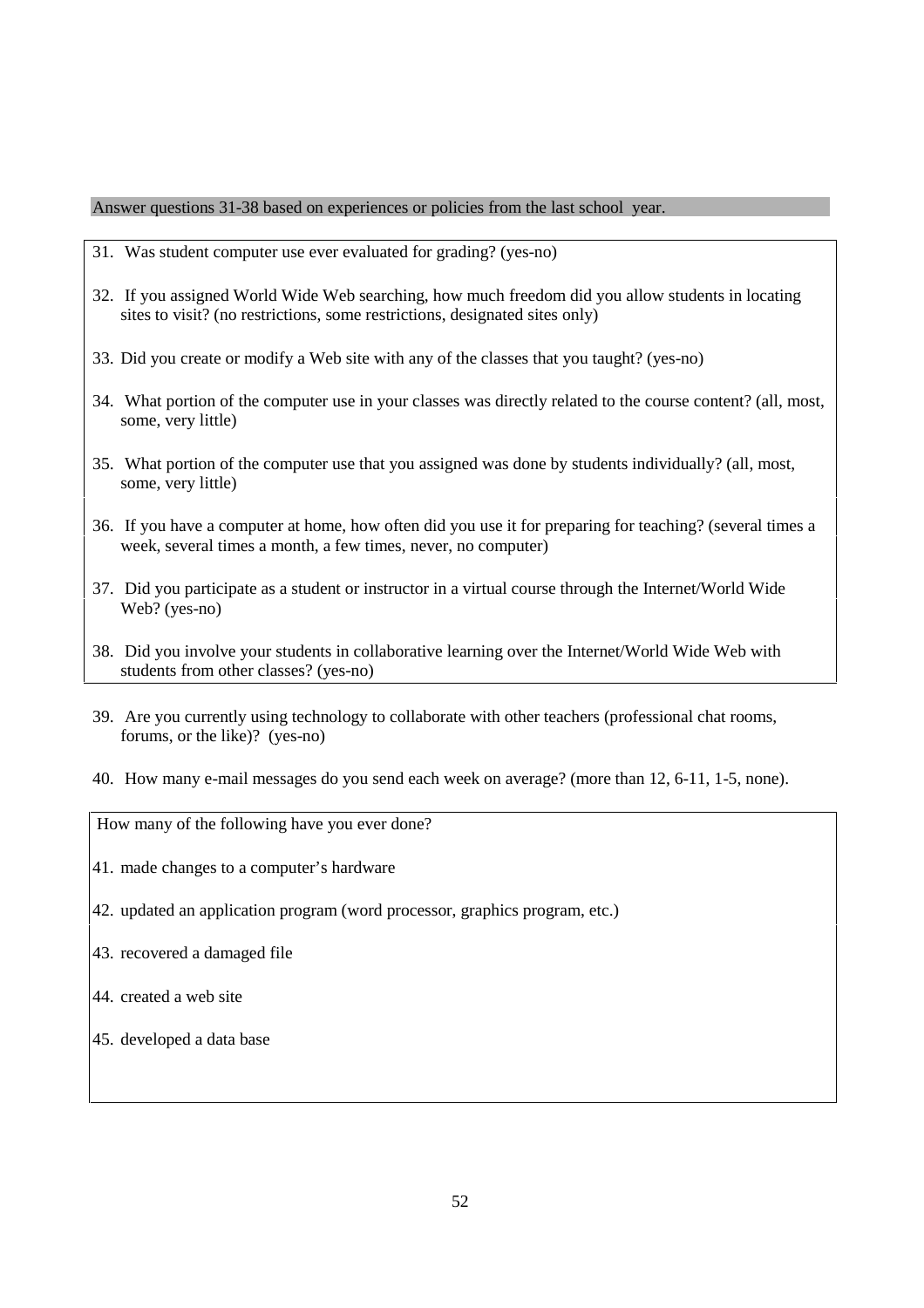## **APPENDIX C**

## **CASE STUDY SITES-DESCRIPTIVE DATA**

| NO.<br>Code | Grades       | Type        |              |                           | No. Stud No. Teach Income Level | <b>SCR</b>     | % Internet | Support        | Computers   |
|-------------|--------------|-------------|--------------|---------------------------|---------------------------------|----------------|------------|----------------|-------------|
| 1 AT01      | lower sec-   | public      | 269          | 37                        | low                             | 8              | 100        | middle         | massed      |
| 2 AT02      | lower sec -  | public      | 241          | 34                        | middle                          | $\overline{7}$ | 100        | low            | massed      |
| 3 AT03      | lower sec -  | public      | 268          | 28                        | middle                          | 10             | 100        | low            | distributed |
| 4 AT04      | lower sec -  | public      | 229          | 26                        | middle                          | 10             | 100        | middle         | massed      |
| 5 AT05      | lower sec -  | public      | 262          | 26                        | middle                          | 6              | 100        | low            | massed      |
| 6 AU01      | upper sec    | public      | 1787         | 113                       | middle-high                     | 4              | 90         | high           | distributed |
| 7 AU02      | intermed +   | public      | 1830         | 125                       | high                            | 4              | 100        | high           | distributed |
| 8 CA01      | sec          | public      | 1050         | 68                        | middle-high                     | 3              | X          | high           | distributed |
| 9 CA02      | elem         | public      | 437          | 21                        | middle-high                     | X              | 100        | X              | distributed |
| 10 CA03     | elem         | public      | 300          | $\pmb{\times}$            | low                             | 5              | 83         | $\pmb{\times}$ | distributed |
| 11 CA04     | x            | public      | $\mathsf{x}$ | X                         | X                               | X              | x          | X              | distributed |
| 12 CA06     | compreh      | <b>VOC</b>  | 704          | $\boldsymbol{\mathsf{x}}$ | low-middle                      | $\overline{2}$ | 92         | $\mathsf{x}$   | distributed |
| 13 CA11     | $\mathsf{x}$ | virtual-voc | 1000         | X                         | middle                          | X              | x          | X              | X           |
| 14 CA12     | sec          | public      | 1050         | 60                        | low                             | 5              | X          | middle         | distributed |
| 15 DE01     | sec+         | public-comp | 1351         | 125                       | low-middle-<br>high             | 11             | 90         | low            | distributed |
| 16 DE02     | $sec +$      | public      | 1082         | 91                        | high                            | 27             | 75         | low            | massed      |
| 17 DE03     | prim+        | public      | 220          | 16                        | low-middle-<br>high             | 16             | 99         | high           | massed      |
| 18 DE04     | $sec +$      | public-comp | 870          | 70                        | middle                          | 16             | 88         | low            | massed      |
| 19 DE05     | $sec +$      | public-comp | 1200         | 105                       | low-middle                      | 58             | 60         | low            | distributed |
| 20 DK01     | elem +       | public      | 800          | 70                        | low-middle-<br>high             | 4              | 31         | middle         | distributed |
| 21 DK02     | lower sec+   | Continuing  | 55           | 9                         | low-middle-<br>high             | 6              | 100        | high           | distributed |
| 22 DK03     | elem -       | public      | 300          | 38                        | middle                          | 4              | 41         | high           | distributed |
| 23 DK04     | elem +       | public      | 450          | 37                        | middle                          | 5              | 70         | high           | distributed |
| 24 DK05     | prim-sec +   | private     | 1100         | 130                       | high                            | 6              | 27         | middle         | distributed |
| 25 FI01     | elem         | public      | 332          | 19                        | middle-high                     | 20             | 50         | low            | diffused    |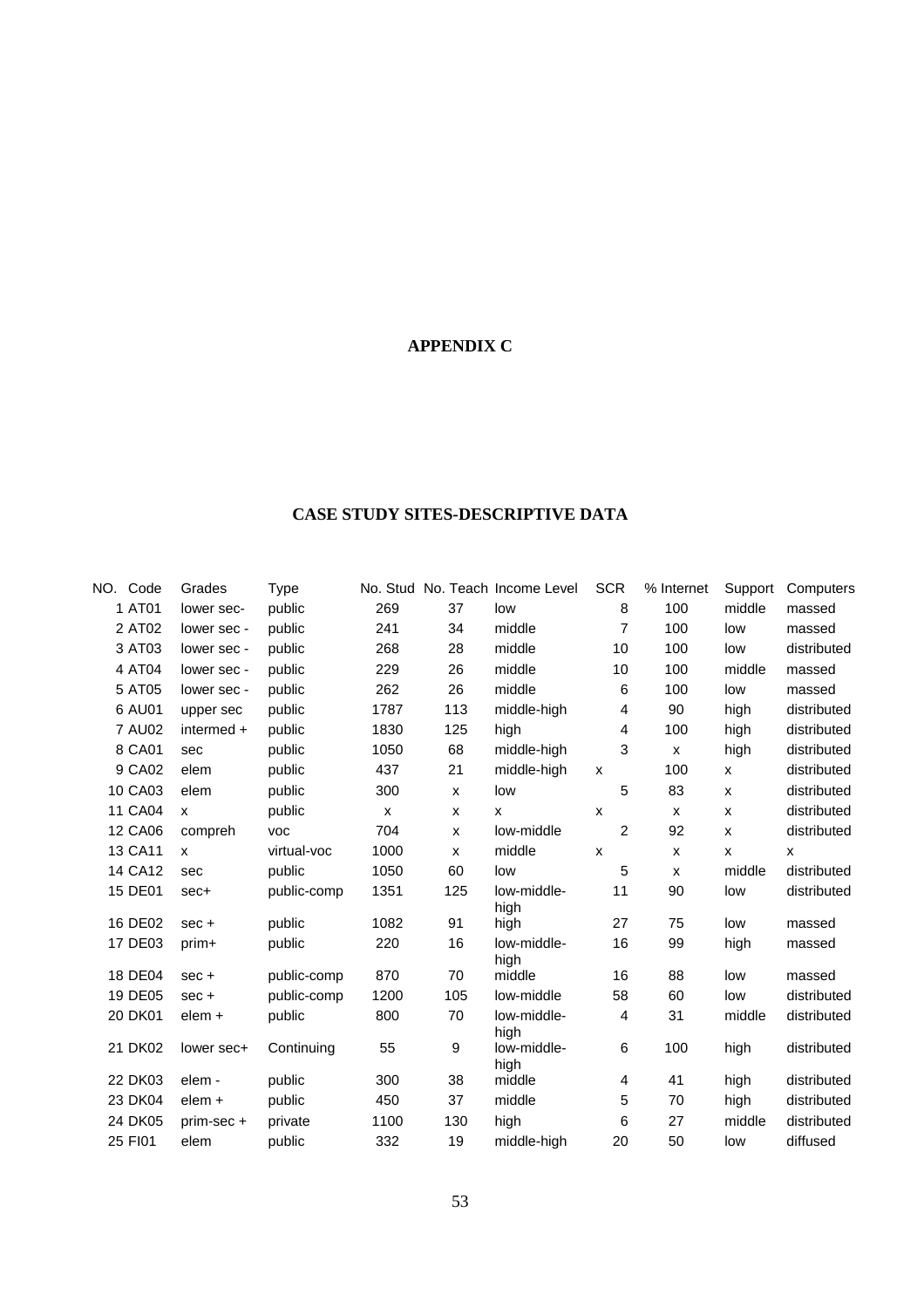| 26 FI02 | sec -                  | comp         | 261                       | 43                 | middle             | $\overline{c}$          | 80                 | high               | massed      |
|---------|------------------------|--------------|---------------------------|--------------------|--------------------|-------------------------|--------------------|--------------------|-------------|
| 27 FI03 | upper sec+             | <b>VOC</b>   | 356                       | 31                 | middle             | $\overline{7}$          | 93%                | low                | mixed       |
| 28 FI04 | lower sec +            | public       | 381                       | 34                 | low                | 8                       | 100                | high               | mixed       |
| 29 FR01 | upper sec +            | <b>VOC</b>   | 1350                      | 120                | low-middle         | 5                       | 90                 | high               | distributed |
| 30 GR01 | elem                   | private      | 632                       | 56                 | high               | 11                      | 50                 | low                | massed      |
| 31 GR02 | elem                   | public       | 185                       | 15                 | x                  | 18                      | 100                | high               | massed      |
| 32 GR03 | lower sec              | public       | 294                       | 33                 | low                | 30                      | 100                | low                | massed      |
| 33 GR04 | lower sec              | public       | 330                       | 25                 | middle             | 17                      | 50                 | low                | massed      |
| 34 GR05 | lower sec              | public       | 227                       | 26                 | x                  | X                       | х                  | high               | x           |
| 35 HU01 | sec+                   | private      | 420                       | 59                 | middle-high        | 3                       | 75                 | high               | massed      |
| 36 HU02 | sec+                   | private-voc  | 720                       | 62                 | low                | 5                       | 69                 | x                  | massed      |
| 37 HU03 | elem                   | private      | 485                       | 41                 | low                | 27                      | 75                 | X                  | massed      |
| 38 HU04 | sec+                   | private-voc  | 700                       | 51                 | middle             | 10                      | 70                 | x                  | distributed |
| 39 HU05 | upper sec              | public       | 625                       | 69                 | middle-high        | 10                      | 95                 | X                  | massed      |
| 40 HU06 | sec+                   | state-voc    | 720                       | 62                 | low-middle         | $\,6$                   | 76                 | middle             | massed      |
| 41 IE01 | elem                   | public       | 320                       | 17                 | high               | 9                       | 55                 | low                | distributed |
| 42 IE02 | elem                   | public       | 292                       | 14                 | middle-high        | 5                       | 100                | middle             | massed      |
| 43 IE03 | elem                   | public       | 81                        | $\mathbf 3$        | low                | 3                       | 3                  | low                | distributed |
| 44 IE04 | sec +                  | public       | 1050                      | 70                 | low-middle         | 21                      | 100                | middle             | massed      |
| 45 IE05 | sec +                  | private-rel  | 780                       | 70                 | middle             | 15                      | 100                | middle             | distributed |
| 46 IE06 | $sec +$                | rel          | 455                       | 37                 | low-middle         | 6                       | 100                | low                | distributed |
| 47 IL01 | upper sec +            | public       | 1250                      | 120                | middle-high        | 10                      | 100                | low                | distributed |
| 48 IL02 | elem                   | public       | 1000                      | 40                 | middle             | $\overline{7}$          | 100                | high               | mixed       |
| 49 IL03 | intermed -             | public-rel   | 623                       | 50                 | low-middle         | 7                       | 31                 | middle             | massed      |
| 50 IL04 | elem +                 | public       | 715                       | 380                | low-middle         | 8                       | 100                | high               | massed      |
| 51 IL05 | Lower sec              | public       | 635                       | 53                 | middle-high        | 6                       | 100                | middle             | massed      |
| 52 IT01 | sec                    | <b>VOC</b>   | 800                       | 120                | low middle         | $\overline{7}$          | 75                 | low                | massed      |
| 53 IT02 | lower sec              | public       | 332                       | 31                 | middle             | 11                      | 50                 | low                | massed      |
| 54 IT03 | elem +                 | public       | 248                       | 27                 | high               | 8                       | 100                | high               | distributed |
| 55 IT04 | sec +                  | <b>VOC</b>   | 1384                      | 114                | low middle         | 9                       | 100                | high               | distributed |
| 56 JP01 | lower sec              | public       | 259                       | 16                 | x                  | 4                       | 95                 | low                | mixed       |
| 57 JP02 | elem                   | public       | 421                       | 26                 | $\pmb{\mathsf{x}}$ | x                       | $\pmb{\mathsf{x}}$ | high               | distributed |
| 58 JP03 | elem                   | public       | 1003                      | 39                 | x                  | 14                      | 100                | high               | mixed       |
| 59 JP04 | lower sec              | public       | 487                       | 38                 | x                  | $\overline{4}$          | 98                 | low                | mixed       |
| 60 KO01 | elem                   | public       | x                         | X                  | low                | x                       | 100                | <b>X</b>           | distributed |
| 61 KO02 | elem                   | public       | 1353                      | 36                 | middle-high        | X                       | 100                | high               | distributed |
| 62 LU01 | sec +                  | public       | 1350                      | 167                | middle-high        | $\overline{7}$          | 100                | low                | distributed |
| 63 LU02 |                        | public-voc   | 1150                      | 137                | low-middle         | 11                      | 100                | low                | mixed       |
| 64 MX01 | sec +                  | public       |                           |                    |                    | 15                      |                    |                    | distributed |
|         | lower sec<br>lower sec |              | $\pmb{\mathsf{x}}$<br>500 | x<br>40            | x                  |                         | $\pmb{\mathsf{x}}$ | x                  |             |
| 65 MX02 |                        | public       |                           |                    | x                  | 5                       | 100                | x                  | massed      |
| 66 MX03 | sec                    | public       | 300                       | x                  | x                  | 6                       | 95                 | $\pmb{\mathsf{x}}$ | distributed |
| 67 MX04 | elem                   | public       | $\pmb{\mathsf{X}}$        | $\pmb{\mathsf{X}}$ | $\pmb{\mathsf{x}}$ | х                       | $\pmb{\mathsf{x}}$ | $\pmb{\mathsf{x}}$ | massed      |
| 68 NL01 | middle                 | rel          | 320                       | 15                 | middle             | 9                       | 100                | high               | mixed       |
| 69 NL02 | elem                   | rel          | 235                       | 15                 | middle             | 3                       | 100                | high               | mixed       |
| 70 NL03 | lower sec              | rel-comp     | 1100                      | 70                 | mixed              | 12                      | 100                | high               | massed      |
| 71 NL04 | upper sec              | agricultural | 750                       | 50                 | mixed              | 15                      | 50                 | middle             | massed      |
| 72 NO01 | lower sec -            | public       | 342                       | 35                 | middle-high        | 18                      | $\pmb{\mathsf{x}}$ | low                | massed      |
| 73 NO02 | elem?                  | public       | 137                       | 15                 | middle-high        | $\overline{\mathbf{c}}$ | 100                | high               | mixed       |
| 74 NO03 | elem?                  | public       | 104                       | 12                 | high               | 8                       | $\pmb{\mathsf{x}}$ | high               | distributed |
| 75 PT01 | $sec +$                | public       | 845                       | 112                | low                | 26                      | 100                | low                | distributed |